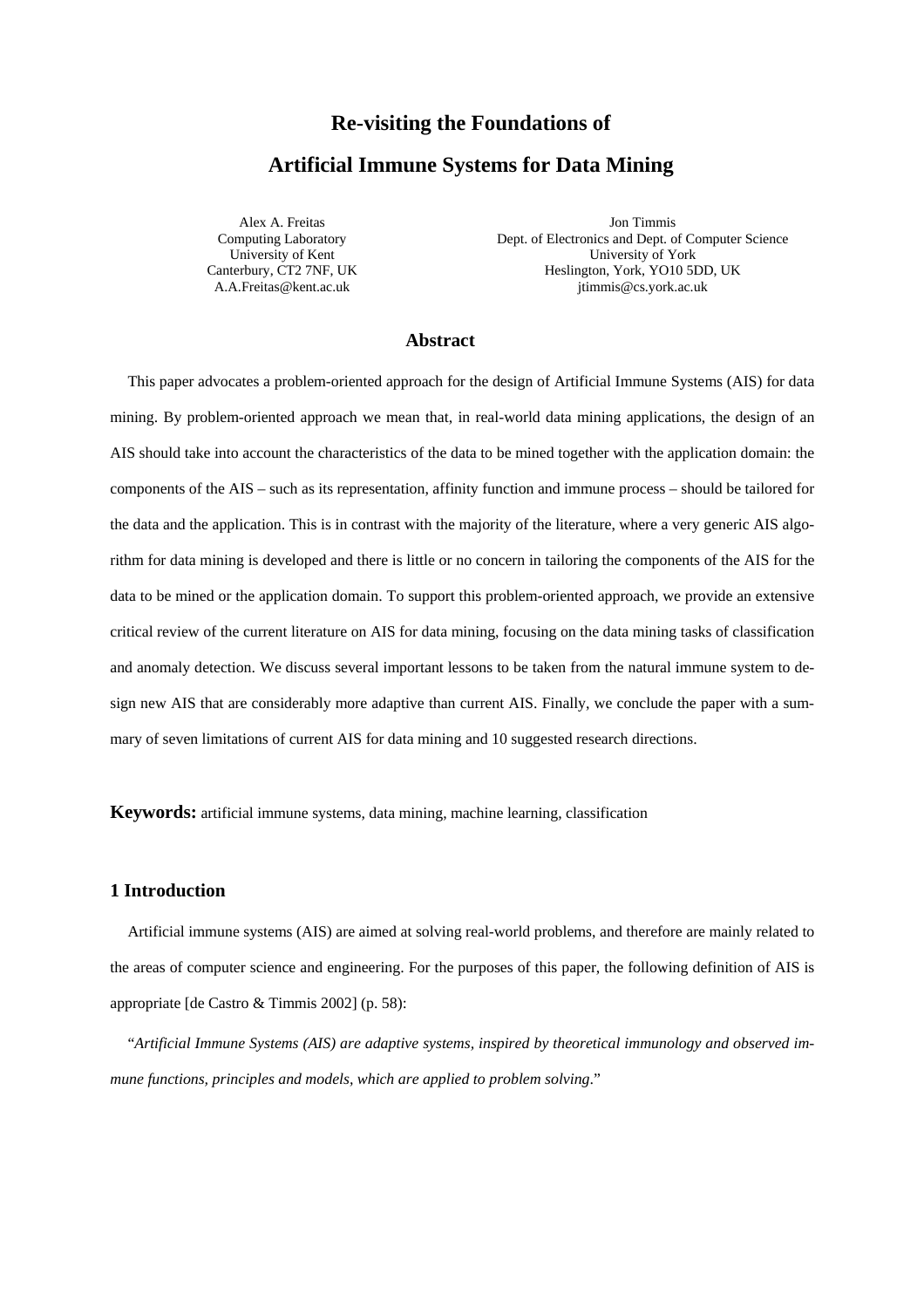This paper focuses on one kind of application for AIS, namely *data mining* [Fayyad et al. 1996], [Witten & Frank 2005]. More precisely, this paper focuses on two of the data mining tasks which have typically been addressed by AIS, namely classification (supervised learning) and anomaly detection.

The cornerstone of this paper is to advocate a problem-oriented approach for the design of AIS for data mining. By problem-oriented approach we mean that, in real-world data mining applications, intuitively the design of an AIS should be tailored for the data to be mined and the application. This is in contrast with the majority of the literature, where a very generic AIS algorithm for data mining is developed and there is little or no concern in tailoring the components of the AIS for the data to be mined or the application domain.

From a data mining point of view, the need for a problem-oriented approach is not only intuitive, but also strongly supported by the facts that every data mining algorithm has an inductive bias (which will be defined later), and every inductive bias is suitable for some datasets or application domains and unsuitable for others [Mitchell 1990], [Schaffer 1994], [Rao et al. 1995], [Michie et al. 1994]. Therefore, in order to maximize the performance of an AIS for data mining in real-world applications, one has to first carefully understand the nature of the data being mined and the requirements of the application domain, and then design an AIS (or choose an existing AIS) whose inductive bias is well suitable for the target data and application domain.

This current paper can be regarded as a major extension of our previous work discussed in [Freitas & Timmis 2003]. The main differences between this paper and our previous work are as follows. First, this paper discusses in much more detail some issues discussed in [Freitas  $&$  Timmis 2003]. In particular this paper discusses the inductive bias of knowledge representations and the application of clonal selection algorithms to data mining, topics which were not covered in [Freitas & Timmis 2003]. Second, this paper addresses a topic largely unexplored in [Freitas & Timmis 2003], namely a discussion of four important features of the natural immune system, namely: (a) the large diversity of antibody functional classes; (b) antibodies' ability to dynamically switch their functional classes; (c) the principle of antigen clustering; and (d) the principle of two-signal activation – the latter two principles specify requirements for cloning an immune cell. For each of these four features, we discuss why these features are important, as a metaphor, for the design of a more adaptive AIS than current AIS are at present, in the context of data mining.

There are several reviews of AIS, such as [Dasgupta 1999], [Timmis and Knight, 2002], [Tarakanov et al. 2003], [Timmis et al. 2004] but, as pointed out by [Garret 2005], most these reviews are outdated now, are not focused on evaluating the effectiveness of AIS and do not present many suggestions for improving the design of AIS. By contrast to these previous reviews, this paper focuses on evaluating the effectiveness of AIS, but in the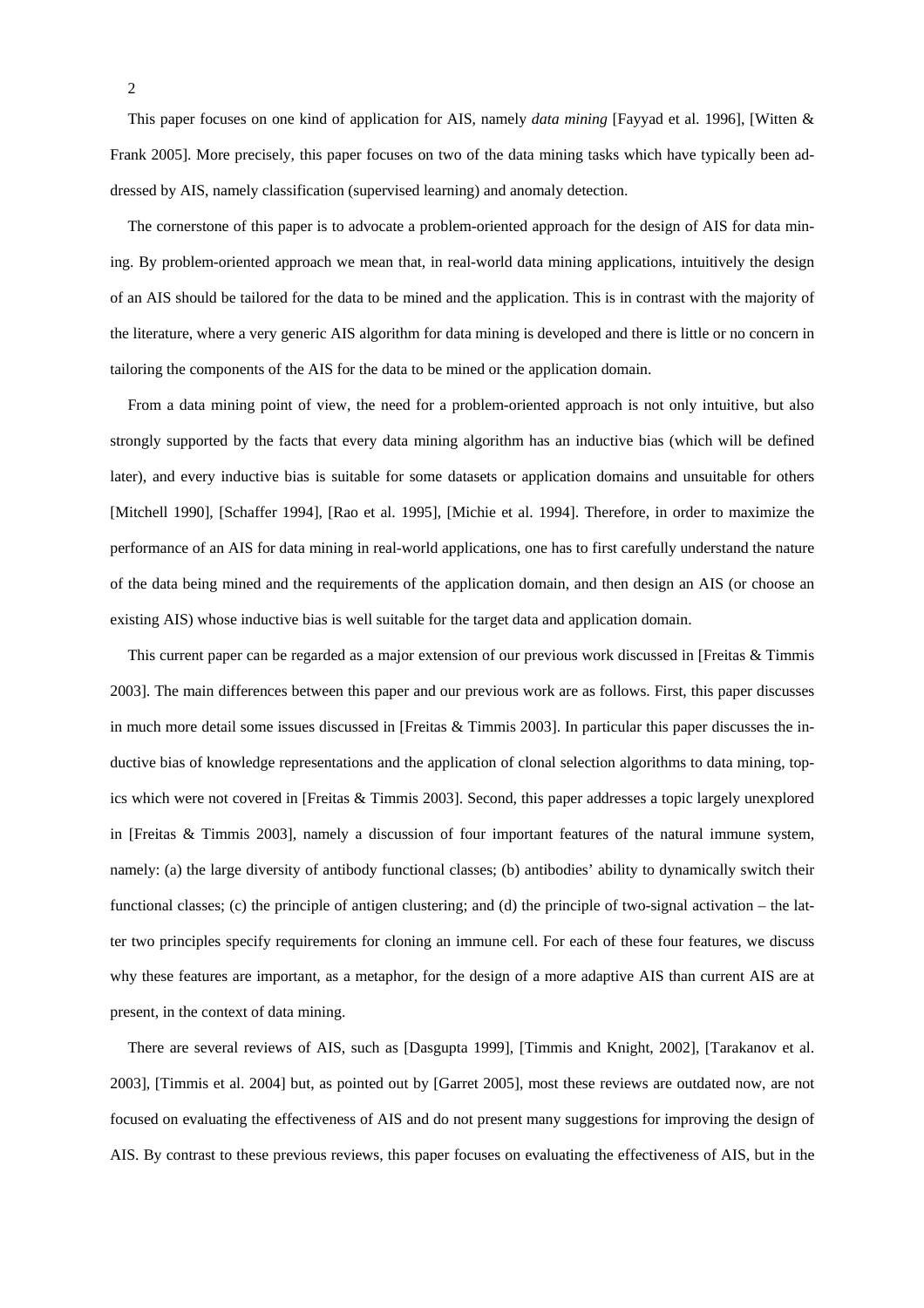context of data mining, and we suggest several improvements for their design and a number of research directions. We should also note that work such as [Tarakanov et al. 2003], [Tarakanov & Tarakanov 2004], [Tarakanov et al. 2004] has developed techniques inspired by immune network theory. Results published in these works are certainly competitive with standard data mining approaches. However, it should be noted this work, due to the focus on immune networks, is not the focus of this paper. For compactness, in this paper we focus on population-based AIS.

We are aware of only a few other recent works which present a *critical* review of AIS, as follows. [Garret 2005] has recently presented a comprehensive critical review of the area of AIS. There are three main differences between Garret's work and this paper. First, Garret evaluated AIS with respect to two major criteria, namely how distinct they are from other related computational intelligence paradigms and how effective they are. By contrast, the issue of to what extent AIS are distinct from other paradigms is out of the scope of this paper, which focuses only on how effective AIS are. Second, Garret's work addressed the area of AIS in general, without focusing on any particular kind of application. By contrast, this paper is more specialized: it focuses only on AIS for data mining. Third, Garret's discussion was "algorithm-oriented", whilst the critical review presented in this paper is much more problem-oriented. In particular, this paper discusses in detail the inductive biases of AIS for data mining; an issue not discussed in Garret's review, which had no focus on data mining.

[Hart & Timmis 2005] also presented a critical review of AIS from a type of problem-oriented perspective. The main differences between [Hart & Timmis 2005] and this paper are as follows. First, [Hart & Timmis 2005] discuss not only data mining applications but also other applications such as optimization, robotics and control; whilst these other applications are out of the scope of this paper. Second, the discussion of [Hart & Timmis 2005] also has a considerable focus on the issue of to what extent AIS are distinct from other computational intelligence paradigms – again, a topic out of the scope of this paper. Third, although [Hart & Timmis 2005] mention the importance of inductive biases in analyzing AIS for data mining, they do not elaborate on this issue, i.e., they do not discuss the inductive biases of AIS for data mining. By contrast, this paper presents a detailed discussion on the inductive biases of AIS for data mining.

We emphasize that the scope of this paper is a discussion of the inductive biases of AIS for data mining. For a review of the inductive biases of data mining algorithms belonging to other paradigms (i.e., not AIS) the reader is referred to [Michie et al. 1994] and [Mitchell 1997].

The remainder of this paper is organized as follows. Section 2 presents an overview of data mining tasks and the concept of inductive bias. Section 3 discusses representation issues in AIS for data mining. Section 4 dis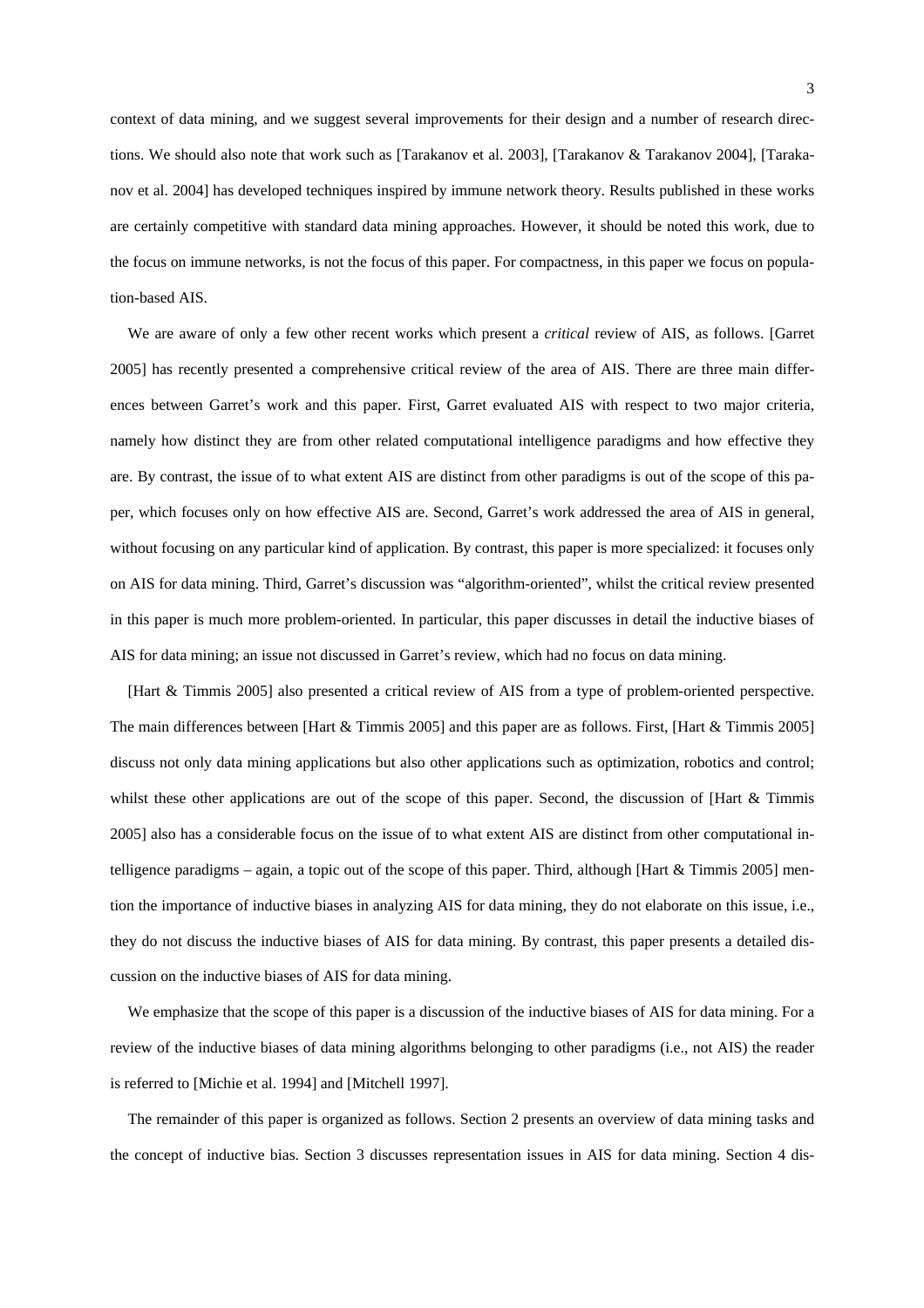cusses affinity issues, also in the context of data mining. Section 5 discusses two kinds of immune processes for AIS, namely clonal selection and negative selection, again in the context of data mining. Finally, Section 6 concludes the paper and suggests future research directions.

# **2 An Overview of Data Mining Tasks and Inductive Bias**

## **2.1 The Classification Task**

In the classification task we are given a data set with *N* data instances (records). Each instance consists of values for *m* + 1 attributes, where the *m* attributes are called predictor attributes and the other attribute is called the goal (or class) attribute. The value of the goal attribute for an instance is called the class of that instance. The data set being mined is divided into two mutually exclusive sets, namely the training set and the test set. The aim of a classification algorithm is to discover a relationship between the predictor attributes and the goal attribute using the training set only – i.e., without any access to the test set. The discovered relationship has to be useful to predict, as accurately as possible, the value of the goal attribute for each of the unknown-class instances in the test set, based on the values of the predictor attributes of that instance. In general, one wants to maximize a measure of predictive accuracy such as the simple classification accuracy rate in the test set or a more sophisticated measure based, e.g., on ROC curves [Flach 2004], [Flach 2003].

In addition to predictive accuracy, there are other criteria to evaluate the performance of a classification algorithm, in particular the comprehensibility of the discovered knowledge [Fayyad et al. 1996], [Witten and Frank 2005] – i.e., how comprehensible the classification model is to the user. The importance of knowledge comprehensibility depends on the application domain and the user. In general this is not an important criterion in many pattern recognition tasks, but it tends to be an important criterion when discovered knowledge will be validated and interpreted by a user wanting to get more insight about the data. Although there is no consensus about a precise definition of comprehensibility, it is usually accepted that some knowledge representations lend themselves better than others to the discovery of comprehensible knowledge. For instance, in general rule-based representations (to be reviewed later) have a tendency to represent knowledge in a more comprehensible way than, say, the low-level representation of the numerical weights of a neural network [Witten & Frank 2005].

**Classification vs. Clustering –** It is worth mention the main difference between the classification and clustering tasks because, although clustering is not the focus of the paper, this task is briefly referred to in some parts of this paper. The classification task is a form of supervised learning. By contrast, the clustering task involves a form of unsupervised learning, where there are no pre-defined classes assigned to instances. In general the objec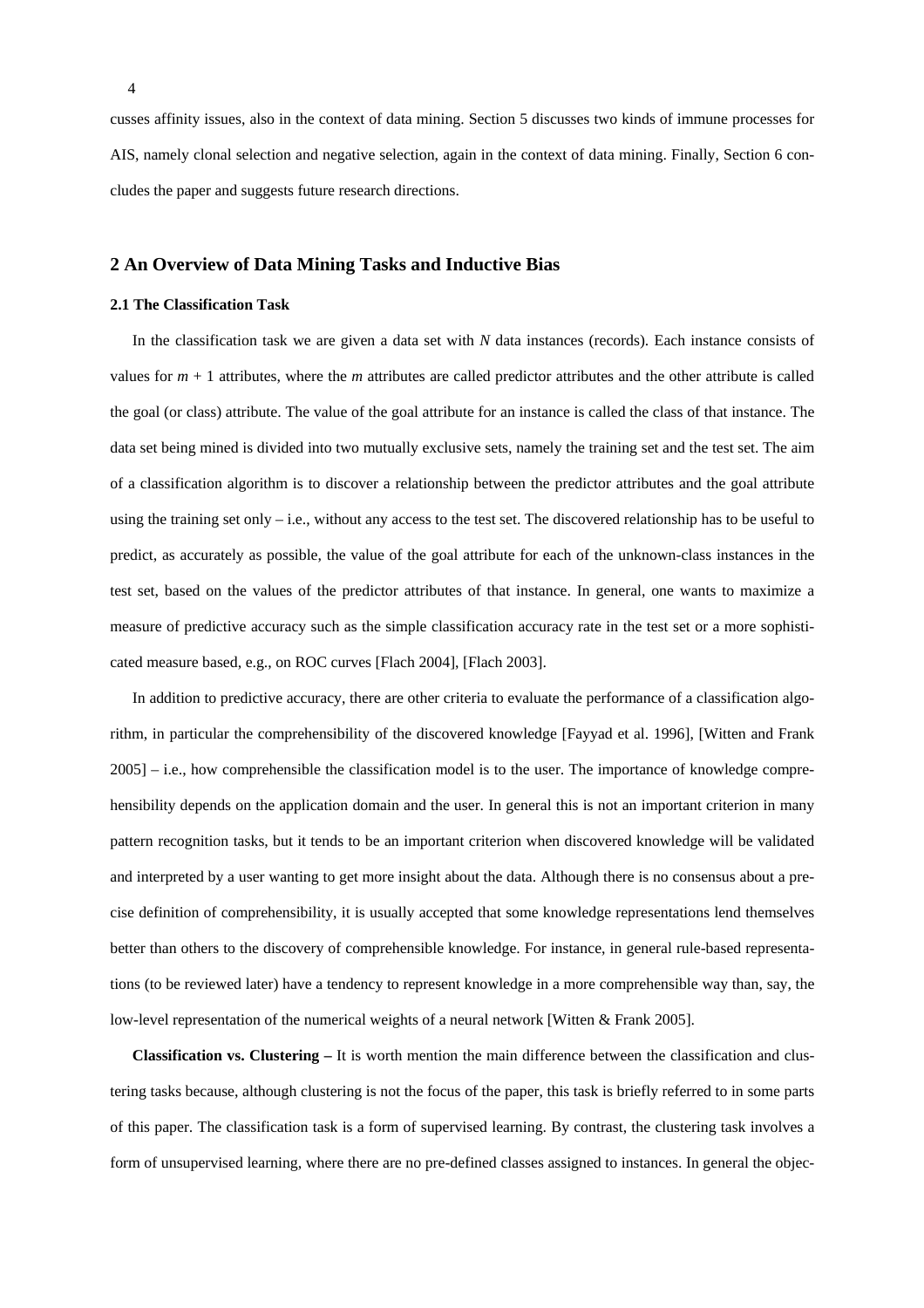tive of a clustering algorithm is to partition the instances into a set of clusters, where each cluster consists of similar instances. It should be stressed that in general the clustering task does not involve any prediction.

#### **2.2 The Anomaly Detection Task and Its Relationship to the Classification Task**

The anomaly detection task is described as follows by [Hart & Timmis 2005]:

"*Such techniques [for anomaly detection] are required to decide whether an unknown test sample is produced by the underlying probability distribution that corresponds to the training set of normal examples. Typically, only a single class is available on which to train the system. The goal of these immune inspired systems was to take examples from one class (usually what was considered to be normal operation data) and generate a set of detectors that was capable of identifying when the normal or known system had changed, thus indicating a possible intrusion.*"

This summarizes the way the anomaly detection task is typically described in the AIS literature. In this paper, however, we propose to examine this task from a broader perspective, by putting it in the context of a larger data mining literature. The essence of the anomaly detection task is that the training set contains instances of a single class, called the "self" (or normal) class, whilst the test set contains instances of two (or more) classes, the "self" and the "non-self" (e.g. intrusion) classes. The main difference between this description and the essence of the conventional classification task is that in the latter the training set contains instances of all classes (both self and non-self). Another important difference between the anomaly detection task and the classification task is that in the former the distribution of the two "classes" (anomaly vs. non-anomaly) is extremely unbalanced – i.e., finding anomalies is like finding "needles in a haystack" [Tan et al. 2006].

Despite these differences, there are important similarities between the anomaly detection task typically addressed in the AIS literature and the conventional classification task. First, in both tasks there is a division of the data into training and test set, and the algorithm must learn from the training data and apply the result of that learning on the test data. Second, the result of the learning in the training data has to be a *classification* model, i.e., a model that assigns, to each test instance, a value out of a small set of categorical (nominal) values (self and non-self in the AIS literature, or more generally any set of categorical classes). Thirdly, in several AIS papers addressing anomaly detection the performance of the algorithm is evaluated in the same way as one evaluates the performance of an algorithm for the classification task, i.e., reporting rates of false positives and false negatives, ROC curve or another appropriate measure of predictive accuracy. The evaluation of an anomaly detection AIS within a classification framework is clear, for instance, in the works of [Kim & Bentley 2002], [Balthrop et al.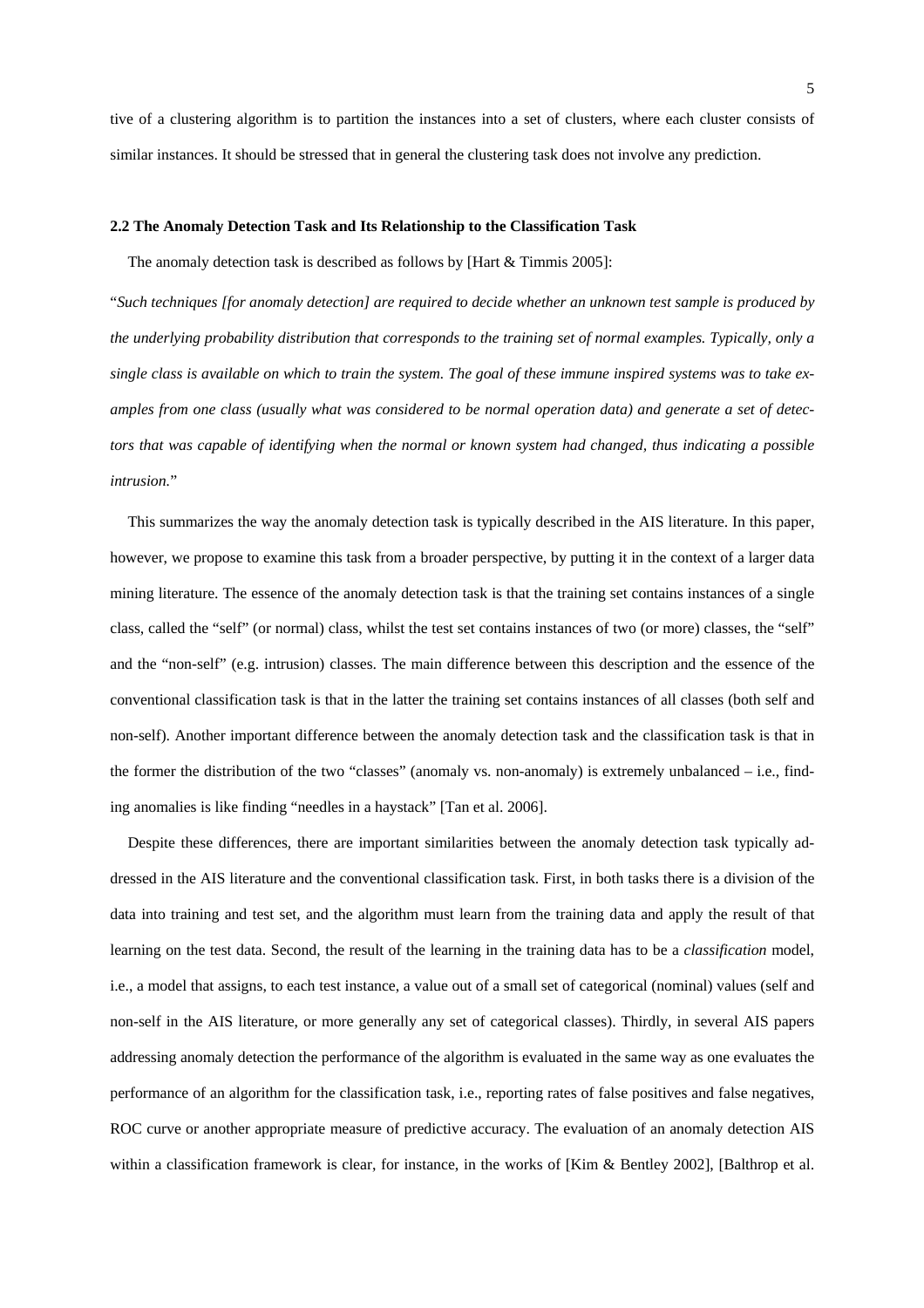2002], [Anchor et al. 2002], [Gonzales & Dasgupta 2002]. There are even projects where the evaluation of an AIS algorithm developed for anomaly detection is performed in public domain datasets that are well-known benchmarks for the classification task, and there is no natural notion of "intrusion" or "anomaly". This is the case, for instance, in the works of [Kim & Bentley 2002] and [Greensmith et al. 2005], where the only dataset used in the experiments was the Wisconsin Breast Cancer dataset, a well-known classification benchmark from the UCI dataset repository.

 Taken together, these similarities are strong evidence that the kind of anomaly detection task typically addressed in the AIS literature is very related to the conventional classification task.

## **2.3 Inductive Bias**

Given a number of data instances (facts or observations about the real-world), the number of hypotheses or data models implying those instances is potentially infinite [Michalski et al. 1983]. Therefore, we must use a bias that goes beyond consistency with the observed data instances in order to choose a hypothesis or data model over another. An inductive bias can be defined as any (explicit or implicit) basis for favoring one hypothesis or data model over another, other than strict consistency with the data being mined [Mitchell 1990], [Mitchell 1997]. Note that, without inductive bias, a data mining algorithm would not be able to choose between two hypotheses or data models that are equally consistent with the data. Therefore, the algorithm would be limited, in essence, to a kind of simple rote learning. Hence, every data mining algorithm that performs some generalization – and not merely memorizes the data – must have an inductive bias. This includes virtually every useful data mining algorithm, since merely memorizing the data could hardly be called data mining.

For the purpose of the review of AIS in this paper, a very important point is that any inductive bias has an *application domain-dependent* (*more specifically*, *a dataset-dependent*) *effectiveness*. Since every data mining algorithm based on machine learning has an inductive bias, it follows that the performance of a data mining algorithm is very dependant on the application domain and the data being mined. The application domain/datasetdependent effectiveness of algorithms and their corresponding inductive biases has been well established in the machine learning literature for more than a decade – both theoretically [Schaffer 1994], [Rao et al. 1995] and empirically [Michie et al. 1994], [Lim et al. 2000].

This fact strongly suggests that, in order to maximize the performance of a data mining algorithm in realworld applications, one has to first carefully understand the nature of the data being mined and the requirements of the application domain, and then design a new algorithm or choose an existing algorithm whose inductive bias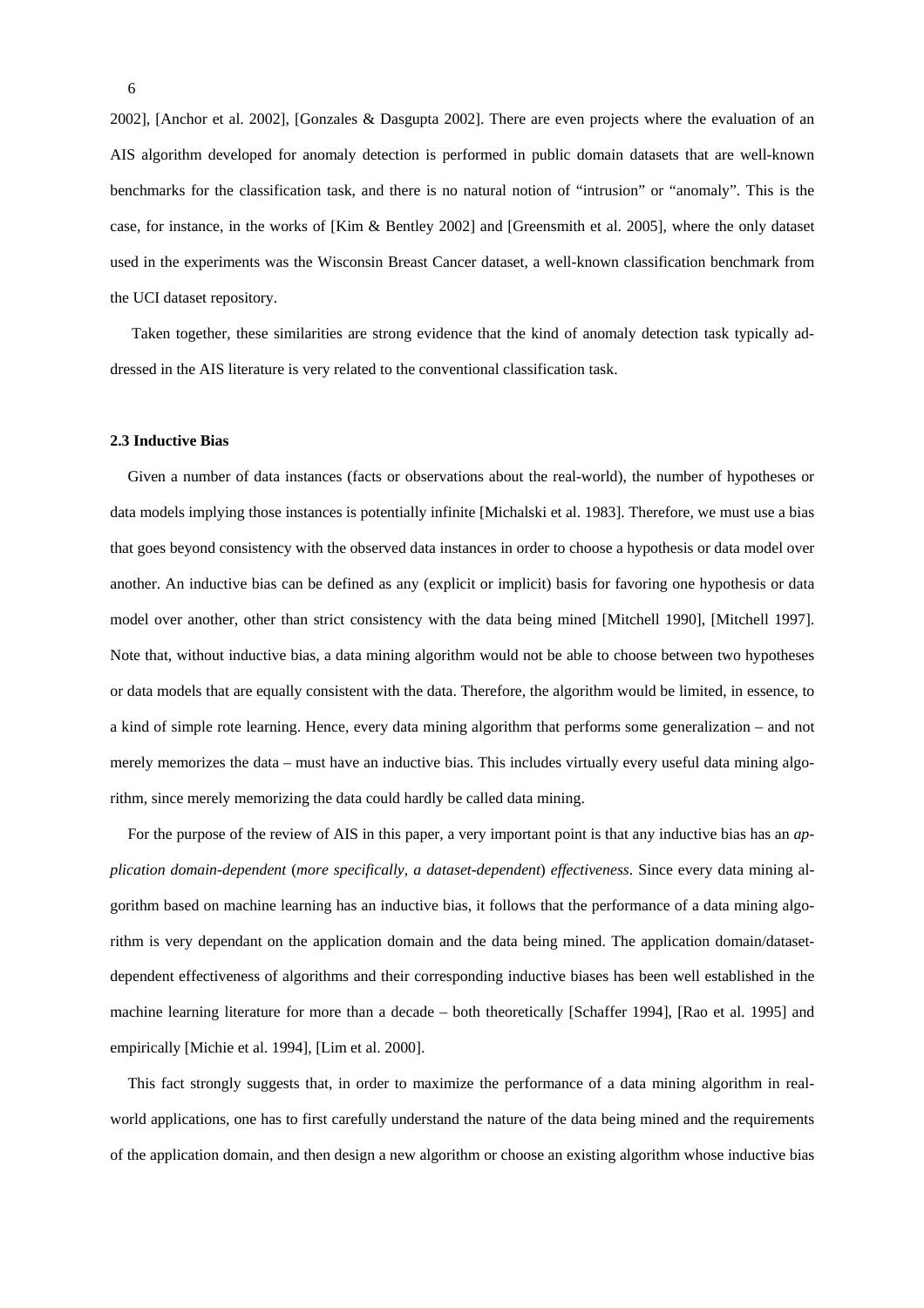is well suited for the target data and application domain. This is a problem-oriented approach, and it requires a good understanding of the inductive biases of data mining algorithms. In particular, this paper will discuss in detail the inductive biases of AIS for data mining, therefore giving a significant contribution to the design or choice of an AIS whose inductive bias is suitable for the target data and application domain.

# **3 Representation Issues**

According to [de Castro & Timmis 2002], an antibody – representing a candidate solution to the target problem – can, in general, be represented by an *L*-dimensional vector  $Ab = \langle Ab_1, ..., Ab_k \rangle$ , where *L* is the length (i.e. the number of components) of the vector. In the context of the classification task, usually each  $Ab_i$ ,  $i = 1,...L$ , essentially represents the value of the *i*-th attribute (feature) of the data being mined.

In [Freitas & Timmis 2003] we briefly reviewed three kinds of antibody representation with respect to attribute data types, namely binary, continuous (real-valued) and categorical (nominal) *data representations*. In this paper we propose to go considerably further, by considering *knowledge representations* [Langley et al. 1996], as discussed in the next subsection.

## **3.1 A Brief Review of Instance-Based and Rule-Based Knowledge Representations**

Most AIS for classification use an instance-based representation. This includes well-known AIS such as AIRS [Watkins 2001], [Watkis & Boggess 2002b], [Watkins et al 2004] and CLONALG [de Castro & von Zuben 2000a], [de Castro & von Zuben 2002a]. Instance-based representations have a form of specificity bias, in the sense that in this representation the candidate solutions considered by the classification algorithm take the form of a subset of the original data instances, each of them with all its attribute values. This allows the representation of very specific relationships between the predictor attributes and the classes of instances.

A very different kind of representation is the rule-based one. This representation is used, for instance, in IFRAIS [Alves et al. 2004] – an AIS for discovering fuzzy classification rules. Rule-based representations have a kind of generality bias. In this representation, the candidate solutions considered by the algorithm take the form of IF-THEN classification rules, where each rule typically contains a conjunction of a few attribute values in its antecedent, namely just the attribute values that are relevant to predict the class specified in the rule consequent. A rule can be used to classify any instance satisfying the conjunction of attribute values in its antecedent, so that each rule is effectively a generalized representation for the set of instances satisfying its antecedent.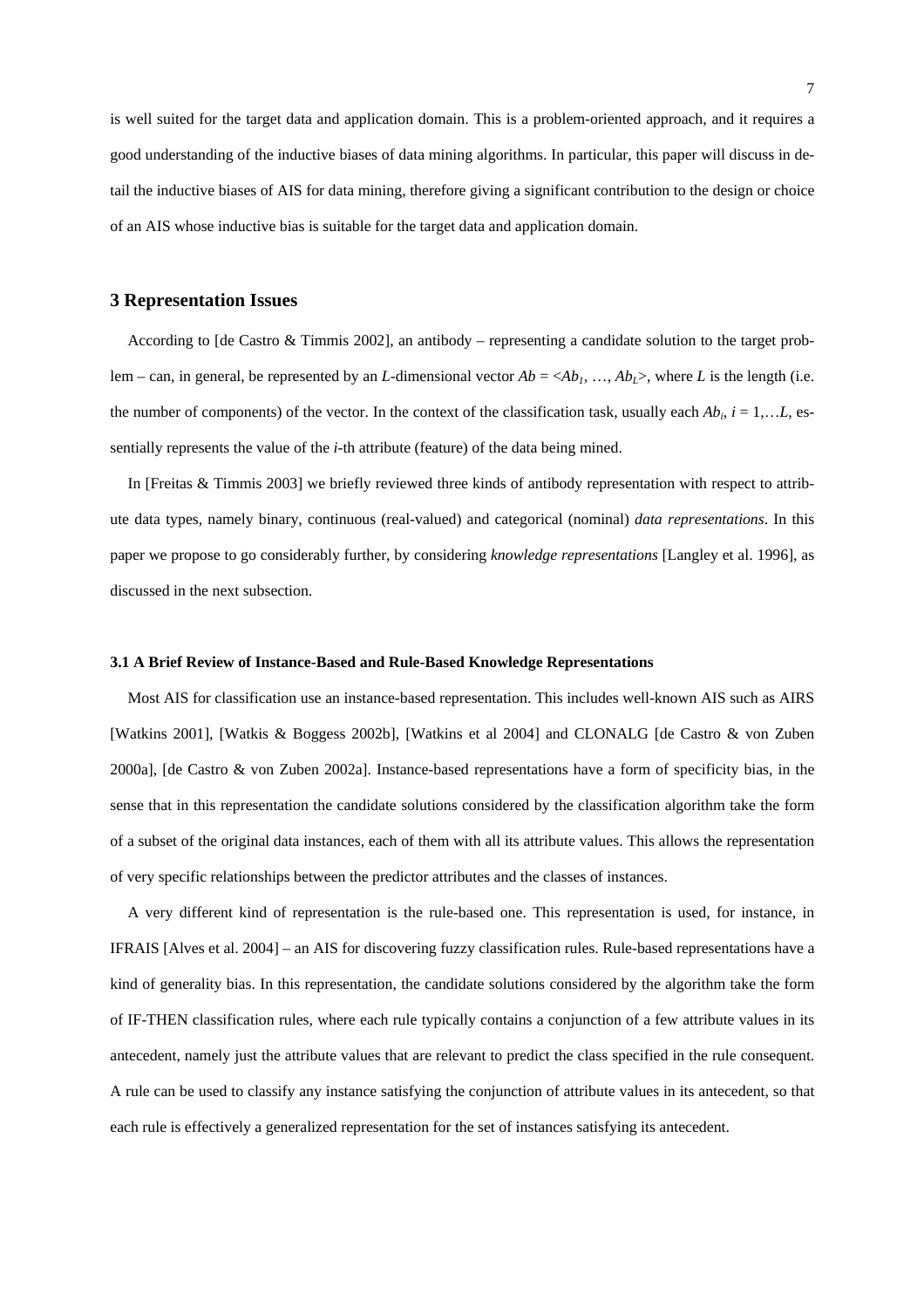The difference between the rule-based and instance-based representations can be more easily understood from a geometrical point of view, as illustrated by Figure 1. In this figure the training instances are represented by "+" or "**–**", denoting that they belong to the positive or negative class, respectively, and an unknown-class test instance is denoted by "?". To keep the example simple, the figure refers to a data space with just two attributes,  $A_1$  and  $A_2$ . The position of an instance in that space is given by its values for attributes  $A_1$  and  $A_2$ . In Figure 1(a) there is a box covering a set of 9 training instances. This box represents the following classification rule: IF ( $t_1 \le$  $A_1 \le t_2$ ) AND ( $t_3 \le A_2 \le t_4$ ) THEN (class = "+"). Given that the test instance denoted by "?" satisfies this rule, it will be classified as a positive instance. This is a result of the generalization made by the rule. By contrast, the same instance set is shown in Figure 1(b), but now an instance-based representation is used. Assuming the test instance is assigned the class of its nearest training instance (as in the 1-NN algorithm [Aha 1997]), that test instance will be assigned the negative class. This is a result of the specificity bias of the instance-based classification algorithm. Of course, we could increase the generality of the instance-based representation by assigning the test instance to the class of the majority of its *k* nearest neighbors, as in the *k*-NN algorithm [Aha 1997], but even in this case the value of *k* is typically a small integer, so that even *k-*NN algorithms still have a relatively strong specificity bias,. Further discussions contrasting the specificity bias of instance-based representations with the generality bias of rule-based representations can be found in [Ting 1994], [Carvalho & Freitas 2004].

In any case, the question of which bias, generality or specificity, leads to a higher predictive accuracy depends strongly on the data being mined – this is also true for any other kind of inductive bias. In Figure 1, it is possible that the negative training instance nearest to the test instance contains noisy data – say the wrong value of  $A_1$  or  $A_2$ , or the wrong value of the class. If so, the rule of Figure 1(a) is correctly generalizing all the training instances inside the box and the test instance is likely to really have the positive class. On the other hand, the negative training instance nearest to the test instance can contain correct data and represent a true exception to the more generic pattern represented by the rule of Figure 1(a). If so, the test instance is likely to really have the negative class and the very specific prediction of the 1-NN algorithm would be more likely to be correct.



**Figure1:** Difference between rule-based and instance-based representation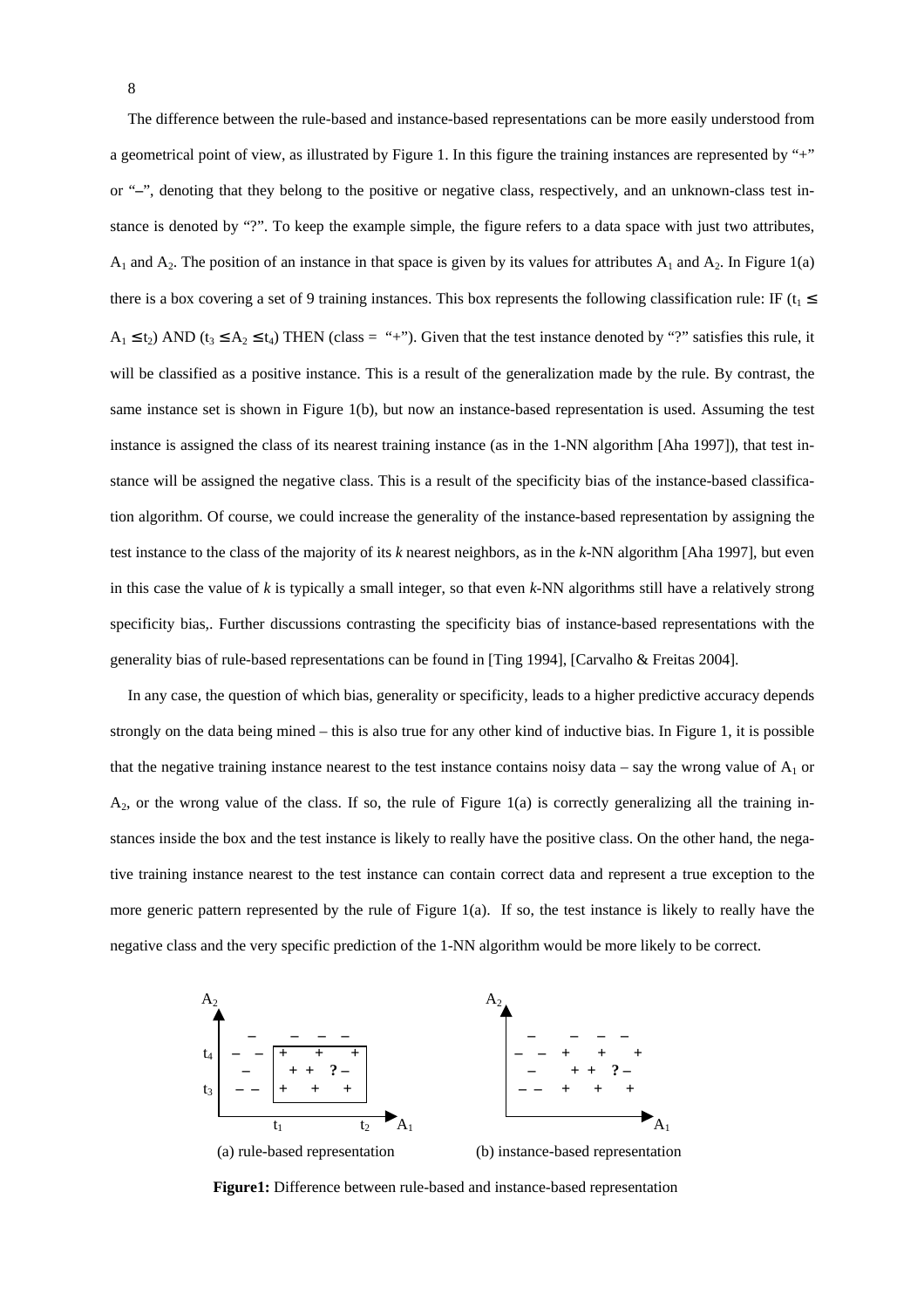Regardless of predictive accuracy issues, one advantage of the rule-based representation over the instancebased one is that the former tends to be more comprehensible to the user [Witten & Frank 2005]. This is because it uses an intuitively interpretable IF-THEN structure and the antecedent usually contains a conjunction of a few conditions, rather than a vector containing values for all attributes as in a typical instance-based representation.

On the other hand, the generalized representation of the data associated with IF-THEN rules comes with a corresponding disadvantage. As pointed out by [Chao & Forrest 2003], rule induction requires that many training instances be observed before a rule generalizing those instances is created. By contrast, the instance-based representation can learn, in principle, even from a single instance. A related point is that instance-based representations are more incremental, i.e., they are more easily updated as the data being mined changes. This remark provides further support to the claim of [Hart & Timmis 2005] that continuous learning is a promising application of AIS, since most current AIS use an instance-based representation.

To conclude this section, the question: "Which knowledge representation is better, the instance-based or the rule-based one?" does not make sense per se, in isolated form. It all depends on the nature of the data being mined, the requirements of the application domain, how important knowledge comprehensibility is to the user, etc. From a data mining, problem-oriented perspective, the right question to ask is: "For a particular application domain and a particular dataset to be mined, which knowledge representation should be used?" The optimal answer might not even be the instance-based or rule-based representation, of course, since many other knowledge representations are available [Witten & Frank 2005], [Langley 1996].

#### **3.2 A Critical Review of Representation Issues in a Number of Existing Artificial Immune Systems**

Table 1 presents a summary of the antibody representation used by a number of AIS (this table is not exhaustive). Each row in that table corresponds to a given kind of AIS work. For each work the table reports: (a) the kind of application / data mining task addressed by that work; (b) the antibody representation; (c) the general geometrical shape of the antibody's recognition area in the data space – or how an antibody recognizes an antigen, if the geometrical shape of the antibody's recognition area is not well defined; and (d) the knowledge representation paradigm: instance-based or rule-based.

The majority of the AIS mentioned in Table 1 use one out of a couple of "standard" antibody representations, namely a real-valued vector or a binary vector, or a variation of those representations. In general these works show little or no concern in designing a representation tailored for the data or the application domain.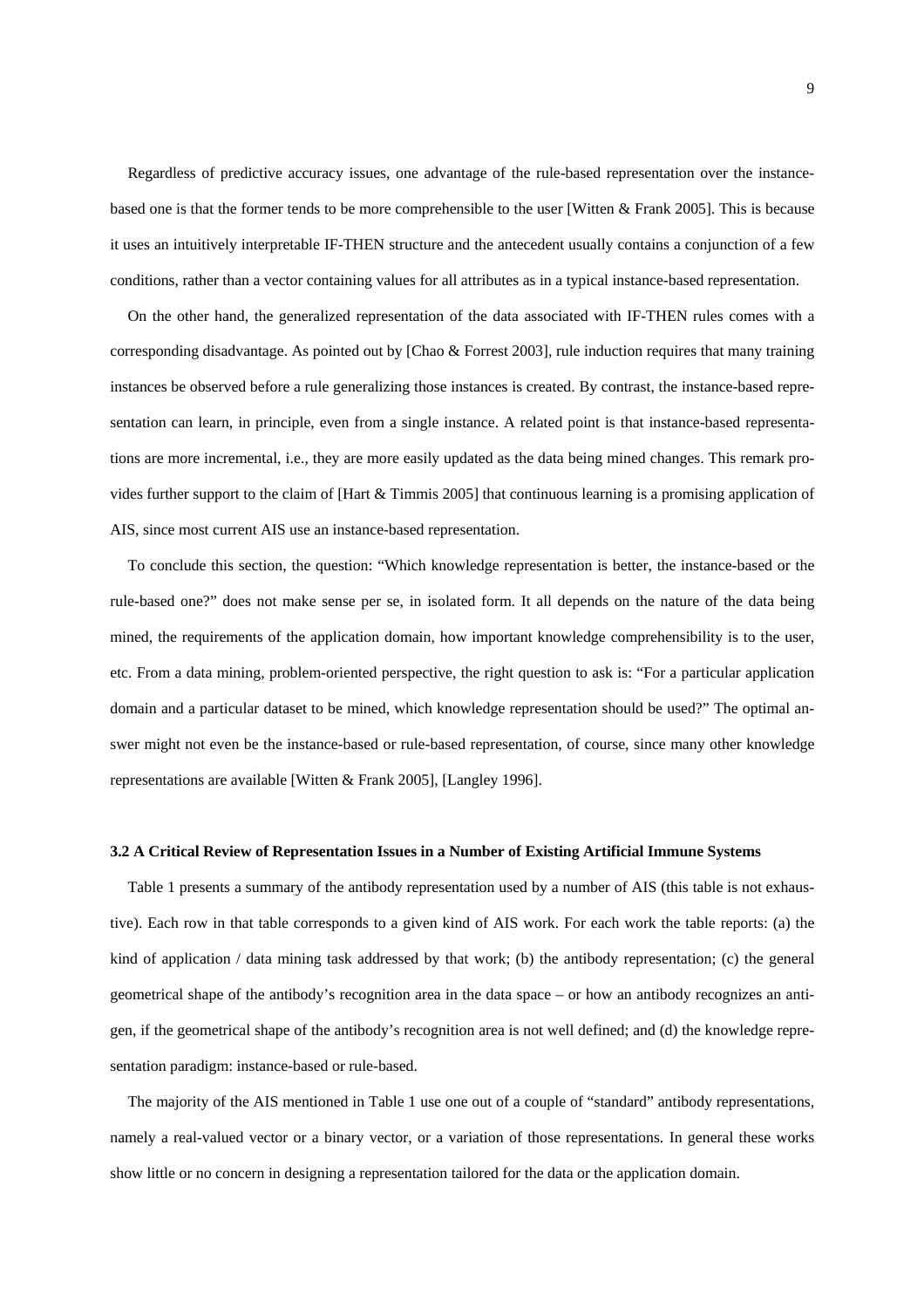| area<br>Fault detection /<br>Hyper-sphere with<br>Real-valued vector<br>Instance-<br>al.<br>[Dasgupta<br>et<br>a<br>2004]<br>variable radius<br>based<br>classification<br>[Gonzales et al. 2002]<br>Anomaly<br>detec-<br>Hyper-sphere<br>Instance-<br>Real-valued vector<br>with<br>tion /<br>variable radius<br>based<br>classification<br>[Cserey et al. 2004]<br>Binary vector with "don't<br>Real-time process-<br>Hyper-sphere<br>with<br>Instance-<br>fixed radius<br>ing of image se-<br>care" values<br>based<br>quences for sur-<br>veillance<br>[Dasgupta & Majum-<br>detec-<br>Anomaly<br>Binary vector encoding<br>Antibody and antigen<br>Instance-<br>tion /<br>real numbers<br>must match in r con-<br>dar 2002]<br>based<br>classification<br>tiguous bits<br>[Sarafijanovic<br>Misbehaviour de-<br>Binary vector encoding<br>Antibody must have<br>Instance-<br>& Le Boudec 2004]<br>discretised numbers<br>"1" in every position<br>tection in mobile<br>based<br>ad-hoc networks<br>where antigen has "1"<br>Antibody and antigen<br>Network intrusion<br>[Balthrop et al. 2002]<br>Binary vector<br>Instance-<br>detection /<br>must match in r con-<br>based<br>Classification<br>tiguous bits<br>[Anchor et al. 2002]<br>Network intrusion<br>Binary vector encoding<br>Hyper-rectangle (each<br>Instance-<br>attribute has lower and<br>detection /<br>ranges of numerical vari-<br>based<br>Classification<br>ables<br>upper bounds)<br>Hyper-sphere<br>&<br>Corne<br>Fault detection /<br>Discrete-number<br>with<br>Instance-<br>[Taylor<br>vector<br>fixed radius or match-<br>2003]<br>classification in<br>using two encodings -<br>based<br>one of them tailored for<br>time series<br>ing r contiguous bits of<br>time series<br>antigen<br>antibodies<br>[de Castro & von Zu-<br>Clustering<br>Real-valued vector<br>Select<br>Instance-<br>$\boldsymbol{n}$<br>ben 2001; 2002b]<br>nearest to the current<br>based<br>antigen<br>[de Castro & von<br>Digit recognition<br>antibodies<br><b>Binary</b> vector<br>Instance-<br>Select<br>$\boldsymbol{n}$<br>Zuben 2000a; 2002a]<br>nearest to the current<br>based<br>antigen<br>Digit recognition<br>Real-valued vector<br>antibodies<br>[White<br>$\&$<br>Garret<br>Select<br>Instance-<br>$\boldsymbol{n}$<br>based<br>2003]<br>nearest to the current<br>antigen<br>Classification<br>[Watkins et al. 2004],<br>Real-valued vector<br>Select<br>Instance-<br>memory<br>cell<br>[Watkings & Boggess]<br>nearest to the current<br>based<br>2002a]<br>antigen <sup>1</sup><br>[Sahan et al. 2005]<br>Medical diagnosis<br>Real-valued vector<br>Hyper-sphere<br>with<br>Instance-<br>fixed radius<br>classification<br>based<br>[Alves et al. 2004]<br>Classification<br>A fuzzy classification<br>Hyper-rectangle<br>Rule-<br>rule<br>based<br>A set of fuzzy classifica-<br>Classification<br>Hyper-rectangle<br>[Castro et al. 2005]<br>Rule-<br>tion rules<br>based<br>Classification<br>Vector encoding words<br>[Secker et al 2003]<br>Antibody must have $n$<br>Instance<br>extracted from emails<br>number of equal words<br>based<br>to antigen<br>Error detection<br>[Ayara et al 2005]<br>Antibody and antigen<br>Vector<br>containing<br>dis-<br>Instance<br>Classification<br>crete states of an auto-<br>must<br>match<br>in<br>based<br>$r-$ | <b>AIS</b> | Kind of applica- | Antibody representation | Antibody's recognition | Kn. Rep. |
|------------------------------------------------------------------------------------------------------------------------------------------------------------------------------------------------------------------------------------------------------------------------------------------------------------------------------------------------------------------------------------------------------------------------------------------------------------------------------------------------------------------------------------------------------------------------------------------------------------------------------------------------------------------------------------------------------------------------------------------------------------------------------------------------------------------------------------------------------------------------------------------------------------------------------------------------------------------------------------------------------------------------------------------------------------------------------------------------------------------------------------------------------------------------------------------------------------------------------------------------------------------------------------------------------------------------------------------------------------------------------------------------------------------------------------------------------------------------------------------------------------------------------------------------------------------------------------------------------------------------------------------------------------------------------------------------------------------------------------------------------------------------------------------------------------------------------------------------------------------------------------------------------------------------------------------------------------------------------------------------------------------------------------------------------------------------------------------------------------------------------------------------------------------------------------------------------------------------------------------------------------------------------------------------------------------------------------------------------------------------------------------------------------------------------------------------------------------------------------------------------------------------------------------------------------------------------------------------------------------------------------------------------------------------------------------------------------------------------------------------------------------------------------------------------------------------------------------------------------------------------------------------------------------------------------------------------------------------------------------------------------------------------------------------------------------------------------------------------------------------------------------------------------------------------------------------------------------------------------------------------------------------------------------------------------------------------------------------|------------|------------------|-------------------------|------------------------|----------|
|                                                                                                                                                                                                                                                                                                                                                                                                                                                                                                                                                                                                                                                                                                                                                                                                                                                                                                                                                                                                                                                                                                                                                                                                                                                                                                                                                                                                                                                                                                                                                                                                                                                                                                                                                                                                                                                                                                                                                                                                                                                                                                                                                                                                                                                                                                                                                                                                                                                                                                                                                                                                                                                                                                                                                                                                                                                                                                                                                                                                                                                                                                                                                                                                                                                                                                                                                |            | tion or task     |                         |                        | Paradigm |
|                                                                                                                                                                                                                                                                                                                                                                                                                                                                                                                                                                                                                                                                                                                                                                                                                                                                                                                                                                                                                                                                                                                                                                                                                                                                                                                                                                                                                                                                                                                                                                                                                                                                                                                                                                                                                                                                                                                                                                                                                                                                                                                                                                                                                                                                                                                                                                                                                                                                                                                                                                                                                                                                                                                                                                                                                                                                                                                                                                                                                                                                                                                                                                                                                                                                                                                                                |            |                  |                         |                        |          |
|                                                                                                                                                                                                                                                                                                                                                                                                                                                                                                                                                                                                                                                                                                                                                                                                                                                                                                                                                                                                                                                                                                                                                                                                                                                                                                                                                                                                                                                                                                                                                                                                                                                                                                                                                                                                                                                                                                                                                                                                                                                                                                                                                                                                                                                                                                                                                                                                                                                                                                                                                                                                                                                                                                                                                                                                                                                                                                                                                                                                                                                                                                                                                                                                                                                                                                                                                |            |                  |                         |                        |          |
|                                                                                                                                                                                                                                                                                                                                                                                                                                                                                                                                                                                                                                                                                                                                                                                                                                                                                                                                                                                                                                                                                                                                                                                                                                                                                                                                                                                                                                                                                                                                                                                                                                                                                                                                                                                                                                                                                                                                                                                                                                                                                                                                                                                                                                                                                                                                                                                                                                                                                                                                                                                                                                                                                                                                                                                                                                                                                                                                                                                                                                                                                                                                                                                                                                                                                                                                                |            |                  |                         |                        |          |
|                                                                                                                                                                                                                                                                                                                                                                                                                                                                                                                                                                                                                                                                                                                                                                                                                                                                                                                                                                                                                                                                                                                                                                                                                                                                                                                                                                                                                                                                                                                                                                                                                                                                                                                                                                                                                                                                                                                                                                                                                                                                                                                                                                                                                                                                                                                                                                                                                                                                                                                                                                                                                                                                                                                                                                                                                                                                                                                                                                                                                                                                                                                                                                                                                                                                                                                                                |            |                  |                         |                        |          |
|                                                                                                                                                                                                                                                                                                                                                                                                                                                                                                                                                                                                                                                                                                                                                                                                                                                                                                                                                                                                                                                                                                                                                                                                                                                                                                                                                                                                                                                                                                                                                                                                                                                                                                                                                                                                                                                                                                                                                                                                                                                                                                                                                                                                                                                                                                                                                                                                                                                                                                                                                                                                                                                                                                                                                                                                                                                                                                                                                                                                                                                                                                                                                                                                                                                                                                                                                |            |                  |                         |                        |          |
|                                                                                                                                                                                                                                                                                                                                                                                                                                                                                                                                                                                                                                                                                                                                                                                                                                                                                                                                                                                                                                                                                                                                                                                                                                                                                                                                                                                                                                                                                                                                                                                                                                                                                                                                                                                                                                                                                                                                                                                                                                                                                                                                                                                                                                                                                                                                                                                                                                                                                                                                                                                                                                                                                                                                                                                                                                                                                                                                                                                                                                                                                                                                                                                                                                                                                                                                                |            |                  |                         |                        |          |
|                                                                                                                                                                                                                                                                                                                                                                                                                                                                                                                                                                                                                                                                                                                                                                                                                                                                                                                                                                                                                                                                                                                                                                                                                                                                                                                                                                                                                                                                                                                                                                                                                                                                                                                                                                                                                                                                                                                                                                                                                                                                                                                                                                                                                                                                                                                                                                                                                                                                                                                                                                                                                                                                                                                                                                                                                                                                                                                                                                                                                                                                                                                                                                                                                                                                                                                                                |            |                  |                         |                        |          |
|                                                                                                                                                                                                                                                                                                                                                                                                                                                                                                                                                                                                                                                                                                                                                                                                                                                                                                                                                                                                                                                                                                                                                                                                                                                                                                                                                                                                                                                                                                                                                                                                                                                                                                                                                                                                                                                                                                                                                                                                                                                                                                                                                                                                                                                                                                                                                                                                                                                                                                                                                                                                                                                                                                                                                                                                                                                                                                                                                                                                                                                                                                                                                                                                                                                                                                                                                |            |                  |                         |                        |          |
|                                                                                                                                                                                                                                                                                                                                                                                                                                                                                                                                                                                                                                                                                                                                                                                                                                                                                                                                                                                                                                                                                                                                                                                                                                                                                                                                                                                                                                                                                                                                                                                                                                                                                                                                                                                                                                                                                                                                                                                                                                                                                                                                                                                                                                                                                                                                                                                                                                                                                                                                                                                                                                                                                                                                                                                                                                                                                                                                                                                                                                                                                                                                                                                                                                                                                                                                                |            |                  |                         |                        |          |
|                                                                                                                                                                                                                                                                                                                                                                                                                                                                                                                                                                                                                                                                                                                                                                                                                                                                                                                                                                                                                                                                                                                                                                                                                                                                                                                                                                                                                                                                                                                                                                                                                                                                                                                                                                                                                                                                                                                                                                                                                                                                                                                                                                                                                                                                                                                                                                                                                                                                                                                                                                                                                                                                                                                                                                                                                                                                                                                                                                                                                                                                                                                                                                                                                                                                                                                                                |            |                  |                         |                        |          |
|                                                                                                                                                                                                                                                                                                                                                                                                                                                                                                                                                                                                                                                                                                                                                                                                                                                                                                                                                                                                                                                                                                                                                                                                                                                                                                                                                                                                                                                                                                                                                                                                                                                                                                                                                                                                                                                                                                                                                                                                                                                                                                                                                                                                                                                                                                                                                                                                                                                                                                                                                                                                                                                                                                                                                                                                                                                                                                                                                                                                                                                                                                                                                                                                                                                                                                                                                |            |                  |                         |                        |          |
|                                                                                                                                                                                                                                                                                                                                                                                                                                                                                                                                                                                                                                                                                                                                                                                                                                                                                                                                                                                                                                                                                                                                                                                                                                                                                                                                                                                                                                                                                                                                                                                                                                                                                                                                                                                                                                                                                                                                                                                                                                                                                                                                                                                                                                                                                                                                                                                                                                                                                                                                                                                                                                                                                                                                                                                                                                                                                                                                                                                                                                                                                                                                                                                                                                                                                                                                                |            |                  |                         |                        |          |
|                                                                                                                                                                                                                                                                                                                                                                                                                                                                                                                                                                                                                                                                                                                                                                                                                                                                                                                                                                                                                                                                                                                                                                                                                                                                                                                                                                                                                                                                                                                                                                                                                                                                                                                                                                                                                                                                                                                                                                                                                                                                                                                                                                                                                                                                                                                                                                                                                                                                                                                                                                                                                                                                                                                                                                                                                                                                                                                                                                                                                                                                                                                                                                                                                                                                                                                                                |            |                  |                         |                        |          |
|                                                                                                                                                                                                                                                                                                                                                                                                                                                                                                                                                                                                                                                                                                                                                                                                                                                                                                                                                                                                                                                                                                                                                                                                                                                                                                                                                                                                                                                                                                                                                                                                                                                                                                                                                                                                                                                                                                                                                                                                                                                                                                                                                                                                                                                                                                                                                                                                                                                                                                                                                                                                                                                                                                                                                                                                                                                                                                                                                                                                                                                                                                                                                                                                                                                                                                                                                |            |                  |                         |                        |          |
|                                                                                                                                                                                                                                                                                                                                                                                                                                                                                                                                                                                                                                                                                                                                                                                                                                                                                                                                                                                                                                                                                                                                                                                                                                                                                                                                                                                                                                                                                                                                                                                                                                                                                                                                                                                                                                                                                                                                                                                                                                                                                                                                                                                                                                                                                                                                                                                                                                                                                                                                                                                                                                                                                                                                                                                                                                                                                                                                                                                                                                                                                                                                                                                                                                                                                                                                                |            |                  |                         |                        |          |
|                                                                                                                                                                                                                                                                                                                                                                                                                                                                                                                                                                                                                                                                                                                                                                                                                                                                                                                                                                                                                                                                                                                                                                                                                                                                                                                                                                                                                                                                                                                                                                                                                                                                                                                                                                                                                                                                                                                                                                                                                                                                                                                                                                                                                                                                                                                                                                                                                                                                                                                                                                                                                                                                                                                                                                                                                                                                                                                                                                                                                                                                                                                                                                                                                                                                                                                                                |            |                  |                         |                        |          |
|                                                                                                                                                                                                                                                                                                                                                                                                                                                                                                                                                                                                                                                                                                                                                                                                                                                                                                                                                                                                                                                                                                                                                                                                                                                                                                                                                                                                                                                                                                                                                                                                                                                                                                                                                                                                                                                                                                                                                                                                                                                                                                                                                                                                                                                                                                                                                                                                                                                                                                                                                                                                                                                                                                                                                                                                                                                                                                                                                                                                                                                                                                                                                                                                                                                                                                                                                |            |                  |                         |                        |          |
|                                                                                                                                                                                                                                                                                                                                                                                                                                                                                                                                                                                                                                                                                                                                                                                                                                                                                                                                                                                                                                                                                                                                                                                                                                                                                                                                                                                                                                                                                                                                                                                                                                                                                                                                                                                                                                                                                                                                                                                                                                                                                                                                                                                                                                                                                                                                                                                                                                                                                                                                                                                                                                                                                                                                                                                                                                                                                                                                                                                                                                                                                                                                                                                                                                                                                                                                                |            |                  |                         |                        |          |
|                                                                                                                                                                                                                                                                                                                                                                                                                                                                                                                                                                                                                                                                                                                                                                                                                                                                                                                                                                                                                                                                                                                                                                                                                                                                                                                                                                                                                                                                                                                                                                                                                                                                                                                                                                                                                                                                                                                                                                                                                                                                                                                                                                                                                                                                                                                                                                                                                                                                                                                                                                                                                                                                                                                                                                                                                                                                                                                                                                                                                                                                                                                                                                                                                                                                                                                                                |            |                  |                         |                        |          |
|                                                                                                                                                                                                                                                                                                                                                                                                                                                                                                                                                                                                                                                                                                                                                                                                                                                                                                                                                                                                                                                                                                                                                                                                                                                                                                                                                                                                                                                                                                                                                                                                                                                                                                                                                                                                                                                                                                                                                                                                                                                                                                                                                                                                                                                                                                                                                                                                                                                                                                                                                                                                                                                                                                                                                                                                                                                                                                                                                                                                                                                                                                                                                                                                                                                                                                                                                |            |                  |                         |                        |          |
|                                                                                                                                                                                                                                                                                                                                                                                                                                                                                                                                                                                                                                                                                                                                                                                                                                                                                                                                                                                                                                                                                                                                                                                                                                                                                                                                                                                                                                                                                                                                                                                                                                                                                                                                                                                                                                                                                                                                                                                                                                                                                                                                                                                                                                                                                                                                                                                                                                                                                                                                                                                                                                                                                                                                                                                                                                                                                                                                                                                                                                                                                                                                                                                                                                                                                                                                                |            |                  |                         |                        |          |
|                                                                                                                                                                                                                                                                                                                                                                                                                                                                                                                                                                                                                                                                                                                                                                                                                                                                                                                                                                                                                                                                                                                                                                                                                                                                                                                                                                                                                                                                                                                                                                                                                                                                                                                                                                                                                                                                                                                                                                                                                                                                                                                                                                                                                                                                                                                                                                                                                                                                                                                                                                                                                                                                                                                                                                                                                                                                                                                                                                                                                                                                                                                                                                                                                                                                                                                                                |            |                  |                         |                        |          |
|                                                                                                                                                                                                                                                                                                                                                                                                                                                                                                                                                                                                                                                                                                                                                                                                                                                                                                                                                                                                                                                                                                                                                                                                                                                                                                                                                                                                                                                                                                                                                                                                                                                                                                                                                                                                                                                                                                                                                                                                                                                                                                                                                                                                                                                                                                                                                                                                                                                                                                                                                                                                                                                                                                                                                                                                                                                                                                                                                                                                                                                                                                                                                                                                                                                                                                                                                |            |                  |                         |                        |          |
|                                                                                                                                                                                                                                                                                                                                                                                                                                                                                                                                                                                                                                                                                                                                                                                                                                                                                                                                                                                                                                                                                                                                                                                                                                                                                                                                                                                                                                                                                                                                                                                                                                                                                                                                                                                                                                                                                                                                                                                                                                                                                                                                                                                                                                                                                                                                                                                                                                                                                                                                                                                                                                                                                                                                                                                                                                                                                                                                                                                                                                                                                                                                                                                                                                                                                                                                                |            |                  |                         |                        |          |
|                                                                                                                                                                                                                                                                                                                                                                                                                                                                                                                                                                                                                                                                                                                                                                                                                                                                                                                                                                                                                                                                                                                                                                                                                                                                                                                                                                                                                                                                                                                                                                                                                                                                                                                                                                                                                                                                                                                                                                                                                                                                                                                                                                                                                                                                                                                                                                                                                                                                                                                                                                                                                                                                                                                                                                                                                                                                                                                                                                                                                                                                                                                                                                                                                                                                                                                                                |            |                  |                         |                        |          |
|                                                                                                                                                                                                                                                                                                                                                                                                                                                                                                                                                                                                                                                                                                                                                                                                                                                                                                                                                                                                                                                                                                                                                                                                                                                                                                                                                                                                                                                                                                                                                                                                                                                                                                                                                                                                                                                                                                                                                                                                                                                                                                                                                                                                                                                                                                                                                                                                                                                                                                                                                                                                                                                                                                                                                                                                                                                                                                                                                                                                                                                                                                                                                                                                                                                                                                                                                |            |                  |                         |                        |          |
|                                                                                                                                                                                                                                                                                                                                                                                                                                                                                                                                                                                                                                                                                                                                                                                                                                                                                                                                                                                                                                                                                                                                                                                                                                                                                                                                                                                                                                                                                                                                                                                                                                                                                                                                                                                                                                                                                                                                                                                                                                                                                                                                                                                                                                                                                                                                                                                                                                                                                                                                                                                                                                                                                                                                                                                                                                                                                                                                                                                                                                                                                                                                                                                                                                                                                                                                                |            |                  |                         |                        |          |
|                                                                                                                                                                                                                                                                                                                                                                                                                                                                                                                                                                                                                                                                                                                                                                                                                                                                                                                                                                                                                                                                                                                                                                                                                                                                                                                                                                                                                                                                                                                                                                                                                                                                                                                                                                                                                                                                                                                                                                                                                                                                                                                                                                                                                                                                                                                                                                                                                                                                                                                                                                                                                                                                                                                                                                                                                                                                                                                                                                                                                                                                                                                                                                                                                                                                                                                                                |            |                  |                         |                        |          |
|                                                                                                                                                                                                                                                                                                                                                                                                                                                                                                                                                                                                                                                                                                                                                                                                                                                                                                                                                                                                                                                                                                                                                                                                                                                                                                                                                                                                                                                                                                                                                                                                                                                                                                                                                                                                                                                                                                                                                                                                                                                                                                                                                                                                                                                                                                                                                                                                                                                                                                                                                                                                                                                                                                                                                                                                                                                                                                                                                                                                                                                                                                                                                                                                                                                                                                                                                |            |                  |                         |                        |          |
|                                                                                                                                                                                                                                                                                                                                                                                                                                                                                                                                                                                                                                                                                                                                                                                                                                                                                                                                                                                                                                                                                                                                                                                                                                                                                                                                                                                                                                                                                                                                                                                                                                                                                                                                                                                                                                                                                                                                                                                                                                                                                                                                                                                                                                                                                                                                                                                                                                                                                                                                                                                                                                                                                                                                                                                                                                                                                                                                                                                                                                                                                                                                                                                                                                                                                                                                                |            |                  |                         |                        |          |
|                                                                                                                                                                                                                                                                                                                                                                                                                                                                                                                                                                                                                                                                                                                                                                                                                                                                                                                                                                                                                                                                                                                                                                                                                                                                                                                                                                                                                                                                                                                                                                                                                                                                                                                                                                                                                                                                                                                                                                                                                                                                                                                                                                                                                                                                                                                                                                                                                                                                                                                                                                                                                                                                                                                                                                                                                                                                                                                                                                                                                                                                                                                                                                                                                                                                                                                                                |            |                  |                         |                        |          |
|                                                                                                                                                                                                                                                                                                                                                                                                                                                                                                                                                                                                                                                                                                                                                                                                                                                                                                                                                                                                                                                                                                                                                                                                                                                                                                                                                                                                                                                                                                                                                                                                                                                                                                                                                                                                                                                                                                                                                                                                                                                                                                                                                                                                                                                                                                                                                                                                                                                                                                                                                                                                                                                                                                                                                                                                                                                                                                                                                                                                                                                                                                                                                                                                                                                                                                                                                |            |                  |                         |                        |          |
|                                                                                                                                                                                                                                                                                                                                                                                                                                                                                                                                                                                                                                                                                                                                                                                                                                                                                                                                                                                                                                                                                                                                                                                                                                                                                                                                                                                                                                                                                                                                                                                                                                                                                                                                                                                                                                                                                                                                                                                                                                                                                                                                                                                                                                                                                                                                                                                                                                                                                                                                                                                                                                                                                                                                                                                                                                                                                                                                                                                                                                                                                                                                                                                                                                                                                                                                                |            |                  |                         |                        |          |
|                                                                                                                                                                                                                                                                                                                                                                                                                                                                                                                                                                                                                                                                                                                                                                                                                                                                                                                                                                                                                                                                                                                                                                                                                                                                                                                                                                                                                                                                                                                                                                                                                                                                                                                                                                                                                                                                                                                                                                                                                                                                                                                                                                                                                                                                                                                                                                                                                                                                                                                                                                                                                                                                                                                                                                                                                                                                                                                                                                                                                                                                                                                                                                                                                                                                                                                                                |            |                  |                         |                        |          |
|                                                                                                                                                                                                                                                                                                                                                                                                                                                                                                                                                                                                                                                                                                                                                                                                                                                                                                                                                                                                                                                                                                                                                                                                                                                                                                                                                                                                                                                                                                                                                                                                                                                                                                                                                                                                                                                                                                                                                                                                                                                                                                                                                                                                                                                                                                                                                                                                                                                                                                                                                                                                                                                                                                                                                                                                                                                                                                                                                                                                                                                                                                                                                                                                                                                                                                                                                |            |                  |                         |                        |          |
|                                                                                                                                                                                                                                                                                                                                                                                                                                                                                                                                                                                                                                                                                                                                                                                                                                                                                                                                                                                                                                                                                                                                                                                                                                                                                                                                                                                                                                                                                                                                                                                                                                                                                                                                                                                                                                                                                                                                                                                                                                                                                                                                                                                                                                                                                                                                                                                                                                                                                                                                                                                                                                                                                                                                                                                                                                                                                                                                                                                                                                                                                                                                                                                                                                                                                                                                                |            |                  |                         |                        |          |
|                                                                                                                                                                                                                                                                                                                                                                                                                                                                                                                                                                                                                                                                                                                                                                                                                                                                                                                                                                                                                                                                                                                                                                                                                                                                                                                                                                                                                                                                                                                                                                                                                                                                                                                                                                                                                                                                                                                                                                                                                                                                                                                                                                                                                                                                                                                                                                                                                                                                                                                                                                                                                                                                                                                                                                                                                                                                                                                                                                                                                                                                                                                                                                                                                                                                                                                                                |            |                  |                         |                        |          |
|                                                                                                                                                                                                                                                                                                                                                                                                                                                                                                                                                                                                                                                                                                                                                                                                                                                                                                                                                                                                                                                                                                                                                                                                                                                                                                                                                                                                                                                                                                                                                                                                                                                                                                                                                                                                                                                                                                                                                                                                                                                                                                                                                                                                                                                                                                                                                                                                                                                                                                                                                                                                                                                                                                                                                                                                                                                                                                                                                                                                                                                                                                                                                                                                                                                                                                                                                |            |                  |                         |                        |          |
|                                                                                                                                                                                                                                                                                                                                                                                                                                                                                                                                                                                                                                                                                                                                                                                                                                                                                                                                                                                                                                                                                                                                                                                                                                                                                                                                                                                                                                                                                                                                                                                                                                                                                                                                                                                                                                                                                                                                                                                                                                                                                                                                                                                                                                                                                                                                                                                                                                                                                                                                                                                                                                                                                                                                                                                                                                                                                                                                                                                                                                                                                                                                                                                                                                                                                                                                                |            |                  |                         |                        |          |
|                                                                                                                                                                                                                                                                                                                                                                                                                                                                                                                                                                                                                                                                                                                                                                                                                                                                                                                                                                                                                                                                                                                                                                                                                                                                                                                                                                                                                                                                                                                                                                                                                                                                                                                                                                                                                                                                                                                                                                                                                                                                                                                                                                                                                                                                                                                                                                                                                                                                                                                                                                                                                                                                                                                                                                                                                                                                                                                                                                                                                                                                                                                                                                                                                                                                                                                                                |            |                  |                         |                        |          |
|                                                                                                                                                                                                                                                                                                                                                                                                                                                                                                                                                                                                                                                                                                                                                                                                                                                                                                                                                                                                                                                                                                                                                                                                                                                                                                                                                                                                                                                                                                                                                                                                                                                                                                                                                                                                                                                                                                                                                                                                                                                                                                                                                                                                                                                                                                                                                                                                                                                                                                                                                                                                                                                                                                                                                                                                                                                                                                                                                                                                                                                                                                                                                                                                                                                                                                                                                |            |                  |                         |                        |          |
|                                                                                                                                                                                                                                                                                                                                                                                                                                                                                                                                                                                                                                                                                                                                                                                                                                                                                                                                                                                                                                                                                                                                                                                                                                                                                                                                                                                                                                                                                                                                                                                                                                                                                                                                                                                                                                                                                                                                                                                                                                                                                                                                                                                                                                                                                                                                                                                                                                                                                                                                                                                                                                                                                                                                                                                                                                                                                                                                                                                                                                                                                                                                                                                                                                                                                                                                                |            |                  |                         |                        |          |
|                                                                                                                                                                                                                                                                                                                                                                                                                                                                                                                                                                                                                                                                                                                                                                                                                                                                                                                                                                                                                                                                                                                                                                                                                                                                                                                                                                                                                                                                                                                                                                                                                                                                                                                                                                                                                                                                                                                                                                                                                                                                                                                                                                                                                                                                                                                                                                                                                                                                                                                                                                                                                                                                                                                                                                                                                                                                                                                                                                                                                                                                                                                                                                                                                                                                                                                                                |            |                  |                         |                        |          |
|                                                                                                                                                                                                                                                                                                                                                                                                                                                                                                                                                                                                                                                                                                                                                                                                                                                                                                                                                                                                                                                                                                                                                                                                                                                                                                                                                                                                                                                                                                                                                                                                                                                                                                                                                                                                                                                                                                                                                                                                                                                                                                                                                                                                                                                                                                                                                                                                                                                                                                                                                                                                                                                                                                                                                                                                                                                                                                                                                                                                                                                                                                                                                                                                                                                                                                                                                |            |                  |                         |                        |          |
|                                                                                                                                                                                                                                                                                                                                                                                                                                                                                                                                                                                                                                                                                                                                                                                                                                                                                                                                                                                                                                                                                                                                                                                                                                                                                                                                                                                                                                                                                                                                                                                                                                                                                                                                                                                                                                                                                                                                                                                                                                                                                                                                                                                                                                                                                                                                                                                                                                                                                                                                                                                                                                                                                                                                                                                                                                                                                                                                                                                                                                                                                                                                                                                                                                                                                                                                                |            |                  |                         |                        |          |
|                                                                                                                                                                                                                                                                                                                                                                                                                                                                                                                                                                                                                                                                                                                                                                                                                                                                                                                                                                                                                                                                                                                                                                                                                                                                                                                                                                                                                                                                                                                                                                                                                                                                                                                                                                                                                                                                                                                                                                                                                                                                                                                                                                                                                                                                                                                                                                                                                                                                                                                                                                                                                                                                                                                                                                                                                                                                                                                                                                                                                                                                                                                                                                                                                                                                                                                                                |            |                  |                         |                        |          |
|                                                                                                                                                                                                                                                                                                                                                                                                                                                                                                                                                                                                                                                                                                                                                                                                                                                                                                                                                                                                                                                                                                                                                                                                                                                                                                                                                                                                                                                                                                                                                                                                                                                                                                                                                                                                                                                                                                                                                                                                                                                                                                                                                                                                                                                                                                                                                                                                                                                                                                                                                                                                                                                                                                                                                                                                                                                                                                                                                                                                                                                                                                                                                                                                                                                                                                                                                |            |                  | mated teller machine    | contiguous bits        |          |

**Table 1:** A Summary of Representation Issues in a Number of Existing AIS

 1 It should be noted AIRS has two recognition areas during training, one for deciding if an antibody is cloned, the other used to decide if a new candidate memory cell is actually added to the set of memory cells. Here we discuss the first.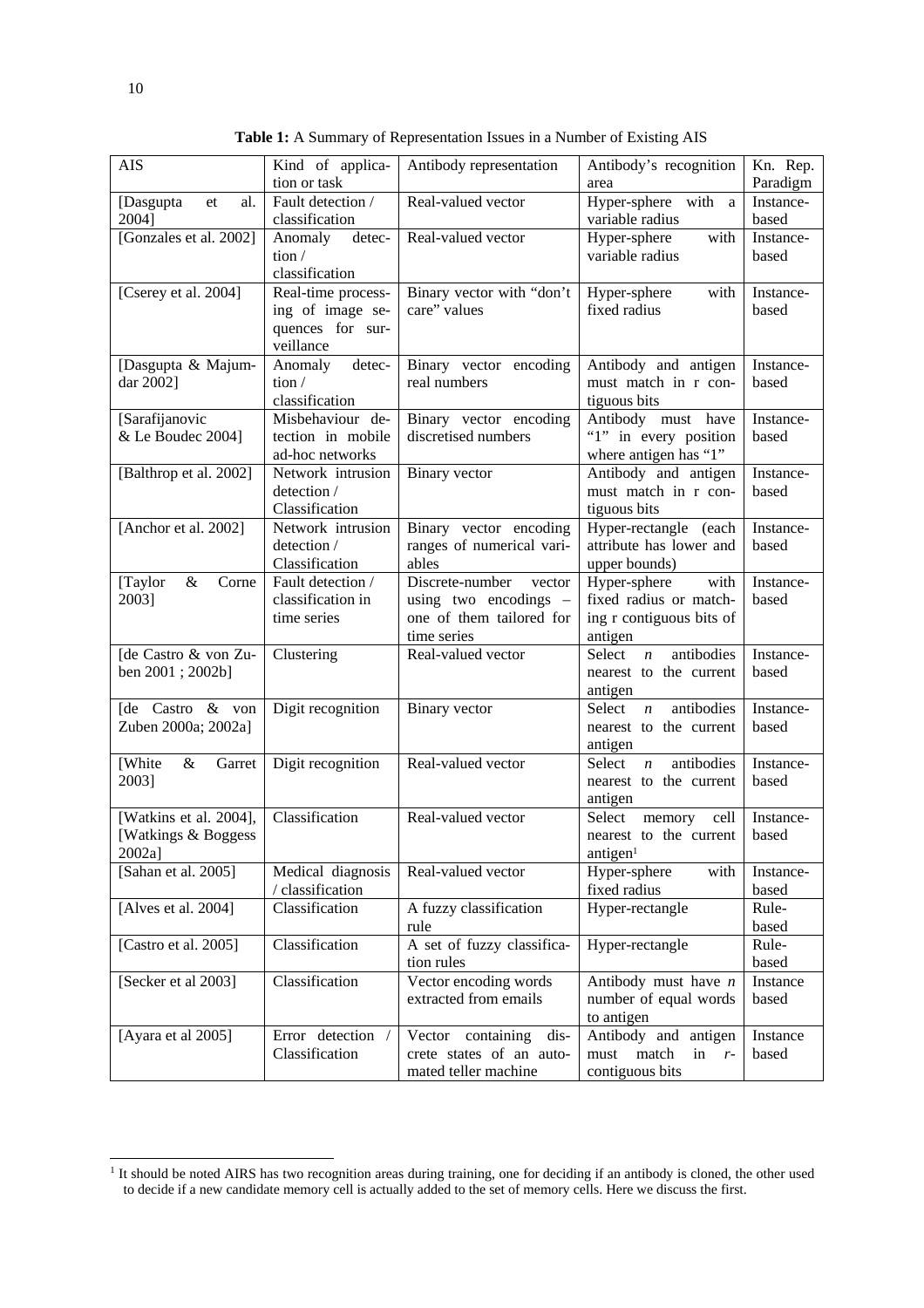The work of [Taylor & Corne 2003] is an exception. This work used an antibody representation consisting of a vector of discrete, integer numbers in the range 0-9. Two alternative encodings of the data into that representation were investigated. First, each original temperature value – in a time series of temperature values – was discretized into an integer in [0…9]. The second kind of encoding involved comparing the temperature value at time  $t$  with the temperature at the previous time  $t - 1$  in a time series, and then encode that difference as the discrete number 0, 1, or 2, to denote an upward slope, no change or downward slope, respectively. This representation was designed in collaboration with experts in the application domain, involving fault detection in refrigeration systems. To quote from the paper:

"*In conjunction with experts in the application area, our view is that the key elements of a faulty defrost temperature curve are not the precise pattern of real-valued temperatures, but the local 'ruggedness' of the temperature curve.*"

This kind of data encoding tailored for the data being mined, designed in collaboration with experts in the application domain, is a good example of the problem-oriented approach for the design of AIS advocated in this paper. The other exception is the work by [Ayara et al 2005]. In that paper, the authors used explicit domain knowledge from engineers to establish failure criteria for ATMs (Automated Teller Machines). This knowledge is used to identify sequences of states that lead to failure: these are then used as the basis for antibodies that predict if an ATM is likely to fail or not. Results obtained showed that it was possible to identify up to 12 hours in advance of such failure.

It should also be noted that, in some AIS reported in Table 1, the corresponding paper makes it explicit the fact that the choice of the used representation was driven by an algorithm-oriented approach, rather than a problem-oriented approach. For example, quoting [Anchor et al. 2002]:

"*The binary string representation is employed to allow for easy manipulation by a genetic algorithm in the affinity maturation.*"

It is not clear that a binary representation is needed for that reason, since evolutionary algorithms can handle real-valued variables without any significant problem, and the real-valued individual representation is arguably more suitable than the binary one when the data consists of real-valued variables [Back 2000], [Freitas 2002].

As another example of work emphasizing the algorithm-oriented nature of an AIS, [Dasgupta & Majumdar 2002] used an AIS for anomaly detection in personnel data containing both numerical and categorical (nominal) attributes. That project ignored the categorical attributes and used an antibody representation containing only numerical attributes. Hence, several attributes that were potentially useful for the target anomaly detection task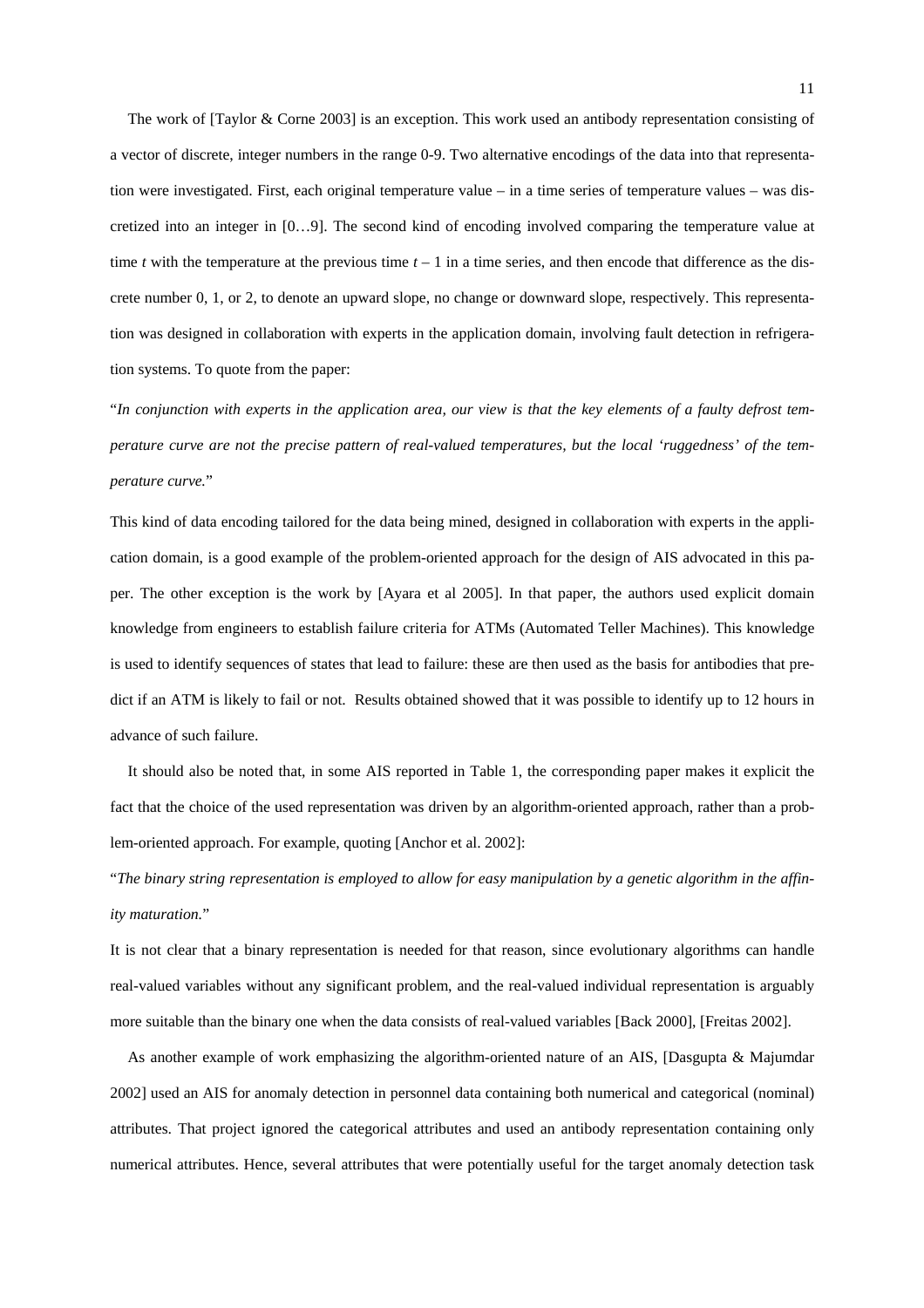were ignored, possibly reducing the predictive accuracy of the system. The justification for working only with numerical attributes given by the authors was:

"*It is difficult to numerically represent categorical data. Any attempt to do so arbitrarily imposes an ordering in the data, which is not true in real life. To apply the negative selection algorithm we need numerical data.*"

We agree with the authors that a numerical representation of categorical data is not a good approach, introducing an arbitrary order in the data. However, it does not follow that the best solution is to ignore categorical data and use only numerical data. Rather, intuitively a better approach is to use a hybrid numerical/categorical representation. As pointed out by [Freitas & Timmis 2003], it is possible to use an affinity function that handles categorical attributes without converting them into numerical attributes. A very simple way of doing that is to define the distance between two categorical values as 0 if the two values are the same or 1 if they are different. This does not introduce any arbitrary order in the data and it returns a numerical value that can be straightforwardly used in the formula for any distance measure. A more sophisticated approach to measure the numerical distance between two categorical attribute values (again, without introducing an artificial ordering in the data) consists of using the Value Difference Metric [Stanfill & Waltz 1986], [Liao et al. 1998].

A common choice of representation in existing AIS for data mining consists of representing an antibody as a real-valued vector and, when matching an antibody and an antigen, considering that the antigen is recognized by the antibody if the distance between them is smaller than a given threshold. This defines, for each antibody, a hyper-spherical recognition region centered at the coordinates of its real-valued data vector and with radius given by the distance threshold. This kind of representation, sometimes called "artificial recognition ball", is used in several AIS mentioned in Table 1, namely the works of [Dasgupta et al. 2004], [Gonzales et al. 2002], [Cserey et al. 2004], [Taylor & Corne 2003]**.** In early AIS the radius was fixed, but more recently some works proposed a variable radius [Dasgupta et al. 2004], [Gonzales et al. 2002]. The idea of a variable radius is an improvement, intuitively making the antibodies more adaptable to the data being mined, but it should be pointed that, even when the length of the radius is variable, existing AIS still use the fixed representation of a hyper-spherical recognition ball, which has its own representational bias and so is not suitable for all kinds of data being mined.

To see this point, consider for example the two very simple datasets shown in Figure 2(a) and 2(b), and let the target task be clustering. In Figure 2, each data instance is represented by a "x". A hyper-spherical representation is naturally suitable for the data of Figure 2(a), but not suitable for the data of Figure 2(b), for which a hyperrectangular representation is more suitable.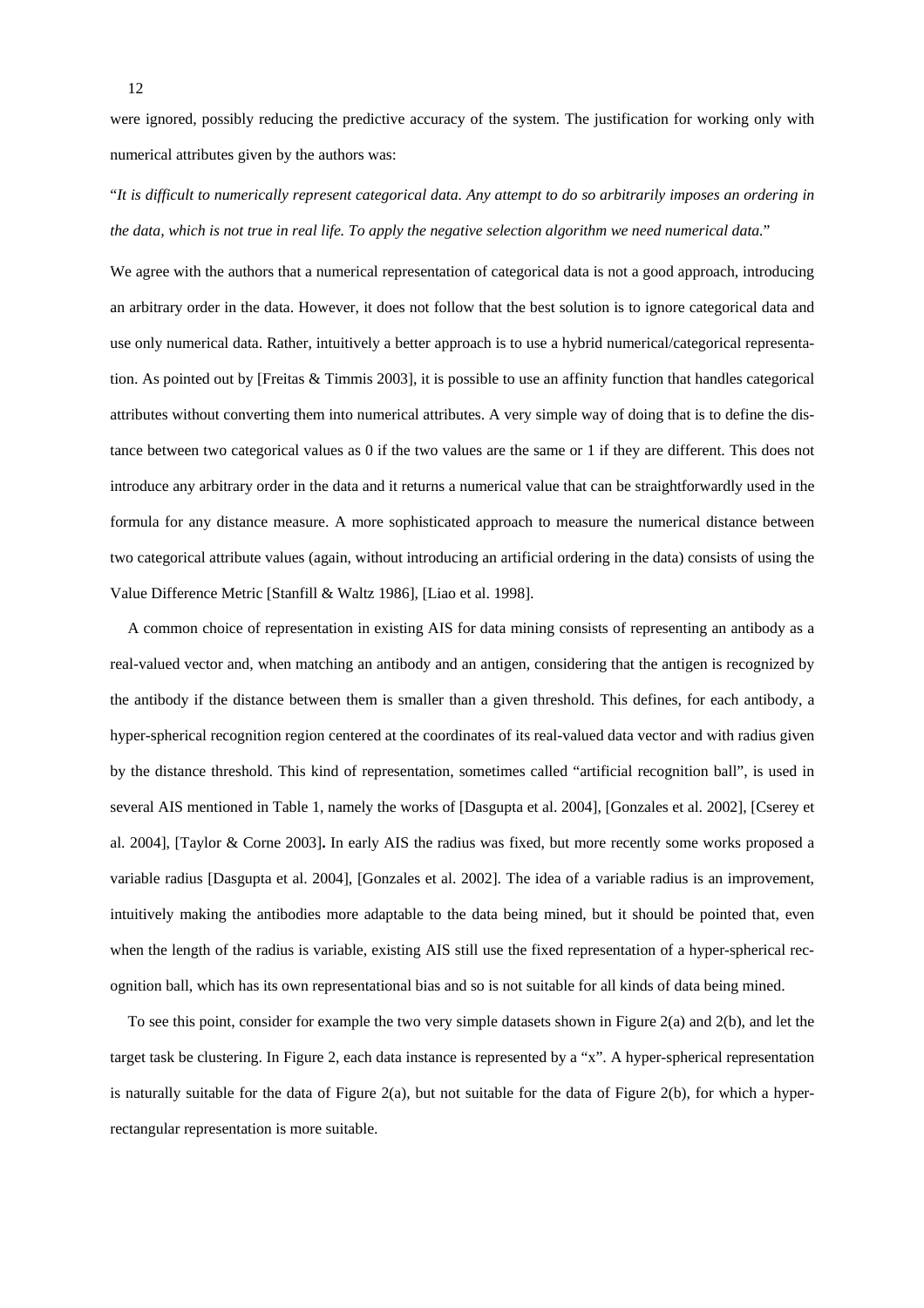It should be noted that not all instance-based representations have a hyper-spherical recognition region. In particular, the work of [Anchor et al. 2002] proposes a hyper-rectangular representation, where the antibody encodes a lower and an upper bound for the value of each attribute.





(a) suitability of hyper-spherical representation (b) suitability of hyper-rectangular representation

**Figure 2:** Examples of datasets for which hyper-spherical or hyper-rectangular representations are suitable

There are also several works where an antibody's recognition region is not explicitly defined as a property of the antibody itself, but is rather implicitly defined by a competition between that antibody and other antibodies [de Castro & von Zuben 2002b], [de Castro & von Zuben 2002a], [White & Garret 2003], [Watkins et al. 2004]. In such AIS, when an antigen is presented to the system, the nearest antibody(ies) to that antigen is(are) deemed to recognize that antigen, regardless of the actual value of the distance between the antibody(ies) and the antigen. This avoids the need to specify a parameter such as the radius of a hyper-sphere, although this advantage might be cancelled out if the system requires another parameter such as the number of nearest neighbors (antibodies) that should be considered as recognizing the current antigen – and therefore are selected for cloning.

Almost all AIS mentioned in Table 1 use an instance-based representation. The only exceptions are the works of [Alves et al. 2004] and [Castro et al. 2005]. In [Alves et al. 2004] an antibody represents a fuzzy classification rule. In geometric terms, the rule-based representation corresponds to a hyper-rectangle in the data space. Interestingly, both the work of [Alves et al. 2004] and the work of [Anchor et al. 2002] use a hyper-rectangle representation. The main differences between these two works are as follows. First, the work of [Anchor et al. 2002] uses an instance-based representation, where the data vector contains a pair of values (lower and upper bounds) for every attribute of the data being mined. By contrast, the work of [Alves et al. 2004] uses a rule-based representation, where each rule typically contains values for relatively few attributes, rather than all attributes. Hence, in the latter representation an antibody tends to be considerably shorter than an antibody in the former, which makes the latter representation easier to interpret for the user. Second, the antibody representation used in [An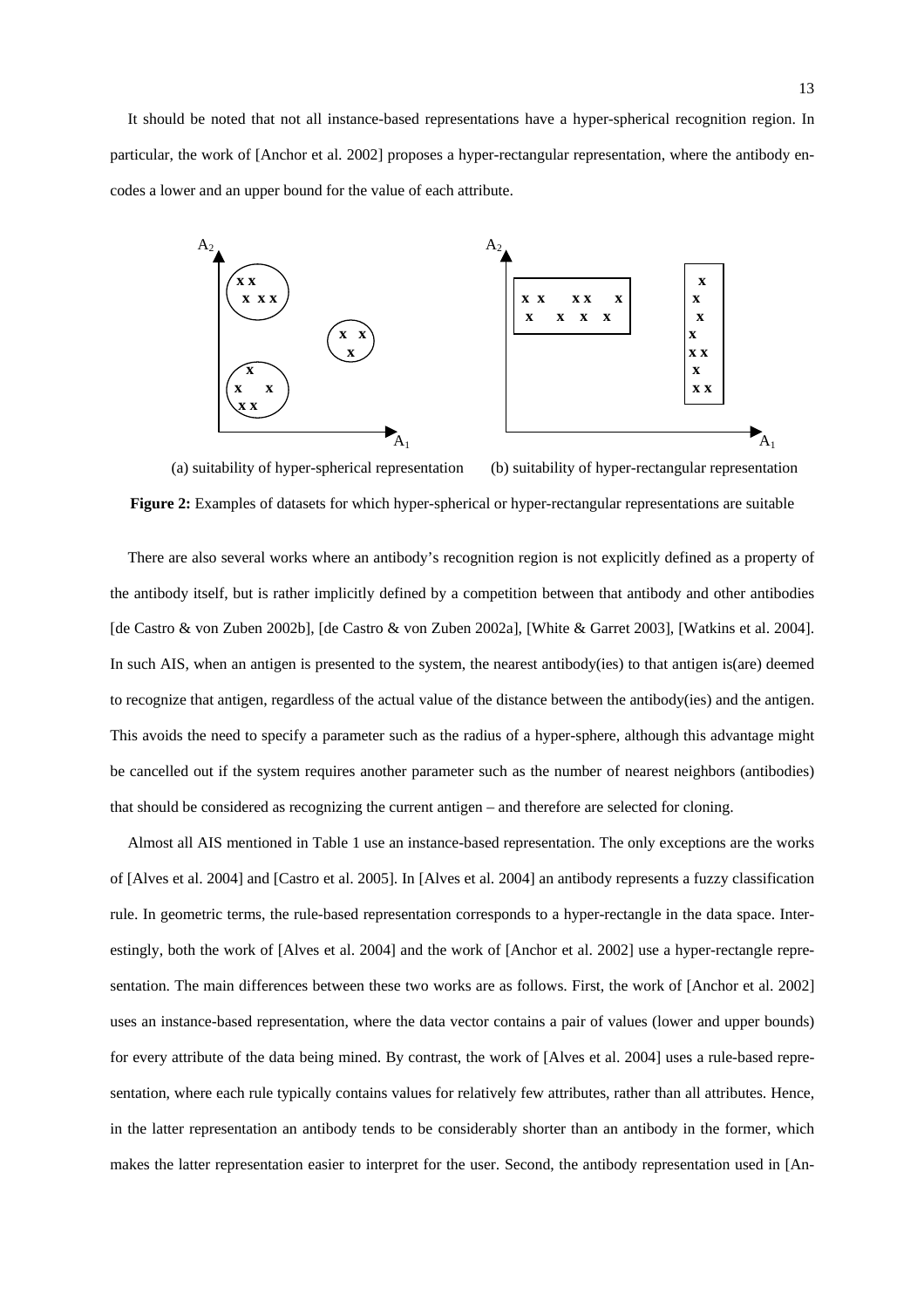chor et al. 2002] handles only numerical data, whilst the antibody representation used in [Alves et al. 2004] handles both numerical and categorical data.

In [Castro et al. 2005] an antibody represents a set of fuzzy classification rules, rather than just a single rule. From a geometrical point of view, each of the rules encoded in an antibody has the same hyper-rectangular shape as the rule representation used in [Alves et al. 2004]. Encoding a set of rules (rather than a single rule) into an antibody has the advantage that the antibody's fitness evaluation directly takes into account the interactions among rules, but it has the disadvantage that the antibody representation becomes more complex and the size of the search space for the AIS becomes correspondingly larger [Freitas 2002].

Both the instance-based representation of [Anchor et al. 2002] and the rule-based representations of [Alves et al. 2004], [Castro et al. 2005] have the limitation that they represent only hyper-rectangles whose boundaries are defined by propositional-logic conditions such as " $(18 \le \text{Age} \le 30)$ ", and not first-order logic (relational) conditions such as "(Income > Expenses)". This point will be further discussed later.

Overall, considering the contents of Table 1 and the previous analysis, it should be noted that existing AIS are not very flexible nor adaptive in their choice of antibody representation. That is, in general each of these AIS uses a fixed kind of representation throughout the run of the system, implicitly assuming that that representation is suitable for the data being mined, an assumption that is not usually justified.

With this important limitation of current AIS in mind, it is now timely to turn to a discussion of "antibody" representation" issues in the *natural* immune system (a much more flexible system), in order to investigate the possibility of identifying useful metaphors for the design of a more adaptive AIS. Indeed, work in [Stepney et al. 2005] advocate the re-examination of the immunological literature and to move away from simplistic views of immunological operation, and seek to capture a richer (or appropriate level of metaphor) aspect of immunology that can be used in the development of AIS.

### **3.3 Antibody Diversity in the Natural Immune System**

There are four main kinds of antibody according to their functional class, namely IgA, IgE, IgG, and IgM. These kinds of antibody have different functional properties, evolved to function in different environments (different parts of the body) and mediate different biological responses following antigen binding [Sompayrac 2003], [Alberts et al. 2002], [Mims 2000].

IgM is a relatively large antibody, and it is the first kind of antibody secreted into the blood in the early stages of a primary immune response. As the immune response develops, IgM antibodies are replaced by other kinds of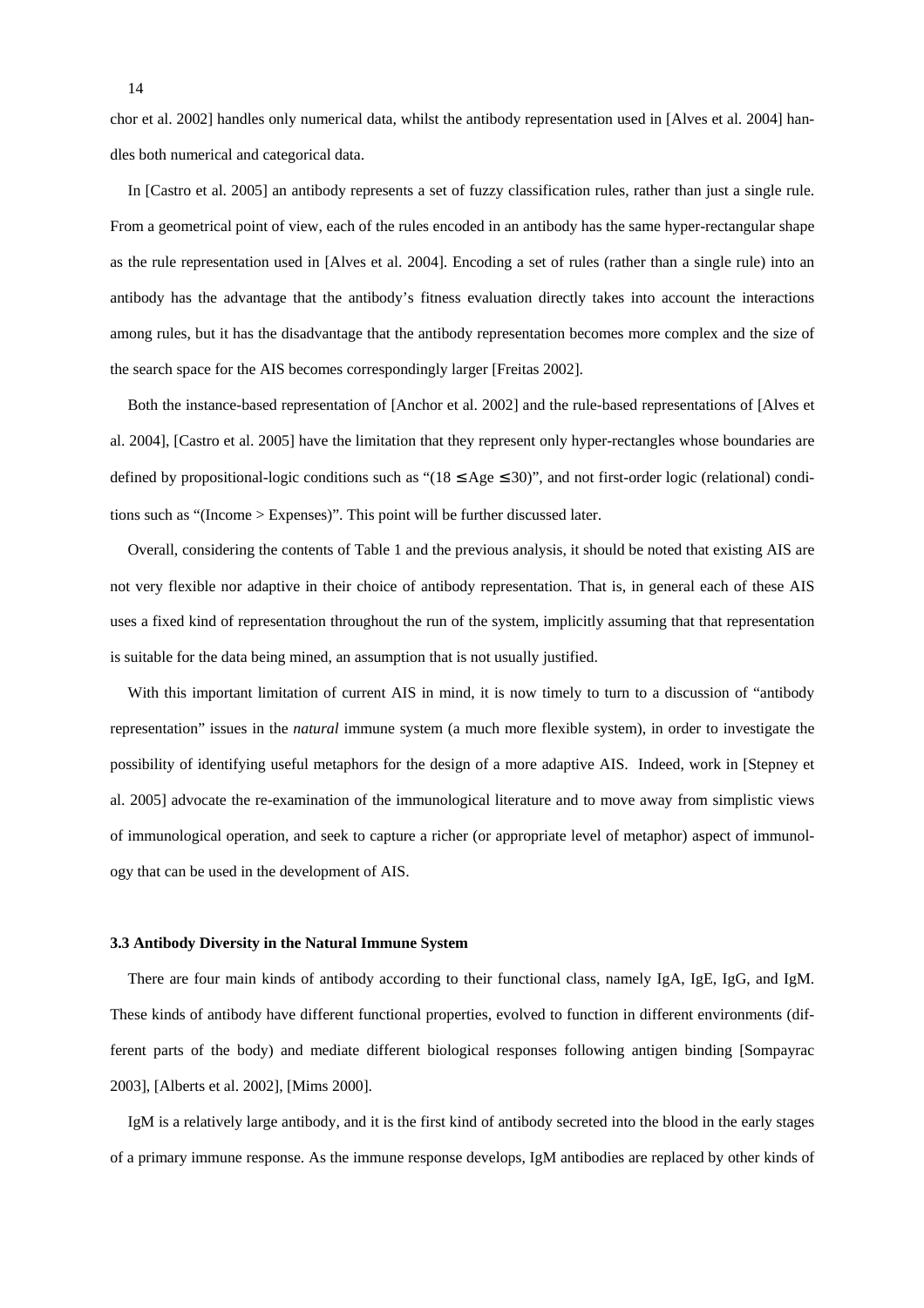antibodies, mainly IgG ones. The logic behind the use of IgM as a "first antibody" is that in the early stage of an infection IgM antibodies are more effective than IgG ones, because IgM antibodies are considerably better at "fixing complement" – i.e., activating the complement cascade. Furthermore, IgM antibodies are very good at binding to viruses and preventing them from attaching to cells that they could infect. Due to their large size, IgM antibodies cannot easily pass through blood vessel walls, so they stay mainly in the blood.

IgG is the most abundant kind of antibody in the blood. IgG is produced in large quantities during a secondary immune response. There are several different subclasses of IgG antibodies, with different functions. For instance, IgG1 is very good at opsonizing invaders, i.e., preparing them to be ingested by phagocytes such as macrophages; whereas IgG3 is the subclass which best fixes complement. IgG antibodies are good at binding to viruses and preventing them from attaching to cells that they could infect.

IgA antibodies are very good at clumping pathogens, creating clumps that are large enough to be swept out of the body with the mucus. IgA is the most abundant kind of antibody in the body. They are not so numerous in the blood (where IgG predominate), but there are a very large number of them in the mucosal surfaces of the body. IgA is sometimes called a secretory antibody and it is the main kind of antibody in secretions such as saliva, tears, respiratory and intestinal secretions, and it is also secreted into the milk of nursing mothers. Although IgA antibodies are very good in the fight against mucosal invaders, they are useless at fixing complement.

IgE antibodies are present in relatively small amounts in the body (by comparison with other kinds of antibodies), and they are produced by B cells lying just below the respiratory and intestinal surfaces. IgE binds with unusually high affinity to special cells such as mast cells, which protect us against parasitic infections. Then, when the IgE antibody binds an antigen, it triggers the mast cell to secrete substances that kill the parasite.

Interestingly, the immune system is quite clever in using these different kinds of antibodies, because a B cell can switch the kind of antibody that it produces based "on demand". As mentioned earlier, when B cells are first activated they secrete mainly IgM antibodies. In a later stage of the immune response, many B cells change the kind of antibody that they are producing (to IgG, IgE or IgA), based on the combination of antigens binding to the B cell and cytokines secreted by helper T cells. For instance, if a B cell detects an abundance of cytokines IL-4 and IL-5 in its environment, it tends to switch their kind of antibody from IgM to IgE – ideal for fighting parasitic worms. By contrast, if a B cell detects TGF- $\beta$  it tends to change its kind of antibody from IgM to IgA – ideal for the common cold.

## **3.4 Lessons To Be Taken From Natural Antibody Diversity for Designing More Adaptive AIS**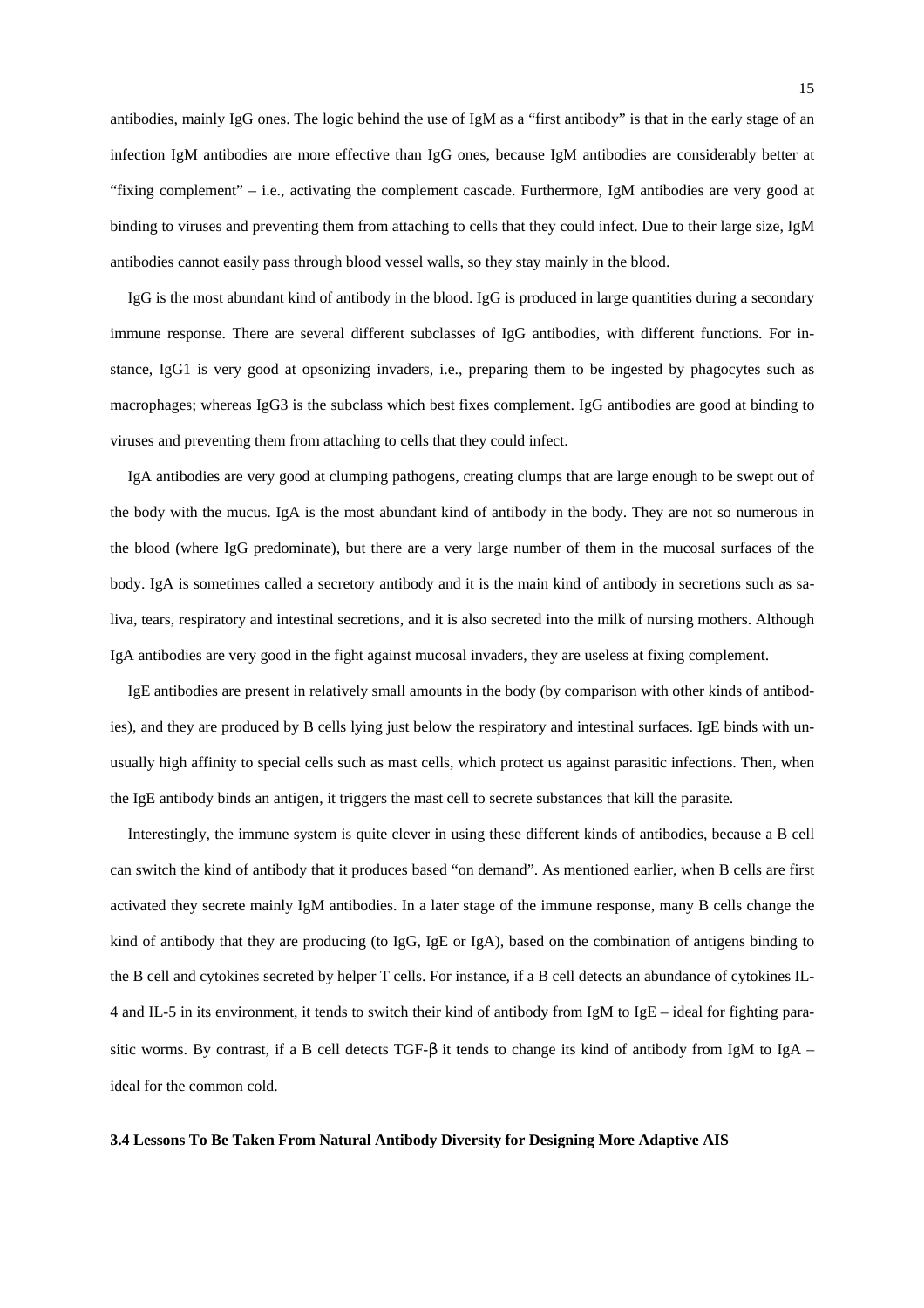First of all, recall that, in AIS, an antibody is a candidate solution to the target problem. At a high level of abstraction, there are two main lessons that we can take from the antibody diversity in the natural adaptive immune system, in order to identify generic principles for designing more adaptive AIS than the AIS currently available in the literature.

The first lesson is that there is a considerable diversity of natural antibodies. They come into several functional classes and subclasses. Each of those classes and subclasses is particularly suitable for protecting us against one kind of invader. Each of the functional classes of natural antibodies can be thought of as a kind of "antibody representation", having a role conceptually analogous (as a metaphor) to a knowledge representation of an artificial antibody in an AIS. In terms of diversity of representations, AIS lag considerably behind their natural counterpart. As discussed earlier, in general AIS use only one kind of antibody representation.

The motivation for designing an AIS that considers more than one kind of knowledge representation is clear in the context of data mining, where different subsets of the data being mined may be better covered by different kinds of knowledge representation. A very simple example of this point is shown in Figure 3, which is based on the same geometrical perspective of knowledge representations (and the same notation) as used in Figure 2. Consider first the six positive training instances within the box in the lower-right part of the data space in Figure 3. These instances are naturally covered by the rule represented by that box, i.e. the rule: IF ( $t_1 \le A_1 \le t_2$ ) AND ( $A_2$ )  $\leq$  t<sub>3</sub>) THEN (class = "+"). Borrowing terminology from the field of Logic, this kind of rule is called a propositional rule. The majority of rule induction algorithms discover rules in this representation. This representation is not suitable, however, to cover the many positive examples above the diagonal line in Figure 3. Those examples are ideally covered by a more sophisticated kind of rule, viz. the rule: IF  $(A_2 > A_1)$  THEN (class = "+"). This is a first-order logic (or relational) rule representation, whose antecedent is comparing the values of two attributes, rather than just comparing the value of an attribute with a given threshold value. On the other hand, there are other training instances which apparently would not be well covered by a generic rule, and for which an instance-based representation seems more appropriate. Examples are the two negative training instances above the box and below the diagonal line in Figure 3. This figure is a very simplified example, but it illustrates the point. The need for diverse knowledge representations intuitively tends to grow stronger as larger and more complex datasets are mined. In other words, the ability to use diverse knowledge representations is a desirable characteristic of AIS for scaling them up to large and complex datasets, a research direction very open in the AIS literature.

Although the use of hybrid knowledge representations is not easy and is not the main approach in machine learning and data mining, there is evidence that well-designed systems with hybrid knowledge representations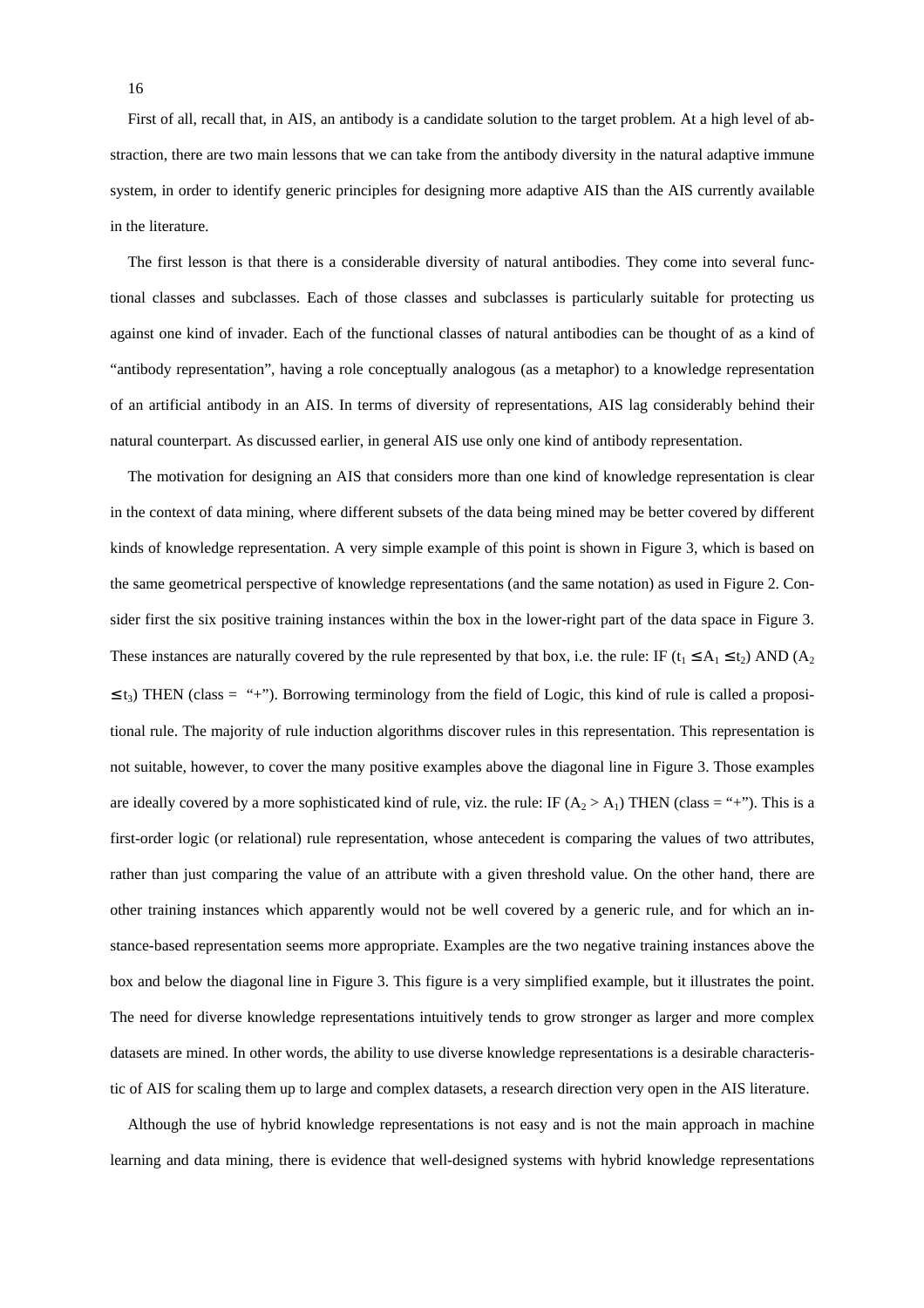are effective. To quote just five examples, [Ting 1994] used a hybrid decision tree and instance-based learning representation; [Lopes and Jorge 2000] and [Domingos 1995] used a hybrid rule and instance-based representation; [Quinlan 1993] used a hybrid system involving instance-based learning and three different forms of modelbased learning; and [Carvalho & Freitas 2004] used a hybrid decision tree and rule representation where the rules are evolved by a genetic algorithm. In general these systems have been shown to obtain a high predictive accuracy, and they often obtained better results than the individual base algorithms which they combined.



**Figure 3:** Example of Data Requiring Diversity of Knowledge Representations

The second lesson about representation to be taken from the natural immune system is that B cells are adaptive enough to switch the class of antibody that they produce as necessary, depending on the kind of invader that is currently attacking the body. Again, AIS lag considerably behind their natural counterpart in this kind of adaptivity, since in general they do not allow the kind of knowledge representation to be changed as new antigens are found – i.e., as a new region of the search space is explored.

# **4 Affinity Issues**

## **4.1 A Review of the Importance of Affinity Functions in Artificial Immune Systems**

Any kind of affinity function used to decide which antibodies will be cloned (and how many clones of them will be produced) is, in more general data mining terms, an evaluation function that guides the search for better models of the data; and any evaluation function is a source of inductive bias. Therefore, one should choose or design an affinity function whose bias is suitable for the data being mined [Freitas & Timmis 2003].

Since most AIS use an instance-based representation, as discussed in Section 3, it is natural that most AIS use an affinity function that is specified in terms of a distance function, i.e., the smaller the distance between an antibody and an antigen, the higher the affinity between them, and so the more stimulated the antibody is.

To illustrate the importance of the choice of a distance function, consider the following example, adapted from [Freitas & Timmis 2003]. The first column of Table 2 shows the coordinates – in a two-dimensional data space – of three data instances, namely antigen A and antibodies B and C. Which of the two antibodies, B or C,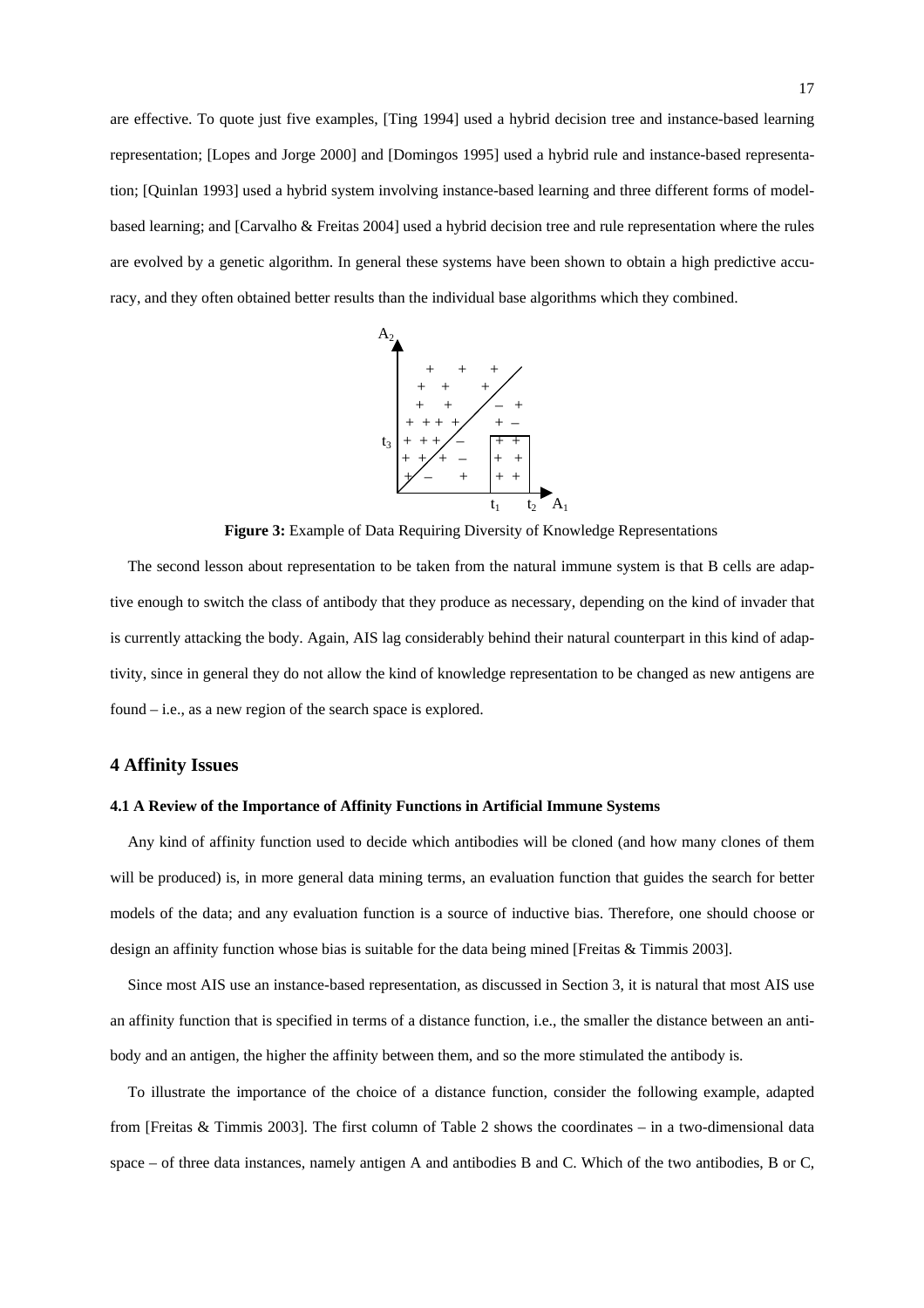is nearest to antigen A? This is the sort of question that has to be continuously answered within the execution of an AIS such as CLONALG or aiNet, where the *n* nearest antibodies to an antigen are chosen to be cloned, and within the execution of AIRS, where the nearest (highest affinity) memory cell is chosen to generate new artificial recognition balls. Interestingly, different distance measures might give quite different results. This is shown in the second and third columns of Table 2, where two popular distance measures are considered: Manhattan and Euclidean distance [Liao et al. 1998]. As shown in the table, according to the Manhattan distance, the distance between A and B is 8, whilst the distance between A and C is 7, which suggests that C is the nearest antibody to A. However, according to the Euclidean distance, B is the nearest antibody to A.

This significant difference in the results happens because the Manhattan and the Euclidean distance have different inductive biases. The Euclidean distance tends to amplify the importance of a large difference between the values of a single attribute (coordinate) between two data instances. Intuitively, this makes the Euclidean distance more sensitive to noise in a single attribute than the Manhattan distance, because in the latter a large difference between two values of an attribute will have less impact than in the Euclidean distance.

The example of Table 2 is very simple, but is shows the point: the choice of a particular distance measure is important and affects the results of the AIS algorithm. There is no such thing as the "best" distance measure in general. This means that, in order to maximize the performance of an algorithm in a given dataset, one should carefully study the dataset in detail in a pre-processing phase of the knowledge discovery process, and then select the distance measure whose inductive bias is most suitable for that particular dataset. This is part of the problem-oriented approach advocated in this paper. Note that this is in contrast with the conventional "algorithm-oriented" approach of specifying the distance measure of the algorithm in a way independent of the data being mined. This pre-specification of a fixed distance measure might be appropriate for academic experiments where the algorithm is evaluated across a number of datasets, in order to show the algorithm's robustness. However, if the goal is to maximize the performance of the algorithm in an important real-world dataset, where the results of the algorithm will be actually used for decision making in the real-world, then a more careful and justified choice of the distance function, tailored for the data being mined, should be made.

**Table 2:** Example of the influence of choice of distance measure in the results of an AIS

| Data instances' coordinates | Manhattan Distance to A | Euclidean distance to A |
|-----------------------------|-------------------------|-------------------------|
| Antigen A: $(0,0)$          | N/A                     | N/A                     |
| Antibody B: $(4,4)$         |                         |                         |
| Antibody C: $(6,1)$         |                         | h.                      |

The importance of choosing a suitable affinity function (or distance measure) has also been emphasized in the work of Hart investigating different geometrical shapes of an antibody's recognition area [Hart 2005], [Hart &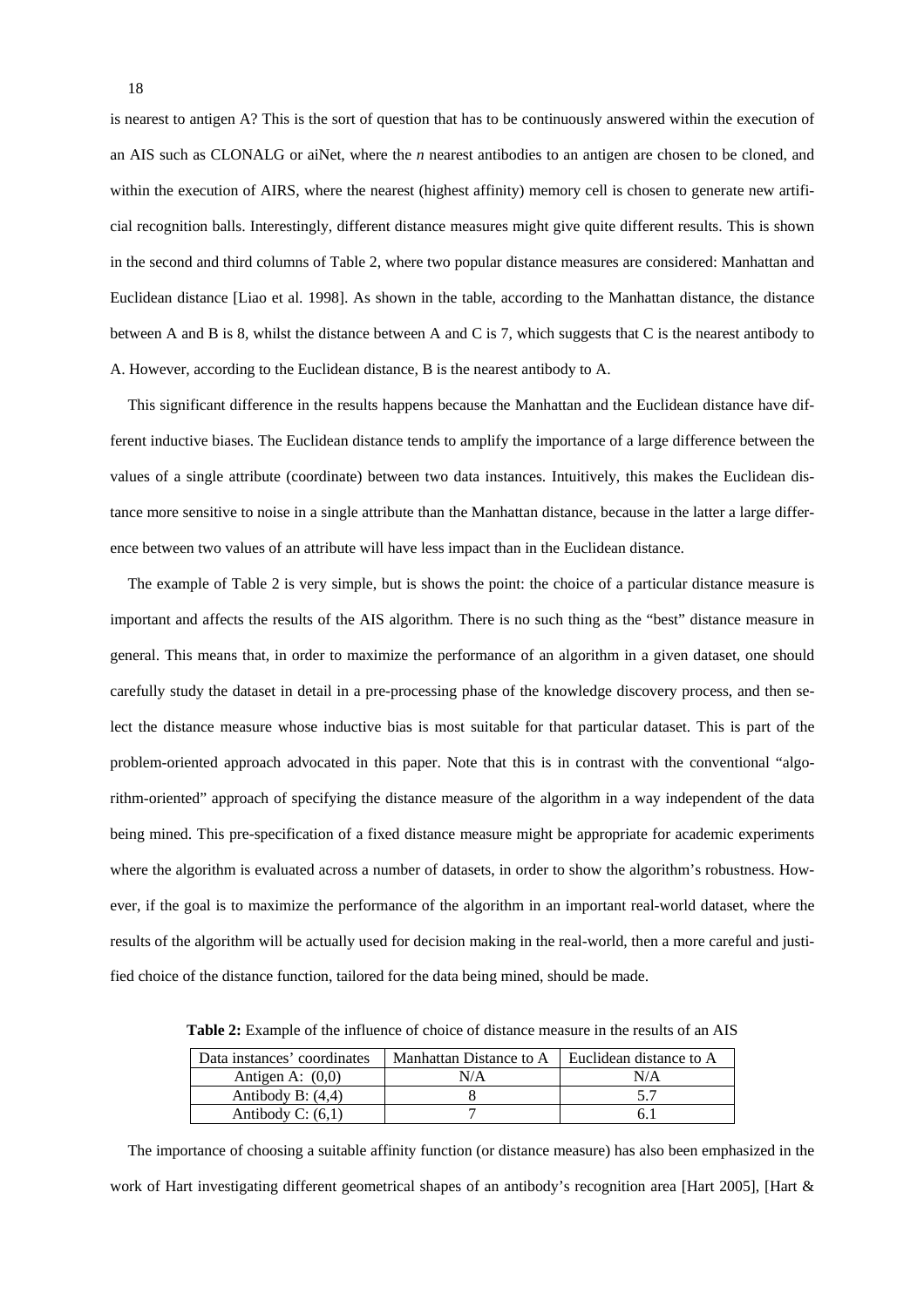Ross 2004] – an investigation performed in the context of immune network-based AIS. One result of this investigation was that [Hart 2005] (p. 41): "*The results clearly show that the dynamics and size of the emergent networks are heavily influenced by the recognition region shape, and that the networks show varying ability to tolerate antigens over different ranges of recognition radius.*"

However, it should be noted that the results of Hart's investigation were produced by considering the performance of an immune network algorithm with randomly generated data. Hence, this investigation can be considered as an algorithm-oriented one, rather than the problem-oriented approach advocated in this paper.

### **4.2 A Critical Review of Affinity Issues in a Number of Existing Artificial Immune Systems**

Table 3 compares the distance or affinity functions of a number of AIS. Out of all works quoted in Table 3, only the works of [Bezerra et al. 2004] and [Dasgupta et al. 1999] have proposed an affinity function particularly tailored for the data being mined. [Bezerra et al. 2004] used an affinity function based on the correlation coefficient, rather than on Euclidean distance. This choice was justified by the fact that the data being mined was a gene expression data set, consisting of expression levels measured across a number of different experimental conditions. The goal was to cluster genes according to their similarity with respect to expression levels. Note that in this case the use of Euclidean distance would be inappropriate, because it would be based on the magnitude of the differences in expression levels of two genes across different experimental conditions. Differences in magnitude are not important; what matters is the correlation. Two genes are considered to have similar expression patterns – and so should be assigned to the same cluster by the AIS clustering algorithm – to the extent that they are correlated in the sense that, the higher (lower) the expression level of the first gene in an experimental condition, the higher (lower) the expression level of the second gene on the same experimental condition.

[Dasgupta et al. 1999] used a data representation where a light spectrum was represented by a binary string where each bit was assigned a weight based on the corresponding spectroscopic band, and the affinity function was a bit-weighted one. Therefore, the affinity function exploited background knowledge about light spectra.

Hence, these two works provide good examples of how the choice of the affinity function should be dictated by the application domain and the nature of the data being mined.

The IFRAIS algorithm [Alves et al. 2004] uses an affinity function partially tailored for the target problem, as follows. An important point about this work is that it uses both an affinity function and a fitness function. The affinity function measures the degree of fuzzy matching between an antibody (fuzzy classification rule) and an antigen (training data instance). A data instance is deemed to satisfy a rule if the degree of fuzzy matching between the instance and the rule is greater than or equal to an affinity threshold.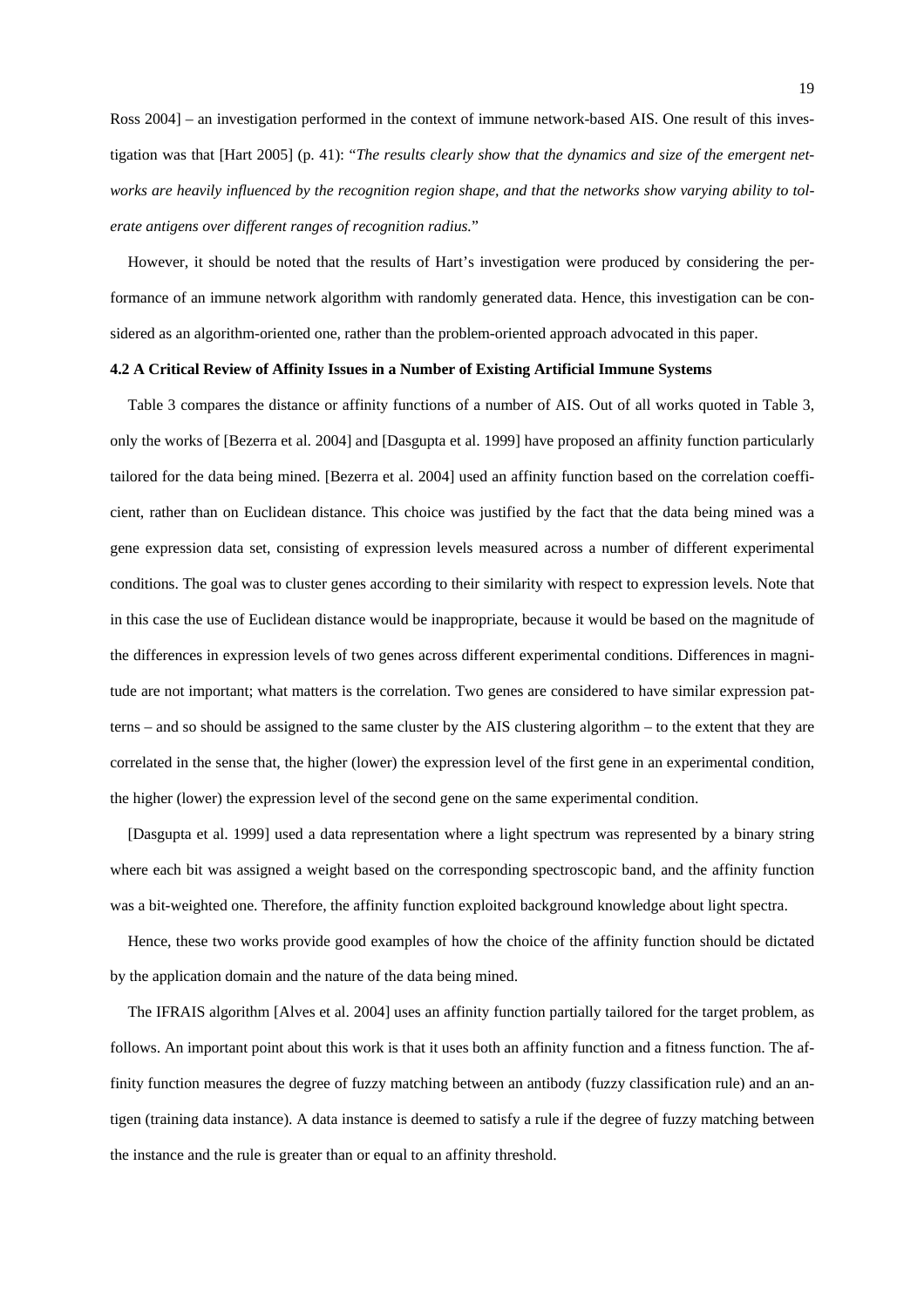| <b>AIS</b>                                                    | Kind of application or task                                    | Distance or Affinity Function                                                                | Is the affinity func-<br>tion tailored for the<br>data or application? |
|---------------------------------------------------------------|----------------------------------------------------------------|----------------------------------------------------------------------------------------------|------------------------------------------------------------------------|
| al.<br>[Dasgupta]<br>et<br>2004]                              | Fault detection /<br>classification                            | Euclidean distance                                                                           | No                                                                     |
| [Gonzales<br>al.<br>et<br>2002]                               | Anomaly detection /<br>classification                          | Euclidean<br>distance,<br>affinity<br>threshold based on median dis-<br>tance of k-neighbors | N <sub>o</sub>                                                         |
| [Cserey et al. 2004]                                          | Real-time processing<br>of image sequences for<br>surveillance | Hamming distance with "don't<br>care" elements                                               | No.                                                                    |
| [Dasgupta<br>&<br>Majumdar 2002]                              | Anomaly detection /<br>classification                          | r-contiguous bits rule                                                                       | No.                                                                    |
| [Sarafijanovic<br>& Le Boudec 2004]                           | Misbehaviour detection in<br>mobile ad-hoc networks            | Antibody must have "1" in every<br>position where antigen has "1"                            | N <sub>o</sub>                                                         |
| [Balthrop]<br>et<br>al.<br>2002]                              | Network intrusion<br>detection / classification                | r-contiguous bit rule and a vari-<br>ant (r-chunks)                                          | N <sub>o</sub>                                                         |
| [Anchor et al. 2002]                                          | Network intrusion<br>detection / classification                | At least 1 antigen must match<br>hypervolume of antibody                                     | N <sub>o</sub>                                                         |
| [Hofmeyr & Forrest]<br>1999]                                  | Network intrusion<br>detection / classification                | r-contiguous bits rule                                                                       | No                                                                     |
| [Taylor <sup>1</sup><br>& Corne<br>2003]                      | Fault detection/ classifica-<br>tion in time series            | Compared Euclidean<br>and r-<br>contiguous rules                                             | No (but used repre-<br>sentation tailored for<br>time series)          |
| al.<br>[Dasgupta<br>et<br>1999]                               | Spectra recognition                                            | distance<br>Hamming<br>with<br>weighted bits                                                 | Yes                                                                    |
| [Bezerra et al. 2004]                                         | Clustering of gene<br>expression data                          | Correlation coefficient                                                                      | Yes                                                                    |
| [Timmis et al. 1999]                                          | Clustering                                                     | Euclidean distance                                                                           | N <sub>0</sub>                                                         |
| [de Castro & von<br>Zuben 2001; 2002b]                        | Clustering                                                     | Euclidean distance                                                                           | N <sub>o</sub>                                                         |
| [de Castro & von<br>Zuben 2000a;2002a]                        | Digit recognition /<br>classification                          | Hamming distance                                                                             | No                                                                     |
| [White $\&$<br>Garret<br>2003]                                | Digit recognition /<br>classification                          | Hamming distance                                                                             | No                                                                     |
| [Watkins]<br>et<br>al.<br>2004], [Watkins &<br>Boggess 2002a] | Classification                                                 | Euclidean distance                                                                           | N <sub>o</sub>                                                         |
| [Sahan et al. 2005]                                           | Medical diagnosis /<br>classification                          | Euclidean distance with attribute<br>weights                                                 | Partially (due to use<br>of data-driven<br>attribute weights)          |
| [Alves et al. 2004]                                           | Classification                                                 | Affinity based on fuzzy match-<br>ing and fitness based specific for<br>classification       | Partially (due to data-<br>driven adaptation of<br>affinity threshold) |
| [Secker at al 2003]                                           | Classification                                                 | Antibody must have $n$ number of<br>similar words to antigen                                 | No                                                                     |
| [Ayara et al 2005]                                            | Error detection /<br>Classification                            | Antibody<br>and<br>antigen<br>must<br>match in r-contiguous bits                             | Partially (takes into<br>account time-based<br>ordering of states)     |

**Table 3:** A Summary of Affinity Issues in a Number of Artificial Immune Systems

In IFRAIS the fitness of an antibody is computed by a certain formula that measures the predictive accuracy of its rule, and that formula computes a global measure of the affinity of the antibody with respect to all antigens, rather than with respect to just one antigen. This formula is tailored for the classification task of data mining, but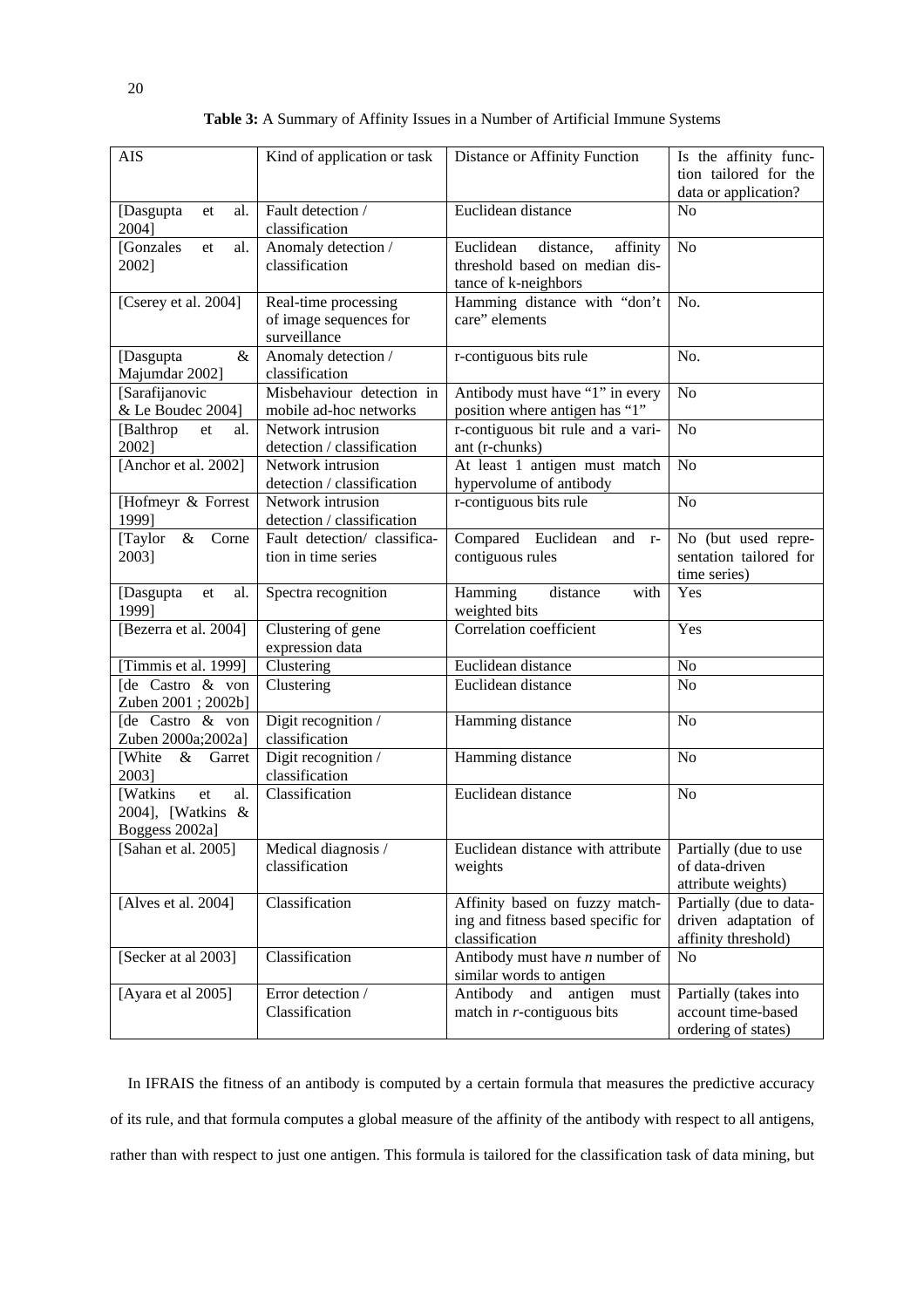it is not tailored for the dataset being mined. However, the computation of the affinity (and so the fitness) is partially adapted to the dataset being mined in an automatic fashion. This is done by using an adaptive, data-driven procedure to adjust the affinity threshold. This still has the limitation that the basic structure of the affinity and fitness functions are the same for all datasets used in the experiments – different datasets might well require different affinity/fitness functions for optimal performance of the algorithm – but at least the adaptation of the affinity threshold for each dataset is a step in the direction of making the algorithm more adaptable to the data being mined.

The basic idea of an affinity threshold that varies according to the data being mined can also be found in other AIS, although in somewhat simplified forms. The AIRS algorithm [Watkins et al. 2004] also computes an affinity threshold value which is specific for the dataset being mined, since the value of that threshold is given by the average affinity value over all pairs of antigens (training data instances). In this case, however, the value of that threshold is computed once in the initialization procedure and kept fixed during the run of the algorithm, whilst in the IFRAIS algorithm the value of the affinity threshold is dynamically adapted during the run. In the AIS of [Gonzales et al. 2002] the affinity threshold is given by the median distance among the distances of the *k* nearest neighbors of an antibody, which also makes that threshold dynamically variable during the run, as in the IFRAIS algorithm. However, in IFRAIS the affinity threshold value is adapted in a way that directly maximizes the fitness of the antibody, which is not the case in the AIS of [Gonzales et al. 2002] and in AIRS.

As a brief aside, work in [Neal 2003] proposes an immune network algorithm that dynamically adjusts the size (and connectivity, thus affinity threshold) of the network in a data driven manner. However, this work was not included in Table 3 because it involves immune networks, which is out of the focus of this paper.

In any case, with the exception of the works of [Bezerra et al. 2004] and [Alves et al. 2004], the other works mentioned in Table 3 have in general used affinity functions which are popular in the AIS literature, such as the Hamming distance, the Euclidean distance or the r-contiguous bits rule. The fact that a work has used a conventional affinity function – rather than one tailored for the data being mined – is not necessarily a negative characteristic of that work. It is possible that a conventional affinity function be suitable – though not necessarily the ideal function – for the data being mined. For instance, if the data being mined consists of binary pixels in a pattern recognition application, it may be the case that a simple Hamming distance is a satisfactory affinity function, since there is no apparent higher-level structure or meaning in the data that could be exploited to design a tailored affinity function. In this sense the Hamming distance used by [De Castro & von Zuben 2000a], [De Castro & von Zuben 2002a], [White & Garret 2003] may be a satisfactory affinity function, since these works address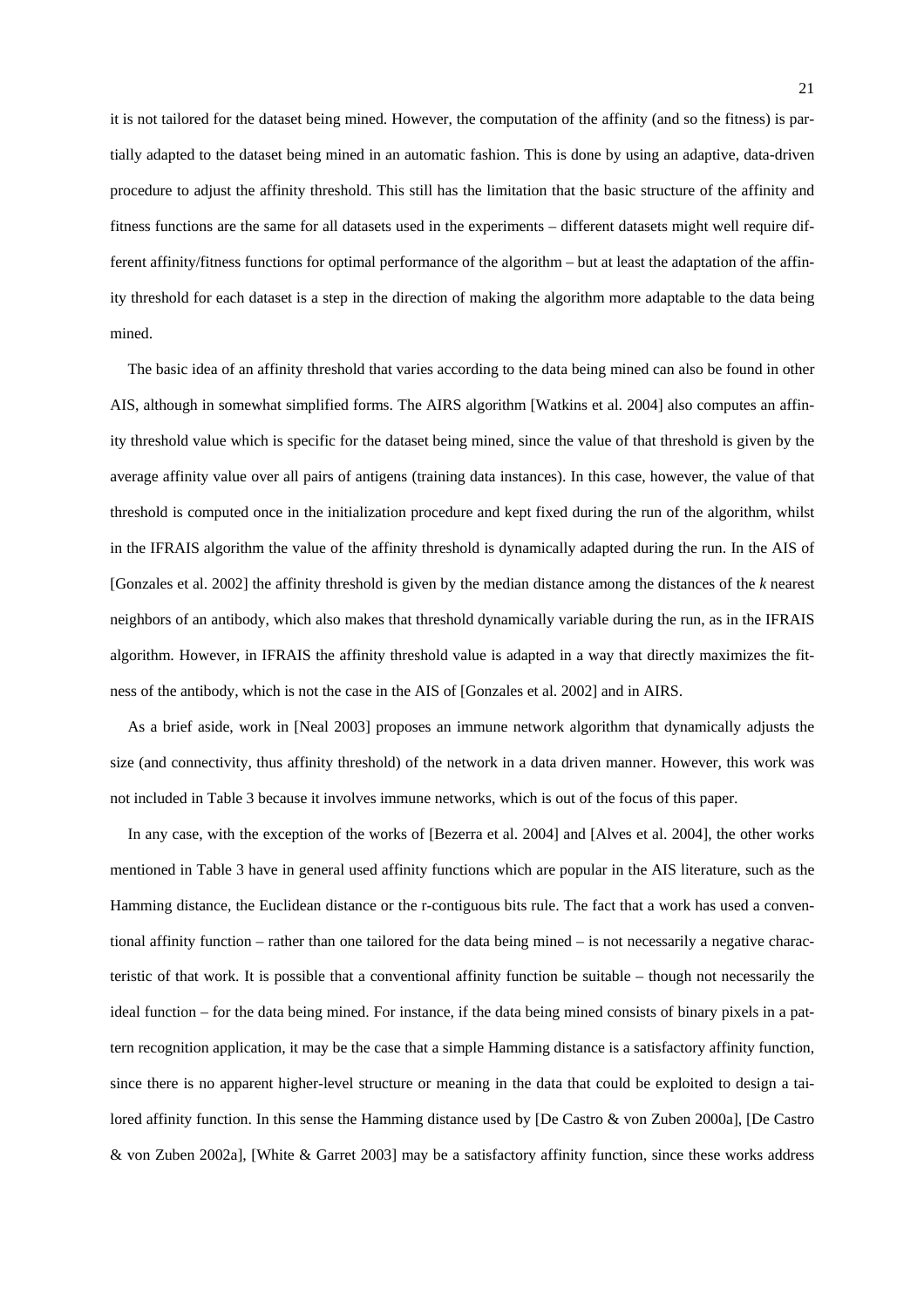the problem of digit recognition where the predictor attributes are binary pixels. In any case, it is also interesting to consider variations of a conventional Hamming distance, e.g. [Cserey et al. 2004] has used a modified kind of Hamming distance which also takes into account "don't care" elements. In addition, even when working with a low-level data representation, it might be possible to exploit domain knowledge in order to design an affinity function tailored for the problem at hand. An example is the previously-mentioned work of [Dasgupta et al. 1999], where the bit weights are based on spectroscopic bands.

In the case of works using the Euclidean distance, it is important to remark that almost all the works mentioned in Table 3 are using an unweighted distance measure, assuming that all attributes have the same weight. A notable exception is the work of [Sahan et al. 2005]. Although this work is a step in the right direction, the attribute-weighting method used in this work is quite simple and it could be improved. In particular, as recognised by the authors, the method computes weights for attributes individually, ignoring attribute interactions; and it assumes that, if the standard deviation of the values of a predictor attribute within a class of instances is low, that attribute is relevant for predicting that class. This assumption seems unlikely to be true in many datasets.

The choice of an unweighted distance measure is likely to be a suboptimal choice in many application domains. This is particularly the case in the classification task, where the goal is to predict the class of a data instance. In this context, it is well-established that instance-based learning algorithms tend to be very sensitive to irrelevant attributes [Aha 1998], and it is normally the case that different attributes should have different weights, because they have different degrees of relevance for the prediction of the class of an instance. For instance, if we are trying to predict whether or not a bank customer should have a high credit, intuitively the attribute salary of the customer should have a much greater weight than the attribute gender. There is a large literature on intelligent methods for automatically computing attribute weights in the instance-based learning paradigm [Aha 1998], [Wettschereck et al. 1997], including evolutionary methods [Freitas 2002], and it is a pity that these kinds of methods are typically ignored in the AIS literature.

Another important remark is that several works mentioned in Table 3 have used an affinity function based on the r-contiguous bits rule, which has a strong positional bias [Freitas & Timmis 2003]. This kind of bias occurs due to a combination of two factors. First, when computing the degree of affinity between an antibody and an antigen according to the r-contiguous bits rule, the influence of the matching of one bit on the computed value of affinity depends on the position of that bit in the binary strings representing the antibody and the antigen. Second, although the attributes of the data being mined are encoded in a linear string representing an antibody or antigen in a certain order (from left to right), this encoding order is arbitrary and irrelevant from a data mining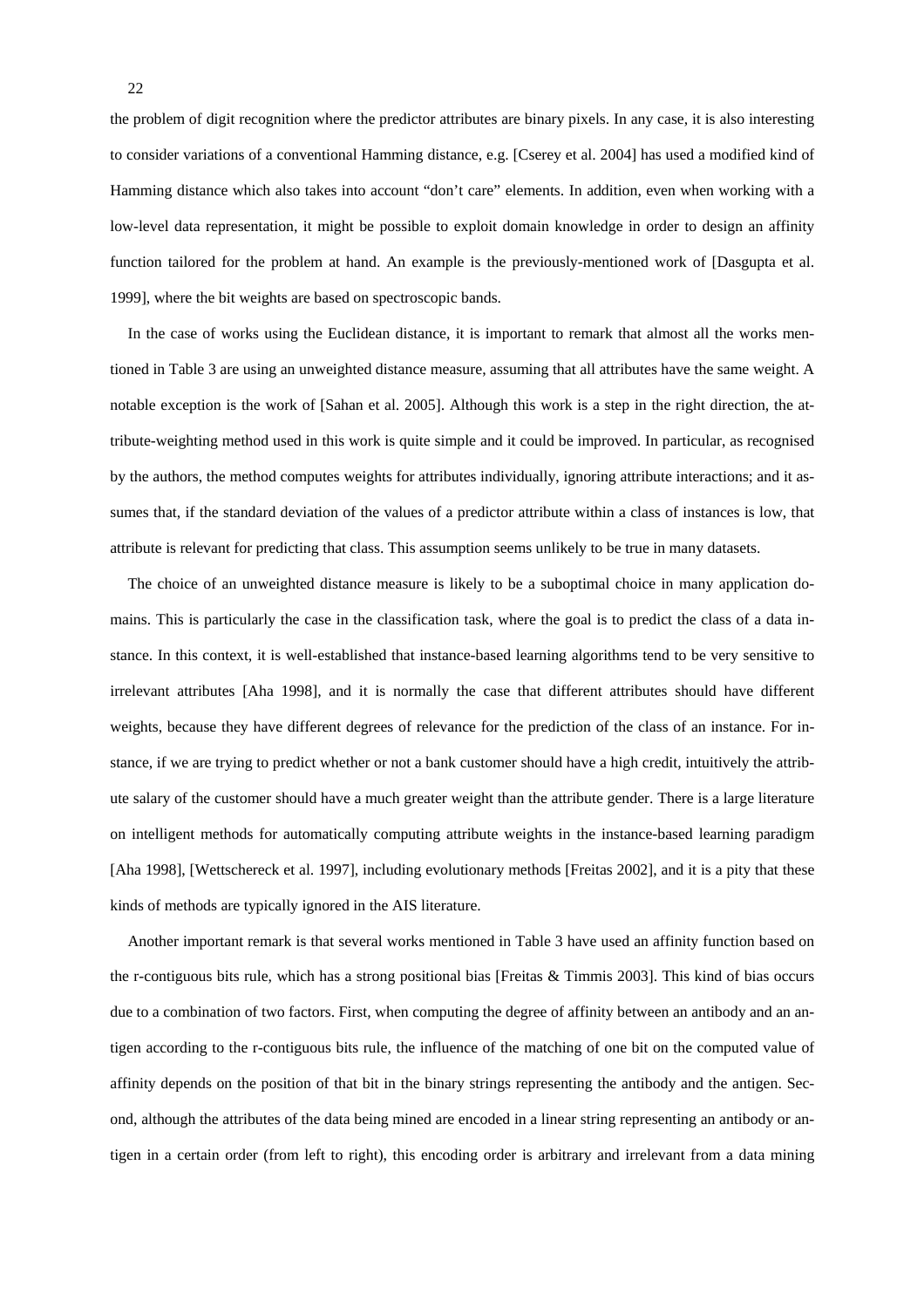point of view. In general, in data mining applications the set of attributes describing the data to be mined is a set in the mathematical sense of a set, i.e., a collection of elements with no ordering and no duplication. Hence, in principle the affinity function should interpret the antibodies and antigens as sets of attributes, and compute a degree of affinity independent on the arbitrary position of the attributes in the strings representing the antibodies/antigens – unless specific characteristics of the data being mined suggest that a positional bias is desirable, such as in the work of [Ayara et al 2005], involving a kind of time series data.

As an example of positional bias, in [Hofmeyr & Forrest 1999] each antibody or antigen is a binary string representing three attributes, each of them represented by a certain number of bits, and the binary representations of those attributes is concatenated to produce a linear binary string. The r-contiguous bits rule is used in this work. The number of possible orderings of the three attributes in a linear string is  $3! = 6$ . The choice of one particular attribute ordering to be used to compose the antibody/antigen strings is arbitrary in the target problem of network intrusion detection, where the attributes are the source IP address, the destination IP address and the service (port) by which two computers communicate. The value of affinity computed by the r-contiguous bits rule depends on the arbitrarily chosen ordering of the attributes in the antibody/antigen encoding, and so the result of the algorithm will depend on which of the six possible attribute orderings was chosen. This characterizes the positional bias of the system. Another example of an AIS using the r-contiguous bits rule, with its corresponding positional bias, is found in [Balthrop et al. 2002]. It should be pointed out, though, that in these projects the AIS also used the mechanism of permutation masks, which store different permutations of the bits representing the antibody. This mechanism helps to alleviate the positional bias of the r-contiguous bits rule [Garret 2005], since different bit permutations will cause the r-contiguous bits rule to produce different results, discovering different correlations among the bits in the antibody. In any case, if one does not want a positional bias, intuitively a simpler (and effective) solution would be to replace the r-contiguous bits rule by another affinity function which does not have a positional bias.

It should be noted that in general the choice of r-contiguous bits rule as the affinity function, with its positional bias, is not well justified in the works using this function quoted in Table 3. In other words, none of those works argued that such a strong positional bias was suitable for the data being mined or the target problem, so that it is quite possible that the strong positional bias of the r-contiguous bits rule is unsuitable for the kind of data mined in those works, again noting the possible exception of [Ayara et al 2005].

Note that the r-contiguous bits rule is based on a metaphor with a *physical* principle – the antibody-antigen matching in the natural immune system occurs in a physical 3D-space, where physical proximity is important.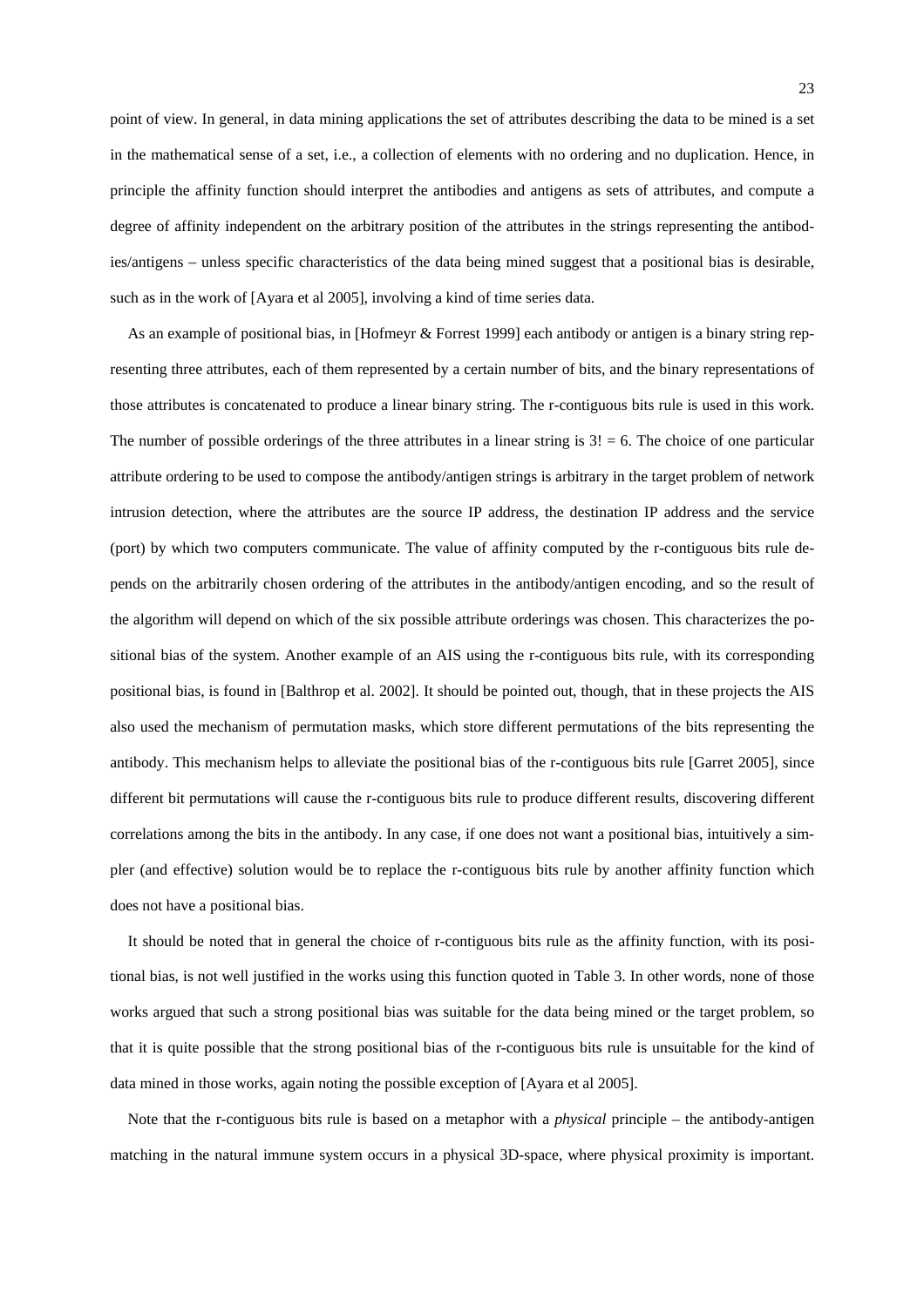Physical principles are not in general a good source of metaphors for AIS, because the latter works in a virtual space, free from physical properties. Logical principles are in general a better source of metaphors for AIS.

## **5 Immune Processes for AIS: Clonal Selection and Negative Selection**

[de Castro & Timmis 2002] identify several major kinds of immune processes, inspired by their biological counterparts, which have been used in the design of AIS, namely: bone marrow models, negative selection, positive selection, clonal selection and immune network processes. Out of these, we focus on the clonal selection and the negative selection processes, which have been used extensively in AIS for data mining.

### **5.1 Clonal Selection**

In the natural immune system, the basic idea of the clonal selection theory is as follows. When a B-cell's antibodies recognize an antigen with at least a certain degree of affinity, that B-cell is cloned in order to produce more antibodies with high affinity to that antigen. During its reproduction, the B-cell's clones are subject to a high rate of mutation, creating variations in the B-cell's antibodies. Due to a strong selective pressure, the new clones with higher affinity to the antigen will proliferate more than clones with lower affinity, so that this selective process usually results in B-cells having antibodies with a very high affinity to the antigen. Two important properties of the biological clonal selection process are: (a) the rate of cloning of each B-cell is proportional to the affinity to the antigen; (b) the rate of mutation of each B-cell during its reproduction is inversely proportional to the affinity to the antigen. Both properties are *logical* properties, independent of physical details, and they have been extensively used in the design of AIS.

In the context of AIS, a core issue in the use of the clonal selection principle is to decide which antibody(ies) should be cloned. This is related to the affinity issues discussed in Section 4, since in general the antibodies with highest affinity to an antigen are selected for cloning. However, in this subsection we analyze the problem of choosing which antibodies should be cloned from a broader perspective, going beyond affinity function issues. In particular, we consider important criteria to be used in order to choose the antibodies to be cloned. Regardless of how the affinity between an antibody and an antigen is computed, should the decision to clone an antibody be based on its affinity to a single antigen or based on its affinity with a number of antigens? Should that decision be based on just the antibody's affinity (to one or more antigens) or should some other additional criterion be used? These two questions are the topic of the next two Subsections.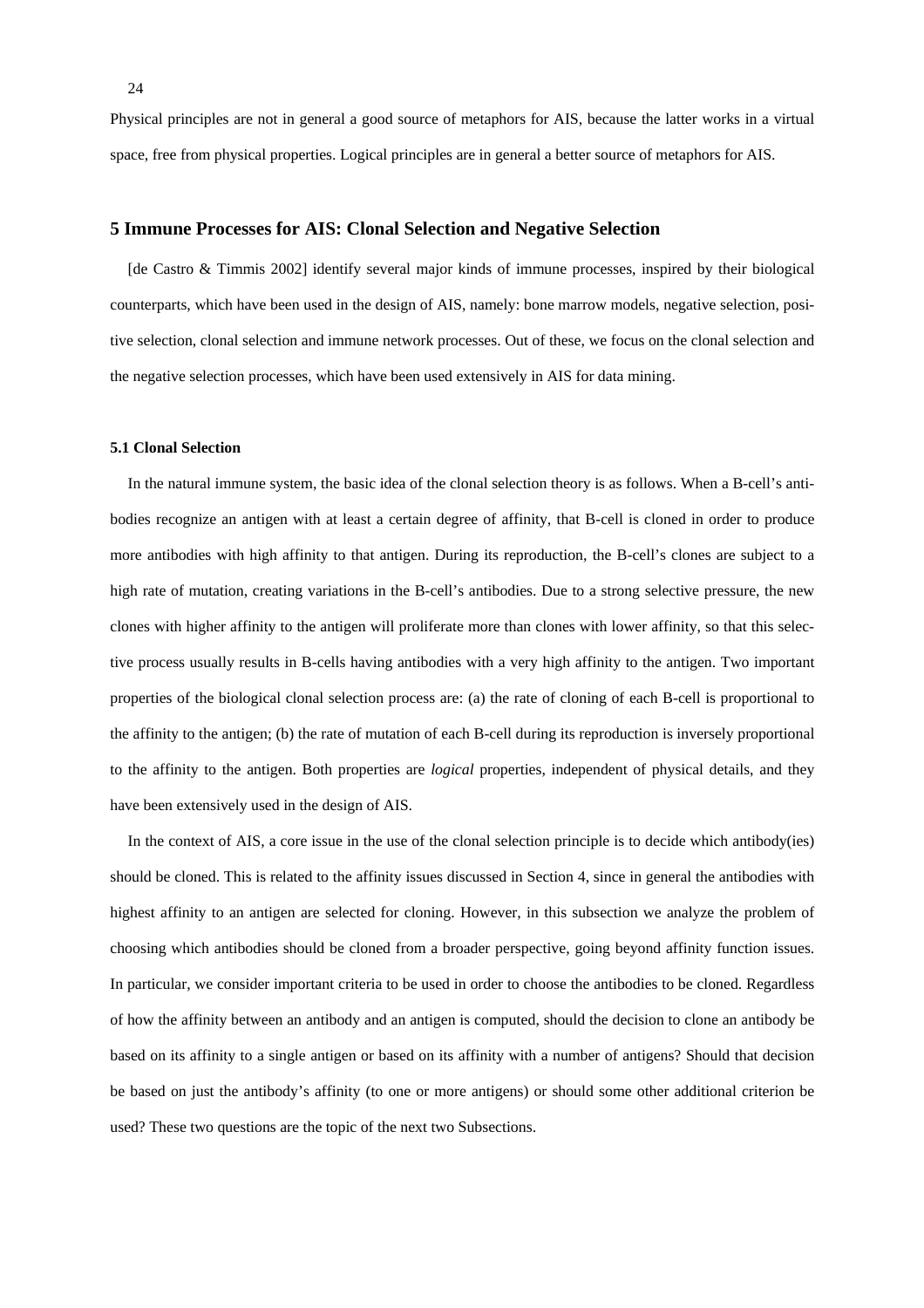#### **5.1.1 The Clustering of Receptors for Activating Immune Cells and Its Significance for AIS**

In the natural immune system, in general, one of the signals necessary to activate a B cell is the recognition of its cognate antigen. This recognition is performed by B cell receptors (BCRs) on the surface of the B cell. In general the activation of the B cell requires that *many* BCRs be brought close together on the B cell surface; this involves a "clustering" or "crosslinking" of BCRs [Sompayrac 2003]. This clustering of BCRs can be produced when BCRs bind to an epitope that is repeated many times on a single antigen or when BCRs bind to epitopes on antigens that are clumped together.

Although there are exceptions to this requirement of BCR clustering, the principle is important enough to deserve our attention here. In particular, it is important to abstract the logical principle behind the physical issues associated with such clustering. The lesson to be taken from this immune principle, from a logical point of view, is that the activation of an immune cell requires a substantial number of epitopes to be matched with the cell receptors, rather than a single epitope. In terms of AIS, this suggests that the activation of an artificial cell should likewise require many data items (artificial antigens or epitopes) to be matched to that cell. Intuitively, this makes sense from a statistical point of view, i.e., an artificial cell should not be activated by a matching to a single antigen or epitope, because that antigen/epitope could easily represent some noisy data or some spurious relationship in the data. By requiring that a B cell match many antigens/epitopes before it is activated, intuitively we would be making the AIS more robust, less sensitive to noisy data. It should be noted that our discussion in this paper is focused on clonal selection and negative selected-based systems. By contrast, works such as [Timmis and Neal 2001], [de Castro and Von Zuben 2002b], [Neal 2003] and [Hart 2005] have extracted various aspects of the immune network theory that have led to the development of 'clustering type' applications. Inherent within the immune network idea is that BCRs will interact with other BCRs that have a similar affinity (interaction is via idiotopes located on the BCR). In addition, the artificial B Cells contained within an immune network do require many interactions with different antigens to promote survival. However, our focus is not on these immune network models here, but an interested reader could consult the references provided.

## **5.1.2 The Two-Signal Mechanism for Activating Immune Cells and Its Significance for AIS**

The natural immune system has several kinds of cells that need to be activated in order to help the fight against invader pathogens. This activation often involves a two-signal mechanism. The basic principle of this mechanism is quite generic, being used to activate several different kinds of immune cells. This generality makes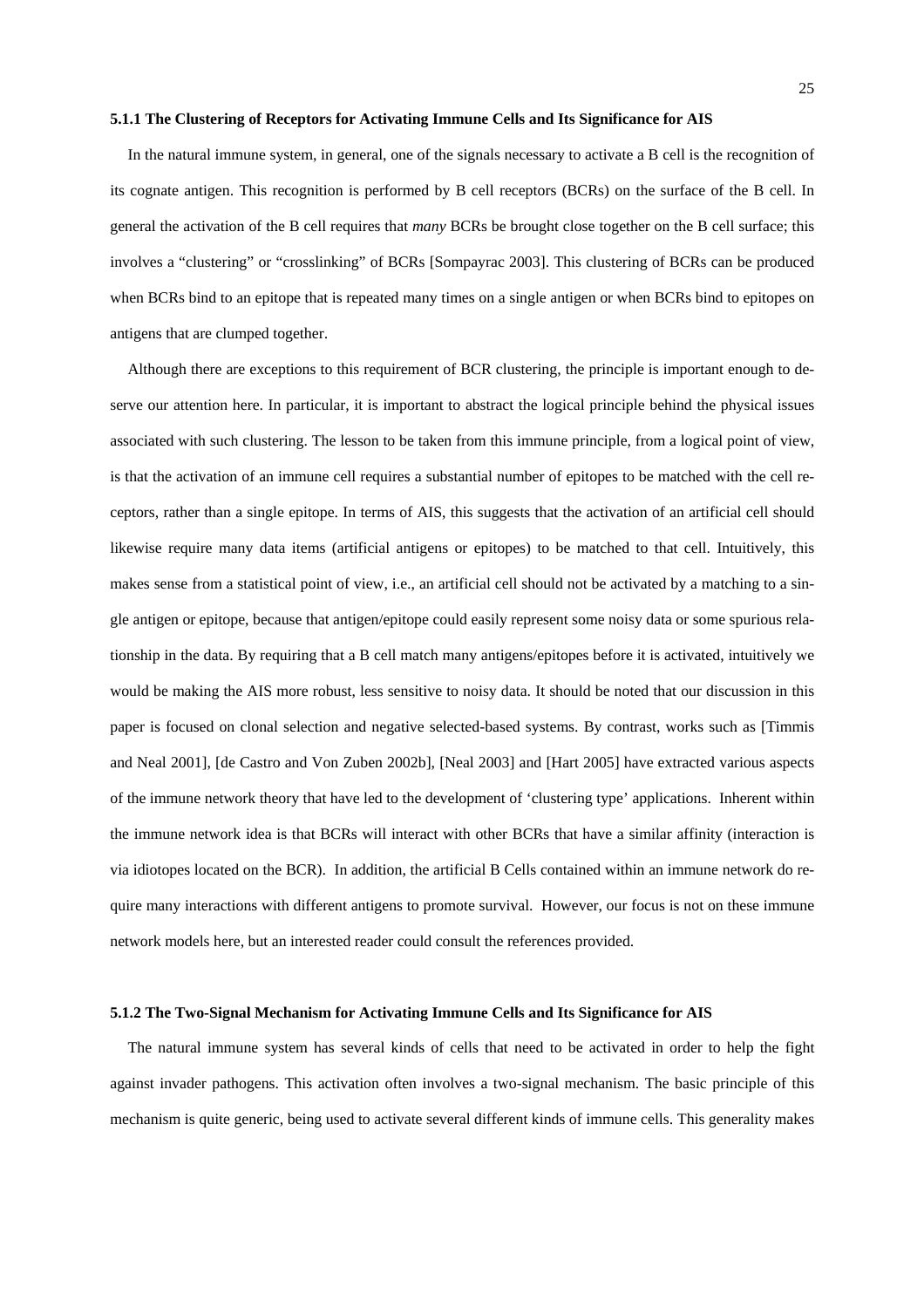the principle of two-signal activation intuitively attractive as a logical principle to be used, as a metaphor, in the design of AIS.

Let us first review, briefly, the mechanism of two-signal activation in four kinds of cells.

**a) B cell activation –** There are two kinds of B-cell activation, namely T-cell dependent activation and T-cell independent activation. In the former, the first signal required for activation is the recognition of cognate antigen by the B cell receptors (BCRs) on the surface of a B cell. This is called a specific signal, because it is provided specifically by the kind of antigen that the B cell can recognize – different B cells recognize different antigens. The second signal is a non-specific (independent of the antigen) co-stimulatory signal provided by a helper T cell. Typically this involves a contact between a protein called CD40L on a helper T cell and another protein called CD40 on the B cell. In T-cell independent activation, the first signal involves the recognition of special kinds of antigens – typically, microbial polysaccharides – by the BCRs. In this case the activation of the B cell does not require the co-stimulatory signal provided by a helper T cell. Once the first signal is received, the B cell proliferates. However, unlike T-cell dependent activation, after proliferation the B cell cannot secrete antibodies yet. This will happen only after the B cell receives a second signal, which is a cytokine like IFN-γ (interferon gamma) generated by the innate immune system.

**b) T cell activation –**The first signal required for T cell activation is the recognition of cognate antigen by the T cell receptors (TCRs) on the surface of a T cell. This is a specific signal, conceptually similarly to the first signal for B cell activation. Unlike B cells, however, T cells only recognize an antigen when it is presented by an Antigen Presenting Cell (APC). The basic idea is that the antigen is first chewed up into small pieces called peptides, which are then presented to T cells by special molecules on the surface of APCs called Major Histocompatibility Complex (MHC) molecules – "histo" means tissue. Hence, a TCR recognizes a "MHC-peptide complex", rather than just the antigen. There are three main kinds of APCs, namely dendritic cells, macrophages and activated B cells. The second signal required for T cell activation is a non-specific co-stimulatory signal provided by APCs, e.g. B7 proteins on the surface of the APC, which bind to CD28 proteins on the surface of the T cell. In addition, APCs secrete cytokine molecules that contribute to the co-stimulation of T cells. The basic principle of this two-signal activation mechanism is used for activating both killer T cells (cytotoxic lymphocytes) and helper T cells, but important details vary for those two types of T cells. Killer T cells almost always recognize class I MHC molecules. These molecules can be thought of as "billboards" that present, on the surface of the cell, fragments of proteins (peptides) that are being made inside the cell. Hence, class I MHC molecules present to T cells a "sampling" of endogenous proteins, giving T cells a chance to detect viral or other intra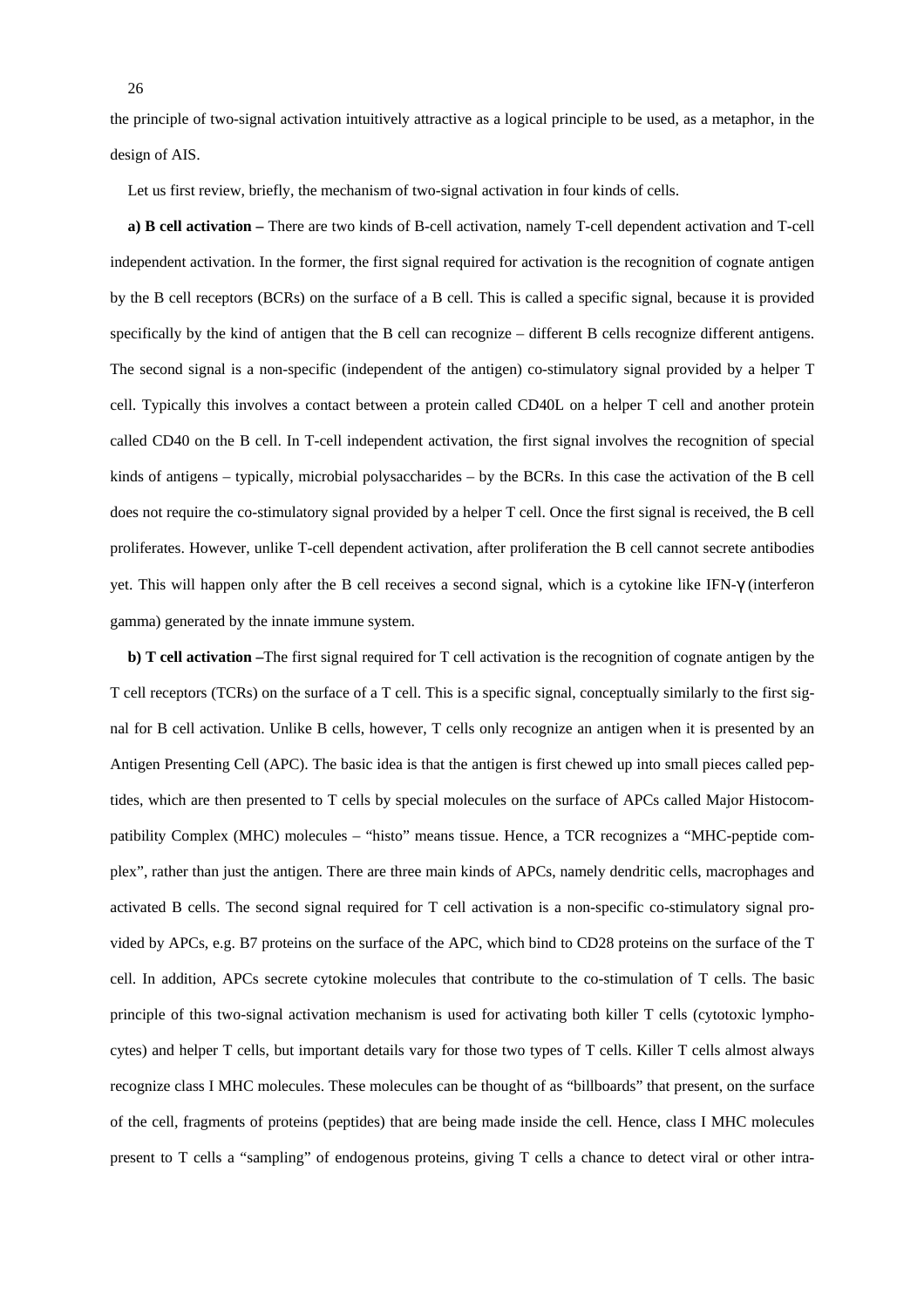cellular infections. By contrast, helper T cells almost always recognize class II MHC molecules. These molecules can be thought of as billboards that present extra-cellular peptides, representing a sampling of the environment around the cell. This gives T cells a chance to detect extra-cellular pathogens.

**c) Macrophage activation –** Macrophages can be activated in several ways. For the purposes of this subsection, it is enough to mention their activation by two signals provided by Th1, a kind of helper T cell that activates macrophages [Alberts et al. 2002]. The first signal used by a Th1 cell to activate a macrophage is IFN-γ, which binds to IFN-γ receptors on the surface of the macrophage. The second signal is a co-stimulatory protein called CD40 ligand on the Th1 cell, which binds to CD40 on the macrophage.

**d) Natural killer (NK) "activation" –** In order for a NK cell to kill its target cell, two signals seem to be necessary. The first one is a "kill" signal, which seems to involve interactions between proteins on the surface of the NK cell and carbohydrates on the surface of the target cell. The second signal, which is a "don't kill" signal, seems to be the expression of class I MHC molecules on the surface of the target. Hence, NK cells kill their targets only if the latter do not have class I MHC molecules on their surface.

| Kind of cell to be activated         |                                         | Signals required for activation           |  |
|--------------------------------------|-----------------------------------------|-------------------------------------------|--|
|                                      | First signal                            | Second (co-stimulatory) signal            |  |
| B cell (T cell-dependent activation) | Recognition of antigen by BCR           | Binding between proteins on the           |  |
|                                      |                                         | B cell and on the helper T cell           |  |
| B cell (T cell-independent           | Recognition of antigen by BCR           | a cytokine such as IFN- $\gamma$ , gener- |  |
| activation)                          |                                         | ated by the innate immune system          |  |
| T cell                               | Recognition, by TCR, of the             | Mainly binding between proteins           |  |
|                                      | MHC-peptide complex presented           | on the T cell and on the APC, and         |  |
|                                      | Antigen Presenting<br>Cells<br>by       | also cytokines secreted by APCs           |  |
|                                      | (APCs)                                  |                                           |  |
| Macrophage                           | IFN- $\gamma$ secreted by helper T cell | Binding between proteins on the           |  |
|                                      | Th1                                     | Th1 cell and on the macrophage            |  |
| Natural killer                       | Interactions between proteins on        | Absence of class I MHC mole-              |  |
|                                      | the NK and carbohydrates on the         | cules on the surface of the target        |  |
|                                      | target                                  | cell                                      |  |

**Table 4:** A Summary of Two-Signal Activation in Different Kinds of Immune Cells

A summary of the previous discussion is shown in Table 4. It is clear that, although the details vary depending on the kind of cell being activated, the principle of two-signal activation is generic enough to have been adopted in nature for the activation of several different kinds of cells of the immune system. Hence, it is important to understand the logic behind this principle. The two-signal activation principle is a "fail-safe" mechanism. By using this principle, in general the decision to activate an immune cell is not made by a single cell nor based on a single signal. Rather, two signals are necessary for activation, and in general at least one of the signals is provided by a kind of immune cell different from the one that is to be activated. An exception is the activation of natural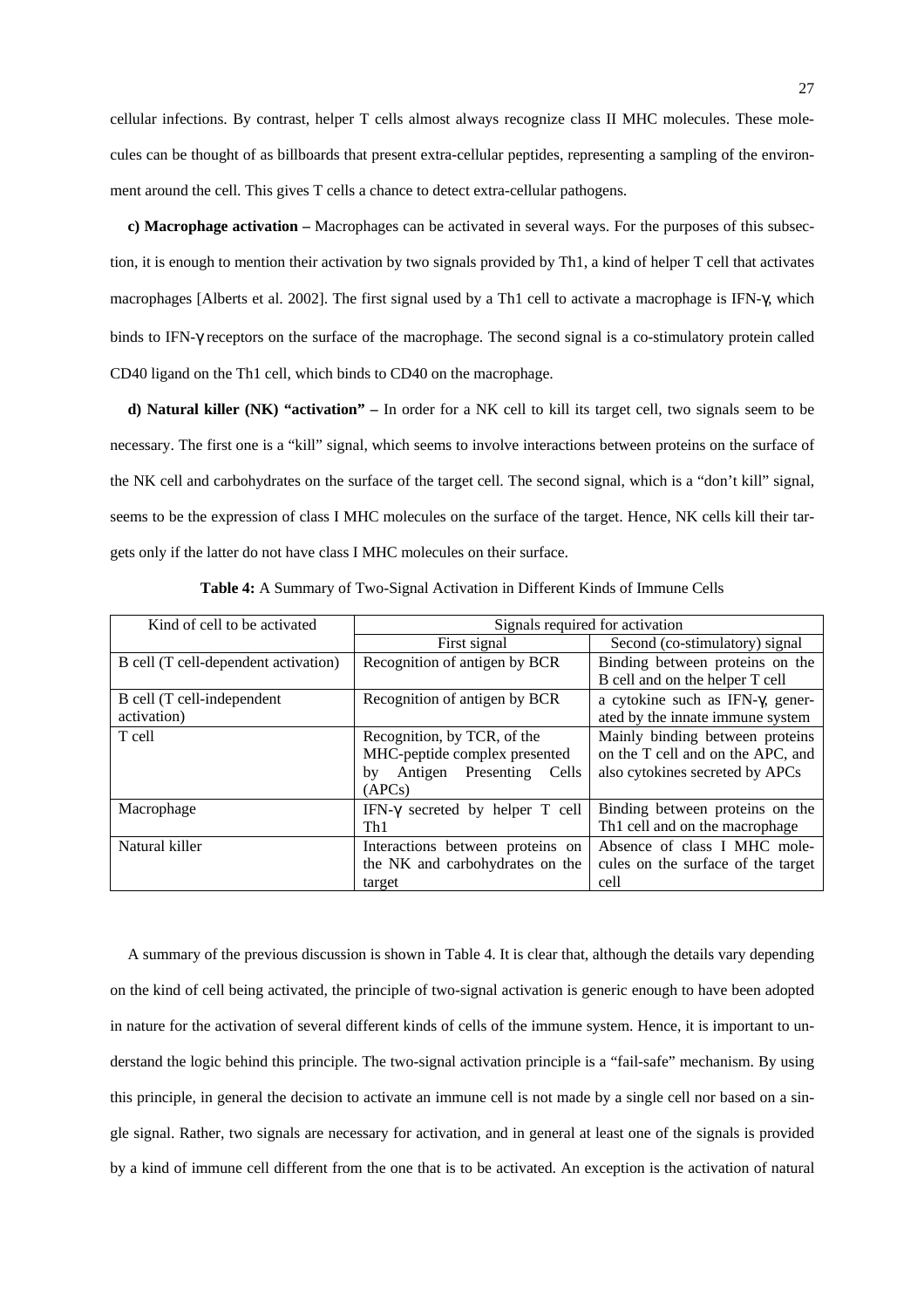killer cells, where the second signal is not provided by an immune cell, since it involves the absence of a molecule on the target cell. However, even in this case, the second signal is very different in nature from the first signal, which characterizes the "fail-safe" nature of this activation mechanism. This logical principle makes the two-signal activation mechanism attractive as a generic principle to be used in the design of AIS algorithms.

## **5.1.3 A Critical Review of the Use of Natural Immune Cell Activation Principles in Existing AIS**

Table 5 compares several AIS with respect to whether or not they follow two logical principles used by the natural immune system for cell activation in a given clonal selection-based AIS. More precisely, for each AIS Table 5 mentions: (a) the kind of application or task addressed by the AIS; (b) the main kinds of immune processes used by the AIS; and (c) whether the AIS uses (implicitly or explicitly) the previously-discussed principles of antigen clustering or two-signal activation as a requirement for cloning an artificial immune cell.

All AIS mentioned in Table 5 use the clonal selection process. This was a pre-requisite for including an AIS in that table, since the last two columns of the table make sense particularly for clonal selection-based AIS. In Table 5 the term "clonal selection" is being used in a broad sense to refer to any kind of algorithm where the fittest artificial immune cells tend to be selected for cloning, regardless of whether or not mutation with a rate inversely proportional to fitness is applied to the clones. Mutation issues are irrelevant for our discussion in this subsection, as here we focus only on the criteria used to decide whether or not an artificial immune cell should be cloned. This has allowed us to include in the table some works which are predominantly based on negative selection, but where the fittest cells are cloned, such as the work of [Dasgupta et al. 2004].

Let us start with the analysis of how (if at all) existing AIS use the principle of two-signal activation. Recall the previously-described rationale for this principle as a "fail-safe" mechanism for the activation and cloning of an immune cell. Only four of the AIS mentioned in Table 5 – namely, the works of [Sarafijanovic & Le Boudec 2004], [Kim & Bentley 2002], [Secker et al 2003] and [Ayara et al 2005] – use the principle of two-signal activation. We will examine two of these. In [Kim & Bentley 2002] the second signal is manually provided by the user, whilst in [Sarafijanovic & Le Boudec 2004] the second signal is generated in an automatic fashion. [Sarafijanovic & Le Boudec 2004] have proposed a virtual thymus that includes not only the popular negative selection process, but also more sophisticated concepts such as the use of a danger signal and a short time of antigen presentation in the thymus. The danger theory metaphor seems very appropriate for the target application domain of misbehaviour detection in mobile ad-hoc networks. Indeed, in this work the danger signal has a spatial-temporal nature, related to a loss of a packet in the network. In any case, the fact that just a minority of the AIS mentioned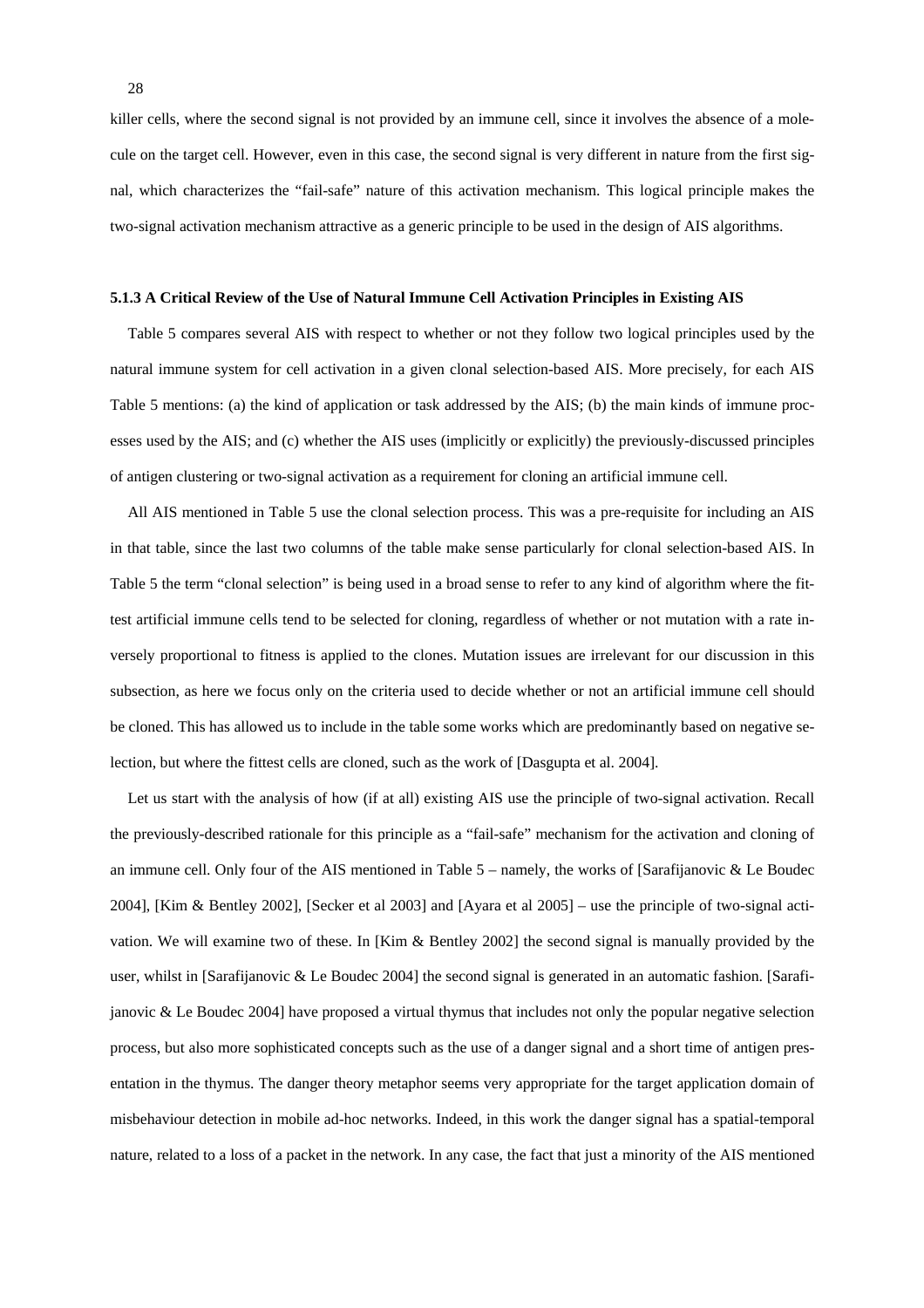in Table 5 use the principle of two-signal activation suggests that the potential of this principle has been underexplored in the AIS literature.

**Table 5:** A Summary of Whether or Not AIS Follow Two Immune-Inspired Principles for Deciding Whether or Not to Clone an Artificial Immune Cell

| <b>AIS</b>                                                  | Kind of applica-<br>tion or task                               | <b>Immune Process</b>                                                  | Antigen<br>clustering? | Two-signal<br>activation? |
|-------------------------------------------------------------|----------------------------------------------------------------|------------------------------------------------------------------------|------------------------|---------------------------|
| [Sarafijanovic<br>& Le Boudec 2004]                         | Misbehaviour de-<br>tection in mobile<br>ad-hoc networks       | Thymus model<br>(including negative<br>selection),<br>clonal selection | Yes,<br>explicitly     | Yes<br>(danger signal)    |
| &<br>[Kim]<br>Bentley<br>2002]                              | intru-<br><b>Network</b><br>sion detection /<br>classification | Negative selection,<br>clonal selection                                | Yes,<br>implicitly     | Yes<br>(manual signal)    |
| [Dasgupta et al. 2004]                                      | Fault detection /<br>classification                            | Negative selection,<br>clonal selection                                | Yes,<br>implicitly     | No                        |
| [Sahan et al. 2005]                                         | Medical diagno-<br>sis / classification                        | Clonal selection                                                       | N <sub>0</sub>         | No                        |
| [de Castro & von Zu-<br>ben 2000a; 2002a]                   | Digit recognition<br>/ classification                          | Clonal selection                                                       | No                     | No                        |
| <b>White</b><br>$\&$<br>Garret<br>20031                     | Digit recognition<br>/ classification                          | Clonal selection                                                       | N <sub>o</sub>         | N <sub>0</sub>            |
| [de Castro & von<br>Zuben 2000b; 2001;<br>2002 <sub>b</sub> | Clustering                                                     | Clonal selection,<br>immune network                                    | N <sub>o</sub>         | No                        |
| [Watkins et al. 2004],<br>[Watkings & Boggess]<br>$2002a$ ] | Classification                                                 | Clonal selection                                                       | N <sub>o</sub>         | N <sub>o</sub>            |
| [Alves et al. 2004]                                         | Classification                                                 | Clonal selection                                                       | Yes,<br>implicitly     | No                        |
| [Secker et al 2003]                                         | Classification                                                 | Clonal selection                                                       | No                     | Yes<br>(manual signal)    |
| [Ayara et al 2005]                                          | Classification                                                 | Clonal selection                                                       | No                     | Yes<br>(semi-automated)   |

Let us now turn to a detailed discussion on the principle of antigen clustering. An AIS based on this principle is described in [Sarafijanovic & Le Boudec 2004]. The authors explicitly emphasize the metaphor with antigen clustering in the natural immune system. The principle of antigen clustering is also used in [Kim & Bentley 2002], [Dasgupta et al. 2004], and [Alves et al. 2004] although in these works the principle was used implicitly. That is, these works did not emphasize the metaphor with antigen clustering in the natural immune system, but the cloning of antibodies does depend on the strength of matching with a number of (not just one) antigens.

It should be noted that the principle of antigen clustering is not followed in several well-known clonal selection-based AIS such as CLONALG [de Castro & von Zuben 2000a; 2002a], aiNet [de Castro & von Zuben 2000b; 2001; 2002b], and AIRS [Watkins et al. 2004], [Watkings & Boggess 2002a]. Let us analyse why this is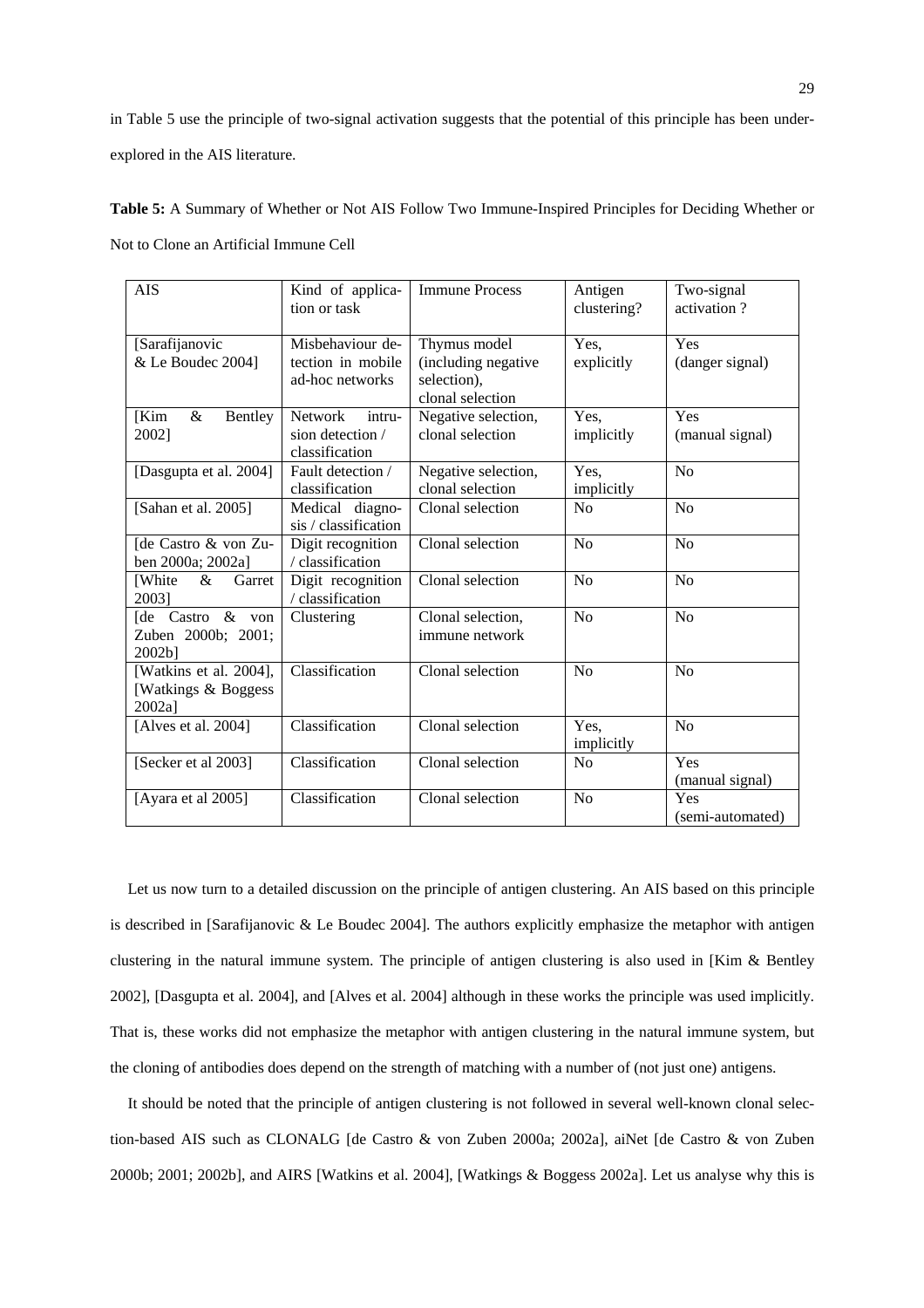the case. First of all, it should be noted that both CLONALG and AIRS perform a classification task, whilst AiNet performs a clustering task – here we are referring to the versions of CLONALG and aiNet performing the tasks of pattern recognition/classification and clustering, respectively, and not their versions for multi-modal optimisation [de Castro & von Zuben 2002a], [de Castro & Timmis 2002b]. AIRS was designed specifically for classification, whilst CLONALG seems to have been designed as a more generic kind of AIS – and indeed it has a variant for optimisation, unlike AIRS. Despite these important differences, it is striking that CLONALG, AIRS and aiNet share a very important design feature. The clonal selection principle is incorporated within the pseudocode of these AIS in essentially the same way, as shown by the excerpt of pseudocode in Algorithm 1, at a high level of abstraction. That excerpt of pseudocode describes particularly well the corresponding part of the pseudocodes of CLONALG and aiNet. In the case of AIRS, a more precise description would be to replace the line "Select *n* highest affinity antibodies" with the line "Select the highest affinity memory cell belonging to the same class as the antigen". However, this is a relatively small difference for the purposes of our discussion here, and of course *n* can be set to 1, so we opted for representing that part of the pseudocode of these three AIS in a single Algorithm, for the sake of simplicity.

| FOR EACH antigen                              |  |  |
|-----------------------------------------------|--|--|
| FOR EACH antibody                             |  |  |
| Compute affinity between antigen and antibody |  |  |
| <b>END FOR EACH antibody</b>                  |  |  |
| Select <i>n</i> highest affinity antibodies   |  |  |
| Clone the <i>n</i> selected antibodies        |  |  |
|                                               |  |  |
| END FOR EACH antigen                          |  |  |

**Algorithm 1:** Excerpt of pseudocode of CLONALG, aiNet and AIRS, at a high level of abstraction

We emphasize that the excerpt of pseudocode shown in Algorithm 1 is meant just to show that these three AIS loop over the antigens and the antibodies (or memory cells) in order to choose the highest affinity antibodies to be cloned, and not to show other aspects of the AIS which are irrelevant for the current discussion. Note that in the original description of these AIS the loop over the antibodies is not shown explicitly, but rather implicitly in an instruction like "present the antigen to all antibodies" or "find the (n) antibodies closest to the antigen". Showing this loop explicitly, as in Algorithm 1, helps to highlight the important point that this excerpt of pseudocode performs an *external* loop over the antigens, and an *internal* loop over the antibodies. As a result, the affinity of an antibody is computed with respect to just *one* antigen.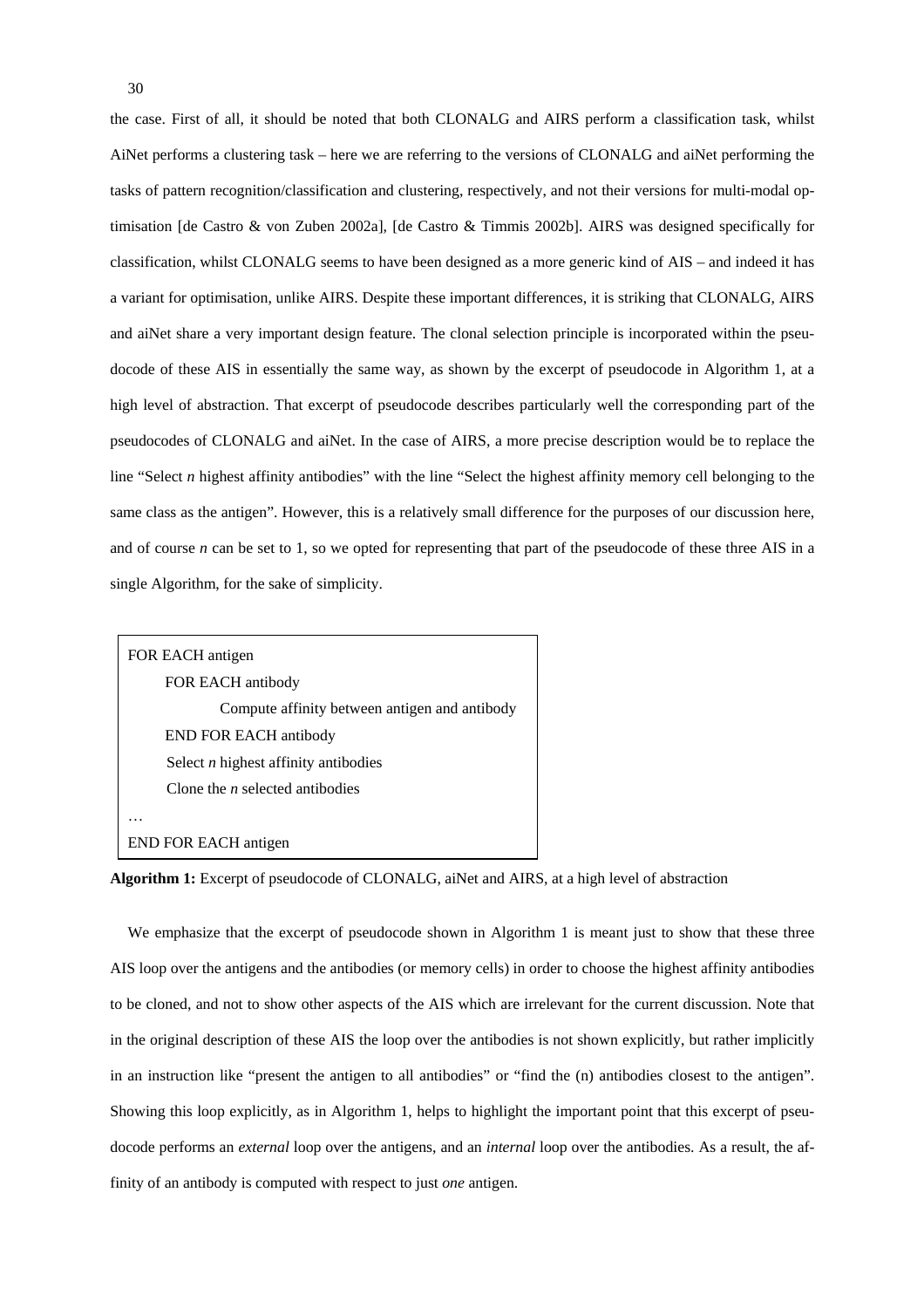From the viewpoint of a metaphor with the natural immune system, this means that the principle of antigen clustering is not followed. From a problem-oriented viewpoint, this means that the computation of an antibody's affinity is based on a single data instance. If the goal of computing the affinity is to decide whether or not the current antibody should be cloned, as it is the case in CLONALG, AIRS and AiNet, computing affinity based on a single antigen seems a somewhat risky strategy, since there is very little statistical support for such a decision. By contrast, if the system computed the antibody's affinity with respect to a number of antigens, then the principle of antigen clustering would be followed, and a more statistically sound decision could be made about whether or not the current antibody should be cloned. That decision would be more statistically sound because it would be based on the global value of the antibody's affinity with respect to all antigens. This global affinity value will be here referred to as simply the "fitness" of an antibody, by analogy with the common use of the term in evolutionary algorithms – where usually the fitness of an individual is computed with respect to all data instances [Freitas 2002]. Such distinction between an antibody's affinity to a single antigen and the antibody's fitness with respect to all training antigens is found in IFRAIS [Alves et al. 2004], an AIS that, like AIRS, was specifically designed for classification.

Note that one way of computing the fitness of an antibody in CLONALG, AIRS and aiNet could be obtained by simply swapping the order of the loops over antigens and antibodies in the excerpt of pseudocode shown in Algorithm 1, which would produce the new excerpt of pseudocode shown in Algorithm 2. However, this would require, of course, significant modifications in other parts of the pseudocode of these AIS. Such modifications would not guarantee an improvement in the performance of these AIS, but they seem worth trying, considering the previously-discussed rationale for the principle of antigen clustering.

Actually, there is one more motivation to design and evaluate variants of CLONALG, AIRS and aiNet following the excerpt of pseudocode shown in Algorithm 2. This is a data mining-oriented motivation, and it is the fact that, in the current version of these AIS, following the excerpt of pseudocode shown in Algorithm 1, the results produced by these AIS tend to vary according to the order in which antigens (data instances) are used in the external loop. After all, in the *i*th iteration of the external loop, when the *i*th antigen is presented to the current antibody population, the antibodies included in that population have been produced as the result of an evolution guided by the antigens presented at iterations  $1, \ldots, i-1$ . This dependency of the results in the ordering of presentation of data instances is a kind of "instance-ordering bias", and is not necessarily a bad thing, but it does introduce one more source of non-determinism in the AIS, without any clear advantage. Note that instance-based learning or rule induction algorithms usually treat the training instances as an unordered set of instances.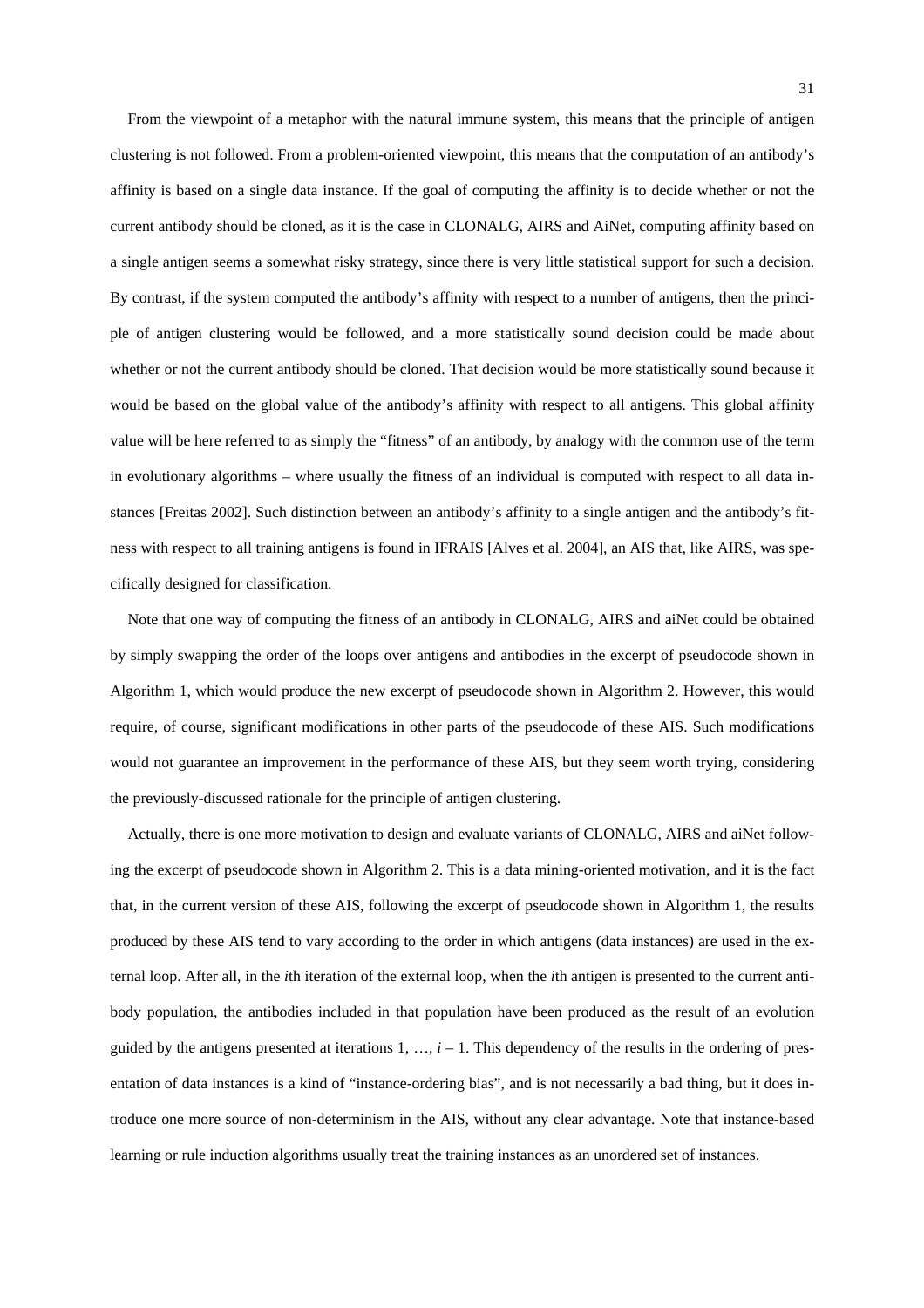| FOR EACH antibody                                                               |
|---------------------------------------------------------------------------------|
| FOR EACH antigen                                                                |
| Compute affinity between antigen and antibody                                   |
| Compute antibody's fitness based on total affinity with respect to all antigens |
| .                                                                               |
| <b>END FOR EACH antibody</b>                                                    |
| $\ddotsc$                                                                       |
| <b>END FOR EACH antigen</b>                                                     |

**Algorithm 2:** Excerpt of pseudocode modifying CLONALG, AIRS, aiNet to use the antigen clustering principle

# **5.2 Negative Selection**

In the natural immune system, negative selection is a process that occurs in the thymus, the organ where Tcells mature. T-cells that match self are eliminated before they mature in the thymus. Hence, in general the mature T-cells leaving the thymus will not match self, and will therefore match only non-self.

The basic idea of the negative selection process as used in AIS is shown in the pseudocode of Algorithm 3. Given a set of "normal" data instances – the *self* – as input, the system performs a loop where, at each iteration, it randomly generates immature immune cells (detectors) and tries to match each cell with all the instances in the self. If that immune cell matches at least one instance in the self it is discarded, otherwise it is promoted to a mature cell and is output by the algorithm. This iterative process is repeated until almost all the non-self space has been covered by the generated immune cells, or another stopping criterion is met. From a data mining point of view, this phase is a kind of "training phase", whose goal is to generate a set of mature immune cells that should be able to detect non-self data instances only. Next, during the "test phase", if a given test instance matches a mature immune cell, that instance is classified as non-self (anomaly); otherwise it is classified as self (normal).

Input: a set of "normal" data instances, called *the self* (*S*)

Output: a set of "mature" immune cells that do not match any instance in *S*

REPEAT

Randomly generate an "immature" immune cell

Measure the affinity (similarity) between this immune cell and each instance in *S*

 IF the affinity between the immune cell and at least one instance in *S* is greater than a user-defined threshold THEN discard this immune cell

ELSE output this immune cell as a "mature" immune cell

UNTIL stopping criterion

**Algorithm 3:** Pseudocode of the Negative Selection Process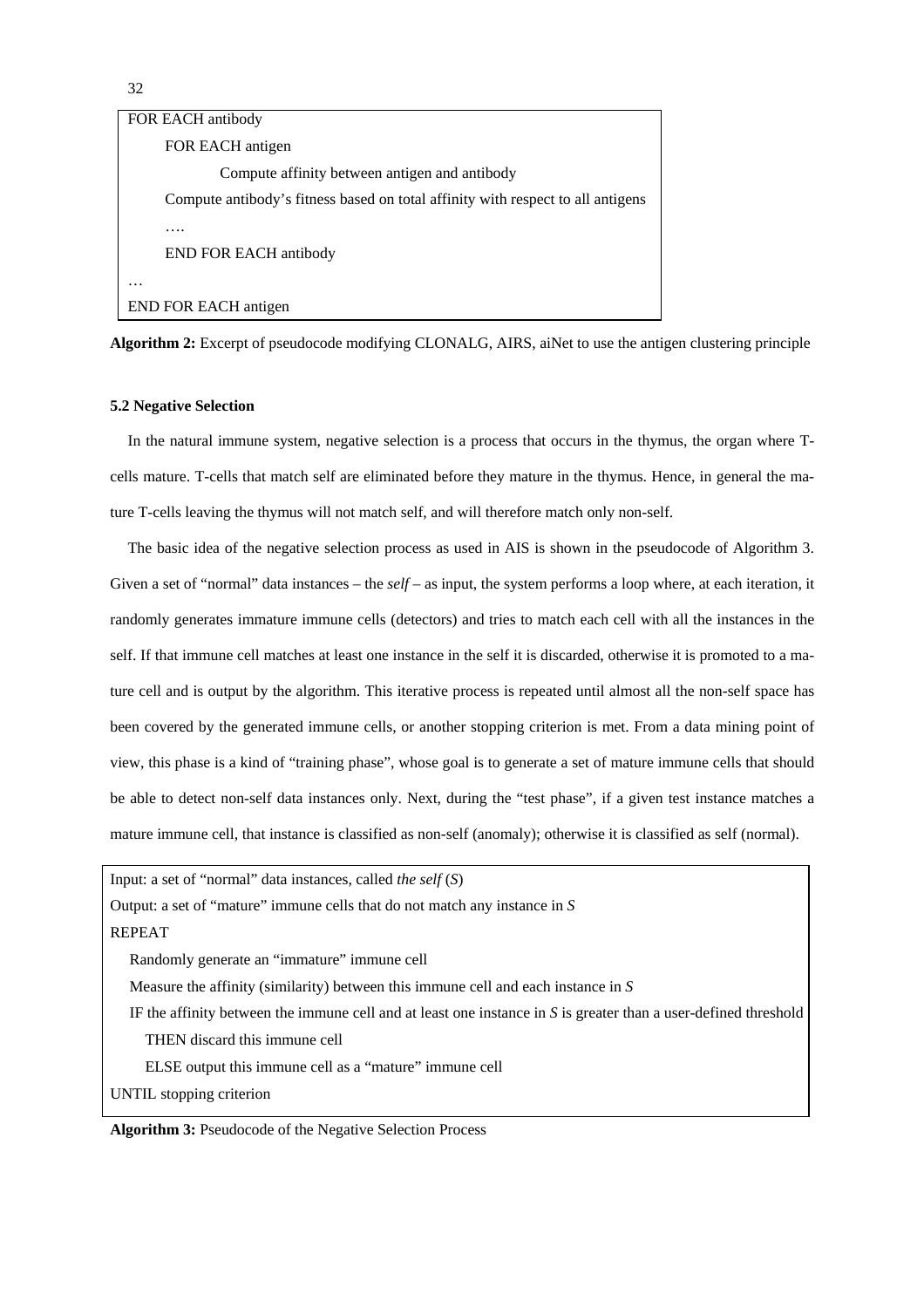Since the pioneering work of [Forrest et al. 1994], there has been an extensive research on negative selectionbased AIS, most of them applied to the "anomaly detection" task, according to the terminology used in the AIS literature. Recall however, that the use of this term is somewhat misleading in the context of data mining, as explained in Section 2. In other words, several of those negative selection-based works are effectively performing a task which is similar to the conventional classification task, as explained in that section. In this context, the use of a negative selection-based AIS is problematic, presenting disadvantages such as [Freitas & Timmis 2003]:

(a) Immune cells (detectors) are randomly generated throughout the pseudocode of Algorithm 3, a method which is not adaptive and does not use any information in the set of self instances to guide the search;

(b) The lack of mechanisms to minimize overfitting;

(c) The evaluation of the negative selection-based AIS for "anomaly detection" is often based on standard benchmarks for evaluating classification algorithms. In particular, some negative selection-based AIS have been evaluated in a test set containing instances of both "normal" and "anomalous" classes, but a training set containing only instances of the normal class – in order to allow the application of negative selection process, which is trained with normal instances only – as discussed in Subsection 2.3.

The latter item is essentially a criticism of the application of a negative selection-based AIS to a scenario where both normal and anomalous classes were available in the original dataset as a whole and so both classes could be included in the training set, but only the normal class was included in order to justify the use of the negative selection algorithm. That is, an algorithm-oriented approach, rather than the problem-oriented approach has been adopted.

It should be noted that there is a counter-argument to the latter criticism. The counter-argument is that there are problems where indeed just the normal class is available in the training set, and so a standard classification algorithm – trained with more than one class – is not directly applicable. At first glance, this could seem a natural scenario for a negative selection-based AIS, given its ability in training with just one class.

There are two replies to this counter-argument. First, it is important to evaluate the negative selection-based AIS on real-world problems where indeed the original training set contains only instances of the class normal, rather than artificially remove the anomalous class from the training set. Second, even limiting the training set to have just one class, it is not clear that a negative selection-based AIS would perform well by comparison with other machine learning or data mining techniques also trained on just one class. Actually, in recent work evaluating a negative selection-based AIS [Stibor et al. 2005], the performance of that algorithm was shown to be inferior to the performance of two statistical data mining techniques in a problem where all methods were trained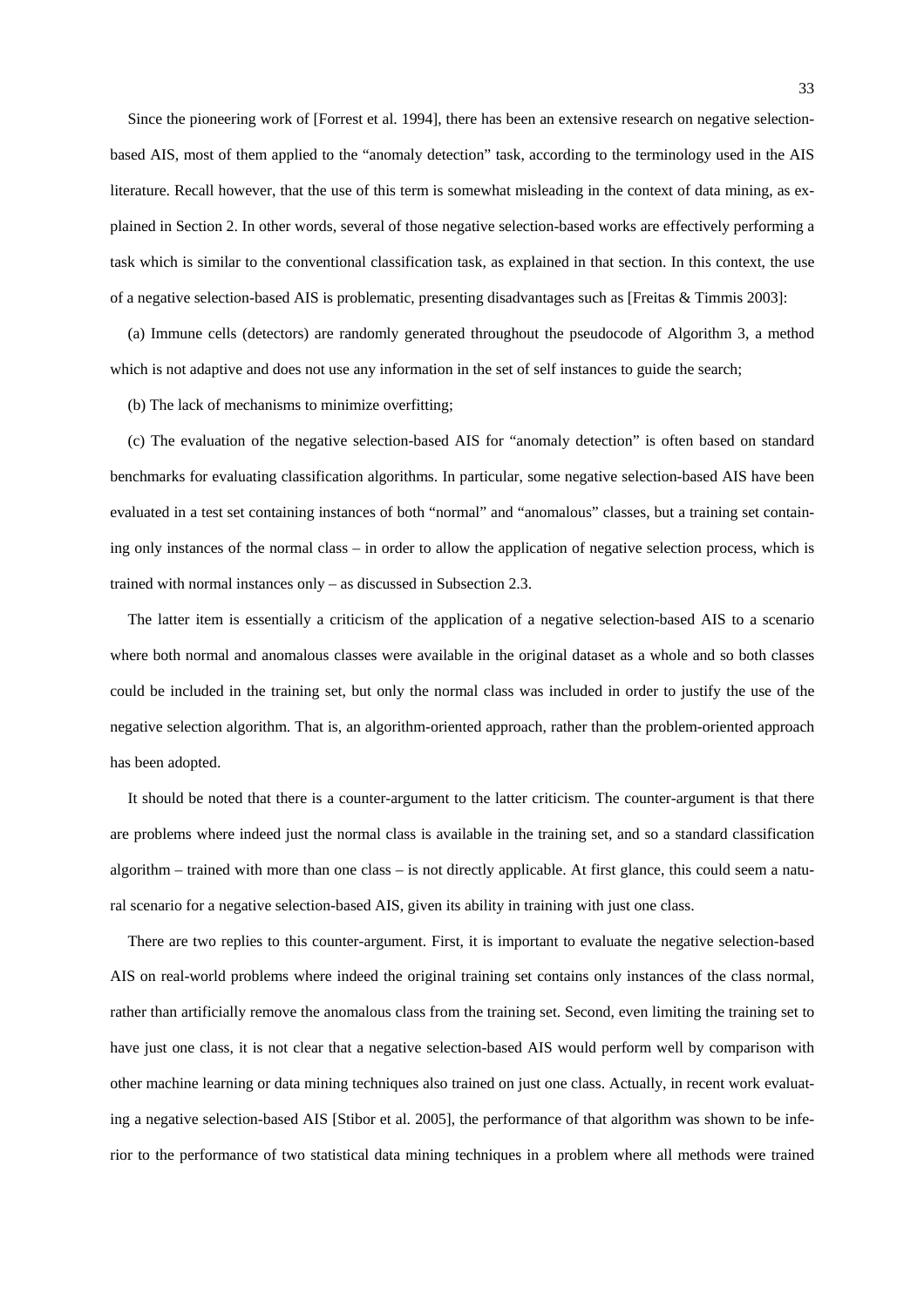with a single class only. In this paper, the authors used a real-valued negative selection algorithm [Ji and Dasgupta 2004] and compared it to a one-class support vector machine and a Parzen Window algorithm. Each of the algorithms was tested on a subset of the well-known KDD Cup data from 1999. Results found that the one-class support vector machine was significantly better at identifying intrusions; in fact the negative selection approach averaged only around 3% detection rate, compared to the one-class support vector machines 98% detection rate [Stibor et al. 2005].

Concerning the performance of negative selection-based AIS for classification and related problems – such as the kind of "anomaly detection" problem addressed in the AIS literature – the general conclusion of [Hart & Timmis 2005] (p. 488) still seems to hold:

"… *at present it is not clear from the literature that the immune approach [negative selection-based AIS] offers anything. It is necessary to use two classes of data to train and tune the system, a high false positive rate seems to blight systems and the computational complexity of generating detectors seems prohibitive in large dimensional data sets*."

Does that mean that the metaphor with the natural immune system's process of negative selection is a useless metaphor for designing an AIS? No. The problem is not the metaphor per se, but the way the metaphor has been used. In the natural immune system, the process of negative selection is just one out of many processes going on at the same time in the organism. Even within the confined region of the thymus, T-cells are subject not only to negative selection but also to positive selection. After leaving the thymus, a T-cell still needs to collaborate with other immune cells in order to have a useful effect in the organism. In other words, the negative selection process per se is simply not adaptive. It is, however, an important process in the context of a bigger picture, the immune system as a whole, due to the interaction of this process with several other processes in the organism.

The realization that the negative selection process per se is not adaptive and is essentially a kind of random search should not be viewed as negating the usefulness of that process. An analogy with evolutionary algorithms is appropriate. Taken in isolation, mutation is clearly a non-adaptive, *random*-search like operator; and a conventional crossover *randomly* mixes the contents of two individuals. However evolutionary algorithms using these operators in general work fine, because these operators are not used in isolation. They are used in conjunction with a selection operator, which introduces selective pressure in the solutions randomly produced by mutation and crossover. It is the combination of selection, mutation and crossover that makes an evolutionary algorithm work well.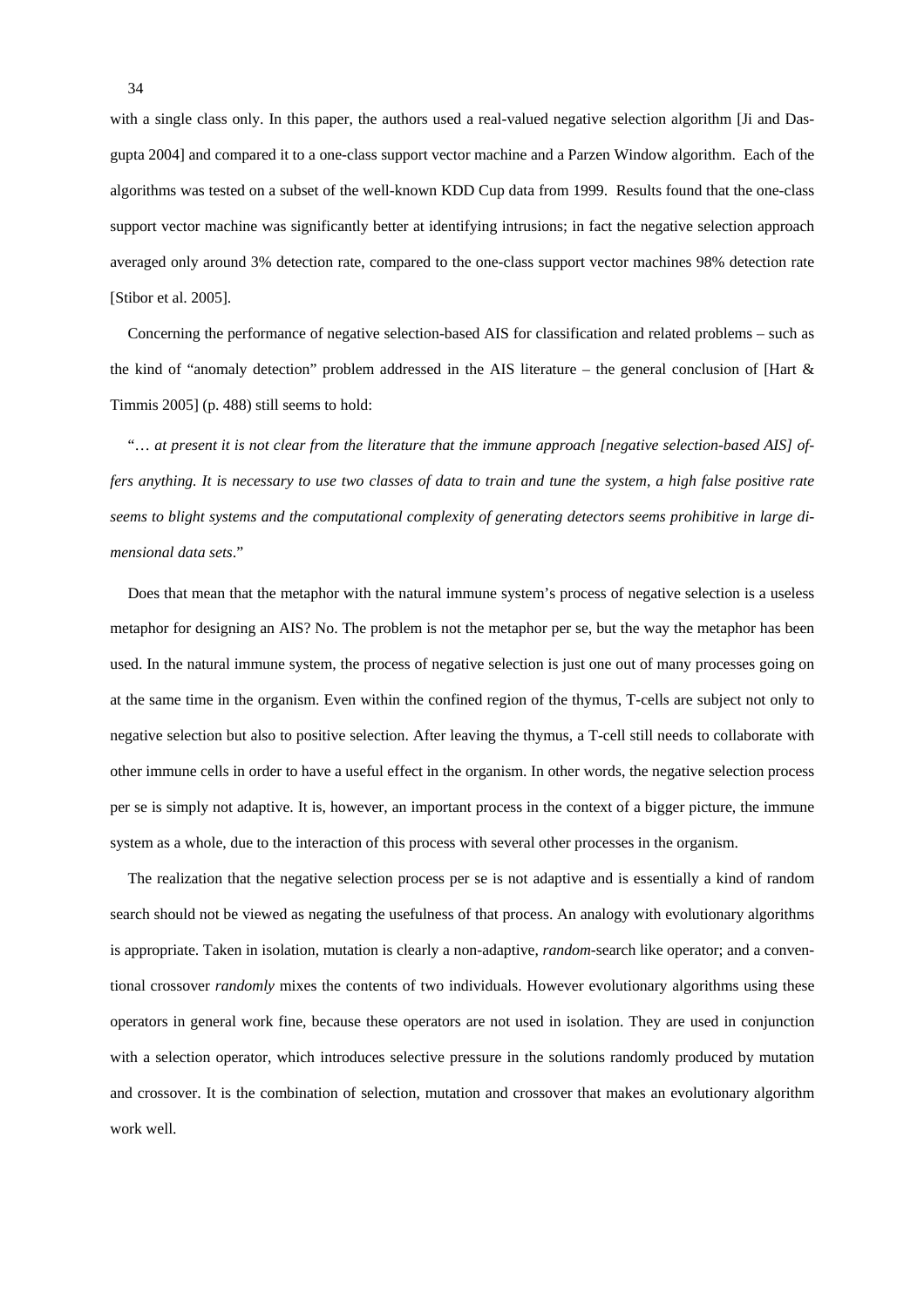To summarize, negative selection, per se, is a kind of random search procedure. In order to design adaptive, intelligent AIS using the negative selection principle, that principle should not be used in stand-alone mode, but should rather be combined with more adaptive processes. Actually, this research direction is being followed in some works in the AIS literature, see e.g. [Kim & Bentley 2002], [Kim et al. 2003], [Gonzales & Dasgupta 2002], [Anchor et al. 2002], [Gonzales et al. 2002]. However, it is difficult to evaluate the results of these works, since most of them do not compare the result of the proposed AIS with the result of a conventional data mining algorithm. An exception is the aforementioned work of [Stibor et al. 2005]. In any case, much more research is required comparing the aforementioned works with conventional data mining techniques in challenging realworld datasets. A similar comment has also recently been made by [Garret 2005]: "*Comparison [of negative selection] with many more techniques is required*…".

## **6 Conclusions and Future Research**

This paper has advocated the use of a problem-oriented approach for designing an AIS for data mining, by contrast with the kind of algorithm-oriented approach often followed in the AIS literature. This algorithmoriented approach is perfectly reasonable in some scenarios, particularly in academic research. However, in scenarios where the goal is to develop an AIS that is at least competitive with state-of-the-art data mining techniques in an important real-world application, a problem-oriented approach is necessary. In such scenarios we need to tailor the design of the AIS for the data being mined or the application domain, because every AIS for data mining – like every other kind of data mining algorithm – has an inductive bias, and it is a well-established fact that every inductive bias is suitable for some datasets or application domains and unsuitable for others [Schaffer 1994], [Rao et al. 1995], [Michie et al. 1994], [Lim et al. 2000].

In order to design an AIS with an inductive bias suitable for the target data, it is of course crucial to understand the inductive biases of the major components of an AIS, such as its representation(s), affinity function(s) and immune process(es). This is a hard task, which was started with our preliminary work on this topic, described in [Freitas & Timmis 2003]. This paper is a major extension of that preliminary work, and hopefully it represents a significant contribution towards the challenging goal of understanding the inductive biases of AIS. Another contribution of this paper was a discussion about several important lessons that can be taken from the natural immune system to help us to design more adaptive AIS.

These two kinds of contribution can be summarized by briefly listing some important conclusions of the paper. Let us do this by listing a set of limitations found in existing AIS for data mining and the corresponding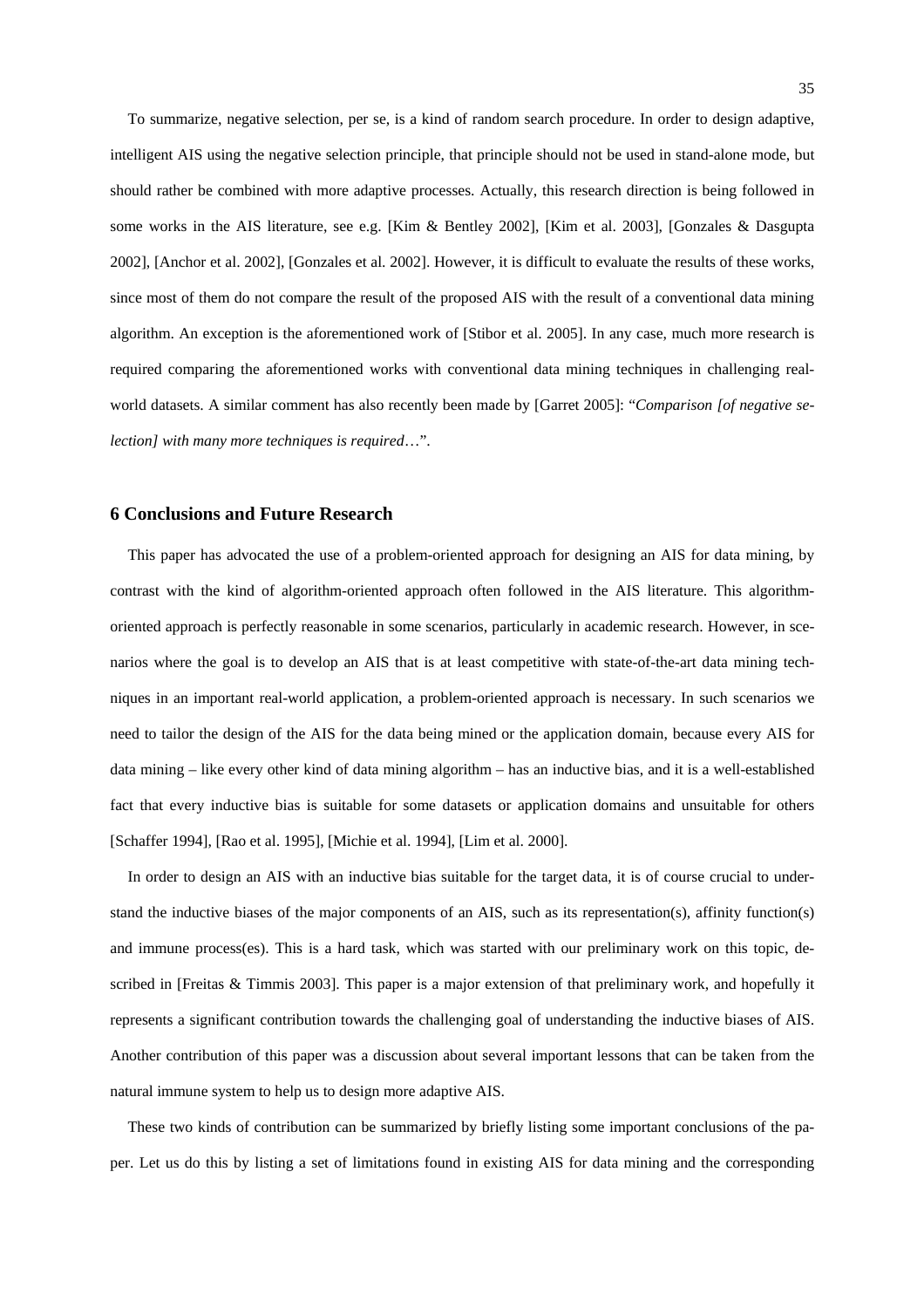suggestions for future research in order to mitigate that limitation. These limitations and corresponding suggestions are listed in Table 6. We stress that the limitations and suggested research directions mentioned in the table refer only to AIS for data mining, and not for other kinds of application such as optimization and control.

The 10 suggested research directions in Table 6 vary considerably in the degree of difficulty, and so in the degree of rewarding too. Overall the most challenging – and also very rewarding – research direction seems to be the development of the first AIS with hybrid knowledge representations and capable of dynamically adapting the knowledge representations to the data during its run – a very open research area at the present.

| <b>Limitations in Existing AIS</b>       | <b>Suggested Research Direction</b>                                     |
|------------------------------------------|-------------------------------------------------------------------------|
| for Data Mining                          |                                                                         |
| Most AIS use a data representation       | Develop more AIS with representations for categorical data, as well     |
| consisting of numerical data only        | as hybrid numerical/categorical data, tailoring the AIS representation  |
|                                          | for the data, rather than ignoring non-numerical data                   |
| Most AIS use the instance-based rep-     | Develop more AIS with alternative knowledge representations, such       |
| resentation: a single and fixed repre-   | as rule-based representation (including first-order logic representa-   |
| sentation                                | tions) or probability-based representations (e.g. Bayesian networks)    |
|                                          | Develop the first AIS with hybrid knowledge representations and ca-     |
|                                          | pable of dynamically adapting the knowledge representations to the      |
|                                          | data during their run                                                   |
| Most AIS use standard affinity func-     | Develop more AIS with affinity function tailored for the data being     |
| tions, mainly for binary or numerical    | mined, rather than just using a standard affinity function              |
| data                                     | In AIS with instance-based representation for the classification task,  |
|                                          | develop affinity function considering attribute weights                 |
|                                          | Avoid using the r-contiguous bits rule or another representation with   |
|                                          | positional bias, unless it is clear this is suitable for the data being |
|                                          | mined                                                                   |
| Several AIS based on the process of      | Modify the corresponding AIS to follow the principle of antigen clus-   |
| clonal selection do not follow the prin- | tering; hopefully making them more robust to noisy data and remov-      |
| ciple of antigen clustering and have an  | ing their instance-ordering bias                                        |
| "instance-ordering" bias                 |                                                                         |
| Several AIS based on the process of      | Modify the corresponding AIS to follow the principle of two-signal      |
| clonal selection do not follow the prin- | activation, so implementing a fail-safe mechanism on the artificial     |
| ciple of two-signal activation           | clonal selection process                                                |
| Several AIS based on the process of      | Extend the corresponding AIS to combine the negative selection          |
| negative selection use that process      | process with other immune processes or with conventional data min-      |
| only, which is a kind of random search   | ing algorithms                                                          |
| Most AIS are evaluated in either artifi- | Evaluate AIS in many more challenging real-world datasets, e.g.         |
| cial data or public domain datasets      | datasets on which conventional data mining algorithms do not obtain     |
| which are not very challenging           | a high classification accuracy, or very high dimensional datasets       |
|                                          | (with hundreds of attributes); and perform much more comparisons        |
|                                          | with conventional data mining algorithms                                |

**Table 6:** A Summary of Limitations of AIS for Data Mining and Corresponding Suggested Research Directions

The motivation for hybrid representations is twofold. The first motivation is an analogy with the natural immune system, which certainly uses many kinds of immune cell (corresponding to many different kinds of representation) to achieve a high level of robustness and adaptability. Second, there are several examples of successful machine learning and data mining systems using hybrid representations (see Section 3.4). However, in some works discussed in Section 3.4, e.g. [Ting 1994] and [Carvalho & Freitas 2004], the decision about which train-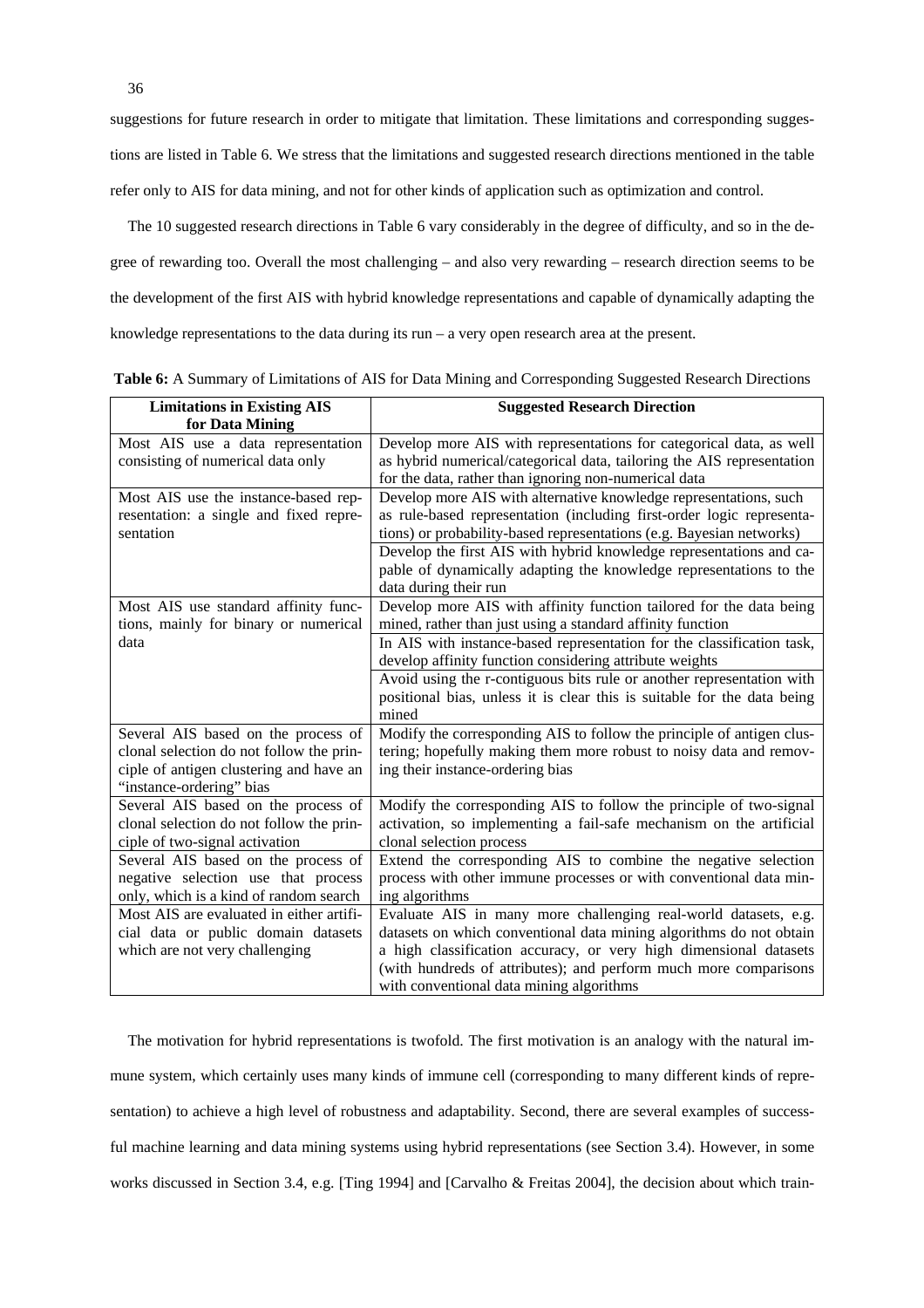ing instances are better covered by which kind of representation (decision tree or instance-based or rule) is made in a simple way, by using the result of a run of a decision tree algorithm. The design of a hybrid representation system that decides which representation should be used to cover which training instance in a much more dynamic way, continuously making these decisions during its run, is more challenging, but there are machine learning systems with this flexibility. One example is the RISE algorithm [Domingos 1995], which dynamically decides whether to use an instance-based or rule-based representation to cover training instances.

Another suggested research direction mentioned in Table 6 that is worth highlighting here is the need for evaluating AIS in many more challenging real-world datasets and performing much more comparisons with conventional data mining algorithms. This is very important, because artificial datasets and public domain datasets have obvious limitations. Even if public domain datasets are derived from real-world data, sometimes those datasets have been already carefully preprocessed, including a selection of attributes particularly useful for the target data mining task, which makes them less challenging than true real-world applications where preparing the data for data mining purposes is a major part of the challenge of knowledge discovery. As examples of data mining application areas where such challenging datasets can be found relatively easy, one can quote bioinformatics and text mining, two very active research areas in data mining.

## **References**

[Aha 1997] D.W. Aha (Ed.) *Artificial Intelligence Review – special issue on lazy learning*, *11(1-5)*, June 1997.

- [Aha 1998] D.W. Aha. Feature weighting for lazy learning algorithms. In: H. Liu and H. Motoda (Eds.) *Feature Extraction, Construction and Selection: a data mining perspective*, pp. 13-32. Kluwer, 1998.
- [Alberts et al. 2002] B. Alberts, A. Johnson, J. Lewis, M. Raff, K. Roberts and P. Walter. *The Molecular Biology of the Cell*. 4th Ed. Garland Science, 2002.
- [Alves et al. 2004] R.T. Alves, M.R. Delgado, H.S. Lopes and A.A. Freitas. An artificial immune system for fuzzy-rule induction in data mining. *Proc. Parallel Problem Solving from Nature (PPSN-2004), LNCS 3242*, pp. 1011-1020, Springer, 2004.
- [Anchor et al. 2002] K.P. Anchor, P.D. Williams, G.H. Gunsch, G.B. Lamont. The computer defense immune system: current and future research in intrusion detection. *Proc. Congress on Evolutionary Computation (CEC)*. IEEE Press, 2002.
- [Ayara et al 2005]. M. Ayara, J. Timmis, R. De Lemos, and S. Forrest. Immunising Automated Teller Machines. In: *Artificial Immune Systems: Proc. Fourth Int. Conf. (ICARIS-2005). LNCS 3627*, pp. 404-417. Springer, 2005.
- [Balthrop et al. 2002] J. Balthrop, F. Esponda, S. Forrest and M. Glickman. Coverage and generalization in an artificial immune system. *Proc. Genetic and Evolutionary Computation Conf. (GECCO)*, pp. 3-10. Morgan Kaufmann, 2002.
- [Back 2000] T. Back. Binary strings. In: T. Back, D.B. Fogel and T. Michalewicz (Eds.) *Evolutionary Computation 1: Basic Algorithms and Operators*, pp. 132-135. Institute of Physics Publishing, 2000.
- [Bezerra et al. 2004] G.B. Bezerra, L.N. De Castro, F.J. Von Zuben. A hierarchical immune network applied to gene expression data. In: *Artificial Immune Systems: Proc. Third Int. Conf. (ICARIS-2004). LNCS 3239,*  pp.14-27. Springer, 2004.
- [Carvalho & Freitas 2004] D. R. Carvalho and A. A. Freitas. A hybrid decision tree/genetic algorithm method for data mining. *Special issue on Soft Computing Data Mining – Information Sciences 163(1-3)*, pp. 13-35. 14 June 2004.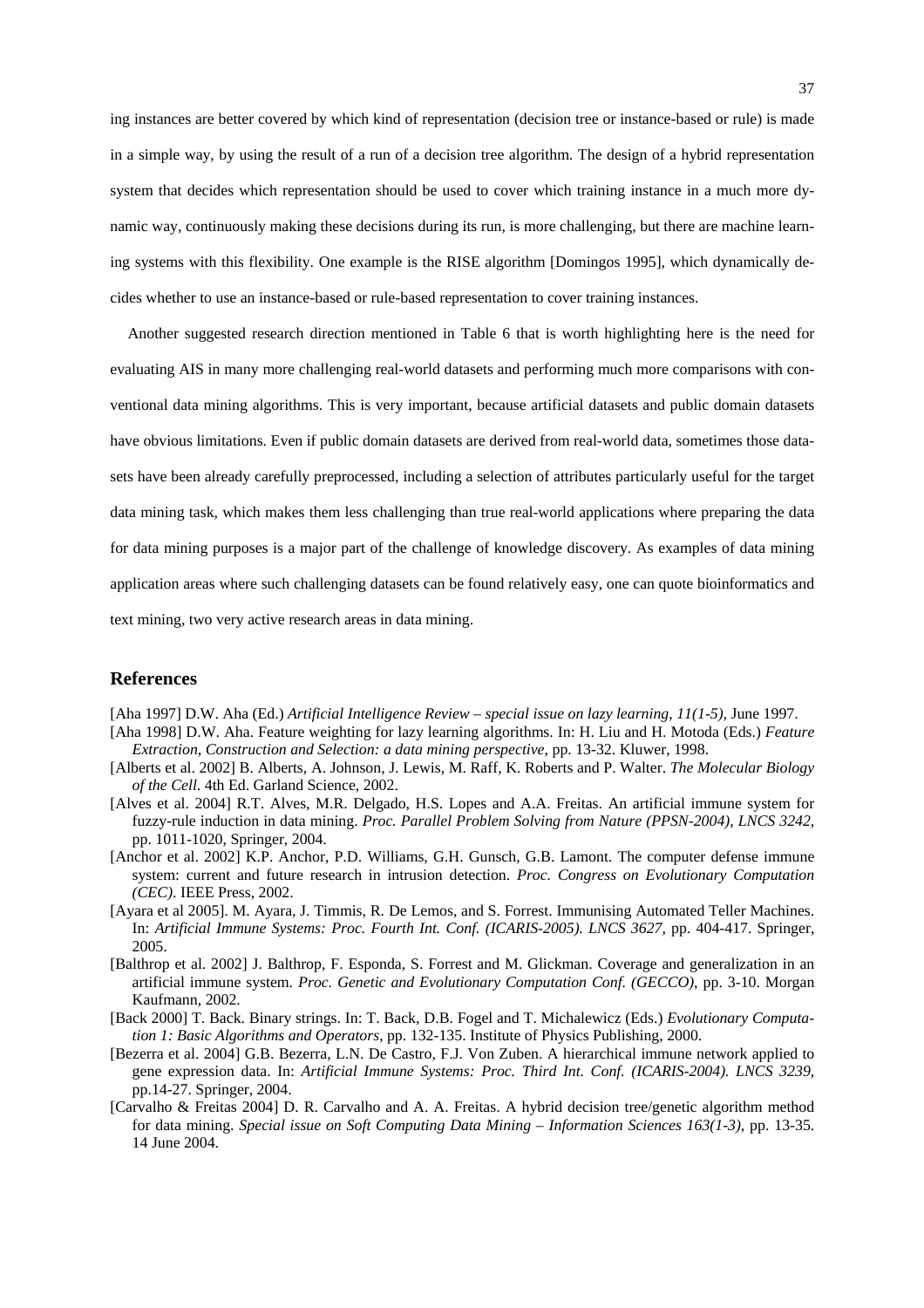- [Castro et al. 2005] P.D. Castro, G.P. Coelho, M.F. Caetano and F.J. von Zuben. Designing ensembles of fuzzy classification systems: an immune-inspired approach. In: *Artificial Immune Systems: Proc. Fourth Int. Conf. (ICARIS-2005). LNCS 3627,* pp. 469-482. Springer, 2005.
- [Chao & Forrest 2003] D.L. Chao and S. Forrest. Information immune systems. *Genetic Programming & Evolvable Machines, 4(4),* pp. 311-331, Dec. 2003.
- [Clare & King 2002] A. Clare and R.D. King. Machine learning of functional class from phenotype data. *Bioinformatics 18(1)*, 160-166. 2002.
- [Cserey et al. 2004] G. Cserey, W. Porod, T. Roska. An artificial immune system based visual analysis model and its real-time terrain surveillance application. In: *Artificial Immune Systems: Proc. Third Int. Conf. (ICARIS-2004). LNCS 3239,* pp. 250-262. Springer, 2004.
- [Dasgupta 1999] D. Dasgupta. *Artificial Immune Systems and their Applications*. Springer, 1999.
- [Dasgupta & Majumdar 2002] D. Dasgupta and N.S. Majumdar. Anomaly detection in multidimensional data using negative selection algorithm. *Proc. Congress on Evolutionary Computation (CEC)*, pp. 1039-1044. IEEE Press, 2002.
- [Dasgupta et al. 1999] D. Dasgupta, Y. Cao and C. Yang. An immunogenetic approach to spectra recognition. *Proc. 1999 Genetic and Evolutionary Computation Conference (GECCO-99)*, pp. 149-155. Orlando, FL, USA, July 1999.
- [Dasgupta et al. 2004] D. Dasgupta, K. KrishnaKumar, D. Wong, M. Berry. Negative selection algorithm for aircraft fault detection. In: *Artificial Immune Systems: Proc. Third Int. Conf. (ICARIS-2004). LNCS 3239*, pp. 1-13. Springer, 2004.
- [de Castro & Timmis 2002] L.N. de Castro and J. Timmis. *Artificial Immune Systems: a new computational intelligence approach*. Springer, 2002.
- [de Castro & Timmis 2002b] L.N. de Castro and J. Timmis. An artificial immune network for multimodal function optimization. *Proc. Congress on Evolutionary Computation (CEC-2002)*, pp. 699-704. IEEE Press, 2002.
- [de Castro & von Zuben 2000a] L.N. de Castro and F.J. von Zuben. The clonal selection algorithm with engineering applications. *Proc. GECCO-00's Workshop on Artificial Immune Systems and Their Applications*. 2000.
- [de Castro & von Zuben 2000b] L.N. de Castro and F.J. von Zuben. An evolutionary immune network for data clustering. *Proc. IEEE Brazilian Symposium on Artificial Neural Networks (SBRN-2000)*, pp. 84-89. IEEE.
- [de Castro & von Zuben 2001] L.N. de Castro and F.J. von Zuben. Immune and neural network models: theoretical and empirical comparisons. *Int. Journal of Computational Intelligence and Applications, 1(3),* pp. 239- 257, 2001.
- [de Castro & von Zuben 2002a] L.N. de Castro and F.J. von Zuben. Learning and optimization using the clonal selection principle. *IEEE Trans. on Evolutionary Computation 6(3)*, pp.239-251, June 2002.
- [de Castro & von Zuben 2002b] L.N. de Castro and F.J. von Zuben. aiNet: an artificial immune network for data analysis. In: H.A. Abbass, R.A. Sarker, C.S. Newton (Eds.) *Data Mining: a Heuristic Approach*, 231-259. Idea Group, 2002.
- [Domingos 1995] P. Domingos. Rule Induction and Instance-Based Learning: a unified approach. *Proc. 14th Int. Joint Conf. on Artificial Intelligence (IJCAI-95)*. 1995.
- [Fayyad et al. 1996] U.M. Fayyad, G. Piatetsky-Shapiro, P. Smyth. From Data Mining to Knowledge Discovery: an Overview. In: U.M. Fayyad et al (Eds.) *Advances in Knowledge Discovery and Data Mining*, 1-34. AAAI/MIT, 1996.
- [Flach 2003] P. Flach. The geometry of ROC space: understanding machine learning metrics through ROC isometrics. *Proc. 20th Int. Conf. on Machine Learning (ICML-2003)*. Washington DC, USA, 2003.
- [Flach 2004] P. Flach. Tutorial on the many faces of ROC analysis in machine learning. *Tutorial notes of the 21st Int. Conf. on Machine Learning (ICML-2004)*.
- [Forrest et al. 1994] S. Forrest, A.S. Perelson, L. Allen and R. Cherukuri. Self-nonself discrimination in a computer. *Proc. IEEE Symp. On Research in Security and Privacy,* pp. 202-212. 1994.
- [Freitas 2000] A.A. Freitas. Understanding the crucial differences between classification and discovery of association rules - a position paper. *ACM SIGKDD Explorations, 2(1)*, pp. 65-69. ACM, 2000.
- [Freitas 2002] A. A. Freitas. *Data Mining and Knowledge Discovery with Evolutionary Algorithms.* Springer-Verlag, 2002.
- [Freitas & Timmis 2003] A.A. Freitas and J. Timmis. Revisiting the foundations of Artificial Immune Systems: a problem-oriented perspective. In: J. Timmis, P. Bentley, E. Hart (Eds.) *Artificial Immune Systems (Proc. ICARIS-2003), LNCS 2787*, 229-241. Springer, 2003.
- [Garret 2005] S.M. Garret. How do we evaluate artificial immune systems? *Evolutionary Computation 13(2)*, Summer 2005.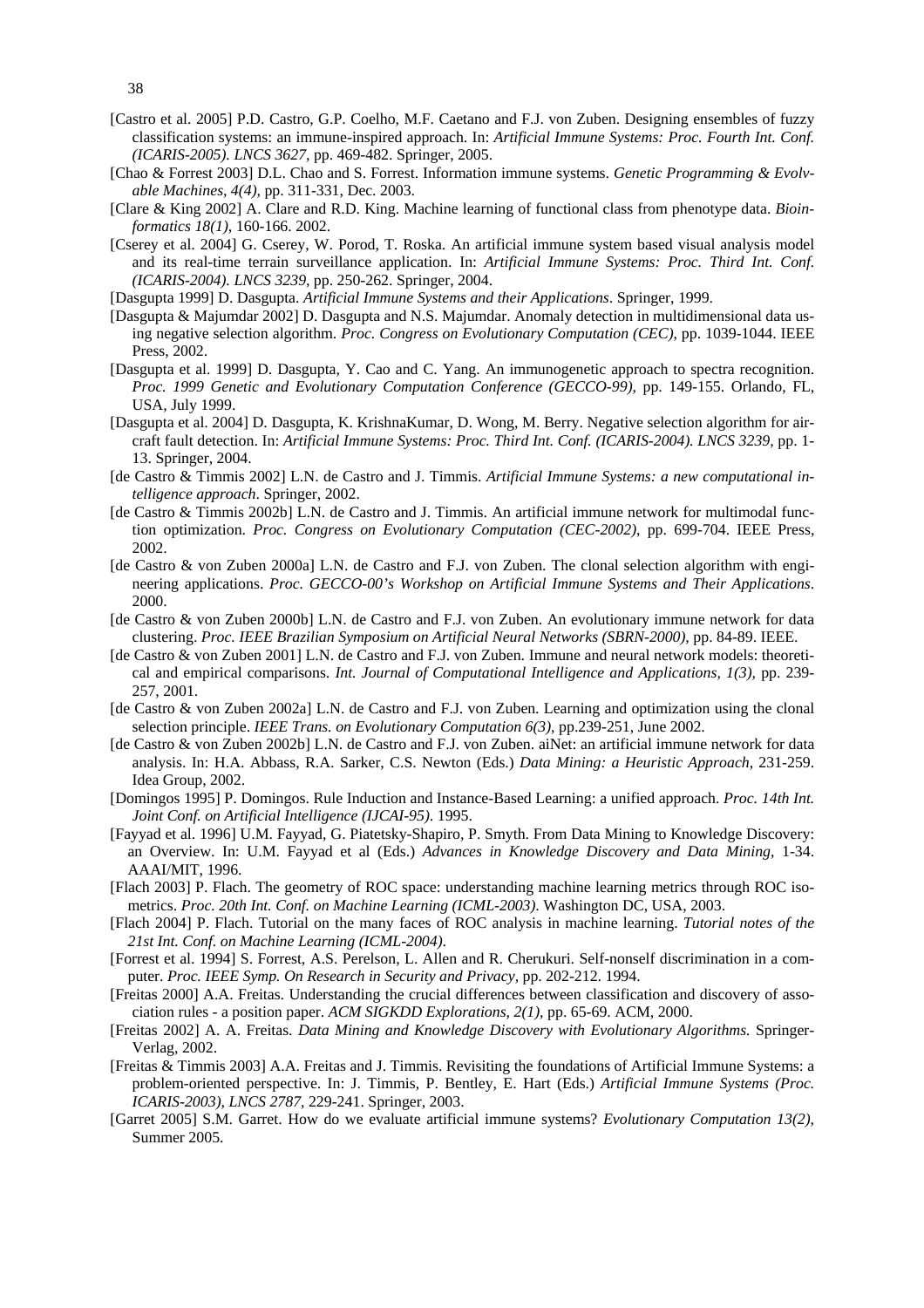- [Gonzales and Dasgupta 2002] F.A. Gonzales and D. Dasgupta. An immunogenetic technique to detect anomalies in network traffic. *Proc. Genetic and Evolutionary Computation Conference (GECCO-2002)*, pp. 1081- 1088. Morgan Kaufmann, 2002.
- [Gonzales et al. 2002] F. Gonzales, D. Dasgupta and R. Kozma. Combining negative selection and classification techniques for anomaly detection. *Proc. Congress on Evolutionary Computation (CEC)*, pp. 705-710. IEEE Press, 2002.
- [Greensmith et al 2005]. J. Greensmith, Aickelin, U. and Cayzer, S. *Introducing Dendritic Cells as a Novel Immune-Inspired Algorithm for Anomaly Detection.* In: *Artificial Immune Systems: Proc. Fourth Int. Conf. (ICARIS-2005). LNCS 3627,* pp. 153-167. Springer, 2005.
- [Hart 2005] E. Hart. Not all balls are round: an investigation of alternative recognition-region shapes. In: *Artificial Immune Systems: Proc. Fourth Int. Conf. (ICARIS-2005). LNCS 3627,* pp. 29-42. Springer, 2005.
- [Hart & Ross 2004] E. Hart and P. Ross. Studies on the implications of shape-space models. In: *Artificial Immune Systems: Proc. Third Int. Conf. (ICARIS-2004). LNCS 3239,* pp. 413-426. Springer, 2004.
- [Hart & Timmis 2005] E. Hart and J. Timmis. Application areas of AIS: the past, the present and the future. In: *Artificial Immune Systems: Proc. Fourth Int. Conf. (ICARIS-2005). LNCS 3627,* pp. 483-498. Springer, 2005.
- [Hofmeyr & Forrest 1999] S.A. Hofmeyr and S. Forrest. Immunity by design: an artificial immune system. *Proc. Genetic and Evolutionary Computation Conference (GECCO-99)*. Morgan Kaufmann, 1999.
- [Ji and Dasgupta 2004] Z. Ji and D. Dasgupta. Real Valued Negative Selection Algorithm with Variable Sized Detectors. *Proc. of Genetic and Evolutionary Computation (GECCO-2004), LNCS 3102*. pp.287-298. Springer, 2004.
- [Kim & Bentley 2002] J. Kim and P.J. Bentley. Towards an artificial immune system for network intrusion detection: an investigation of dynamic clonal selection. *Proc. Congress on Evolutionary Computation (CEC-2002)*. IEEE Press, 2002.
- [Kim et al. 2003] J. Kim, A. Ong and R.E. Overill. Design of an artificial immune system as a novel anomaly detector for combating financial fraud in the retail sector. *Proc. Congress on Evolutionary Computation (CEC-2003)*. IEEE Press, 2003.
- [Langley 1996] P. Langley. *Elements of Machine Learning*. Morgan Kaufmann, 1996.
- [Liao et al. 1998] T.W. Liao, Z. Zhang, C.R. Mount. Similarity measures for retrieval in case-based reasoning systems. *Applied Artificial Intelligence 12,* pp. 267-288, 1998.
- [Lim et al. 2000] T.S. Lim, W.Y. Loh and H.S. Shih. A comparison of prediction accuracy, complexity and training time of thirty-three old and new classification algorithms. *Machine Learning 40*, pp. 203-228, 2000.
- [Lopes and Jorge 2000] A.A. Lopes and A. Jorge. Integrating rules and cases in learning via case explanation and paradigm shift. *Advances in Artificial Intelligence (Proc. IBERAMIA-SBIA 2000), LNAI 1952*, pp. 33-42. Springer, 2000.
- [Michalski 1983] R. W. Michalski. A theory and methodology of inductive learning. *Artificial Intelligence 20, 1983, 111-161.*
- [Michie et al. 1994] D. Michie, D.J. Spiegelhalter, C.C. Taylor. *Machine Learning, Neural and Statistical Classification*. Ellis Horwood, 1994.
- [Mims 2000] C. Mims. *The War Within Us: every man's guide to infection and immunity*.
- [Mirtin & Ritter 2000] B. Mirkin and O. Ritter. A feature-based approach to discrimination and prediction of protein folding groups. In: S. Suhai (Ed.) *Genomics and Proteomics: functional and computational aspects*, 157-177. Kluwer/Plenum, 2000.
- [Mitchell 1990] T. Mitchell. The need for biases in learning generalizations. *Rutgers Technical Report,* 1980. Also published in: J.W. Shavlik and T.G. Dietterich (Eds.) *Readings in Machine Learning*, 184-191. Morgan Kaufmann, 1990.
- [Mitchell 1997] T. Mitchell. *Machine Learning*. McGraw-Hill, 1997.
- [Neal 2003] M. Neal. An Artificial Immune Network for the Analysis of Time Varying Data. In: *Artificial Immune Systems: Proc. Second Int. Conf. (ICARIS-2003), LNCS 2787,* pp. 168-180. Springer, 2003.
- [Perelson 1989] A. Perelson. Immune Network Theory. *Immunological Review* 110:5-36, 1989.
- [Quinlan 1993] J.R. Quinlan. Combining instance-based and model-based learning. Proc. 10th Int. Conf. on Machine Learning (ML-93), pp. 236-243. Morgan Kaufmann, 1993.
- [Rao et al. 1995] R.B. Rao, D. Gordon and W. Spears. For every generalization action, is there really an equal and opposite reaction? Analysis of the conservation law for generalization performance. *Proc. 12th Int. Conf. on Machine Learning*, pp. 471-479. Morgan Kaufmann, 1995.
- [Sahan et al. 2005] S. Sahan, K. Polat, H. Koaz, S. Gunes. The medical applications of attribute weighted artificial immune system (AWAIS): diagnosis of heart and diabetes diseases. In: *Artificial Immune Systems: Proc. Fourth Int. Conf. (ICARIS-2005). LNCS 3627,* pp. 456-468. Springer, 2005.
- [Sarafijanovic & Le Boudec 2004] An artificial immune system for misbehavior detection in mobile ad-hoc networks with virtual thymus, clustering, danger signal and memory detectors. In: *Artificial Immune Systems: Proc. Third Int. Conf. (ICARIS-2004). LNCS 3239,* pp. 342-356. Springer, 2004.